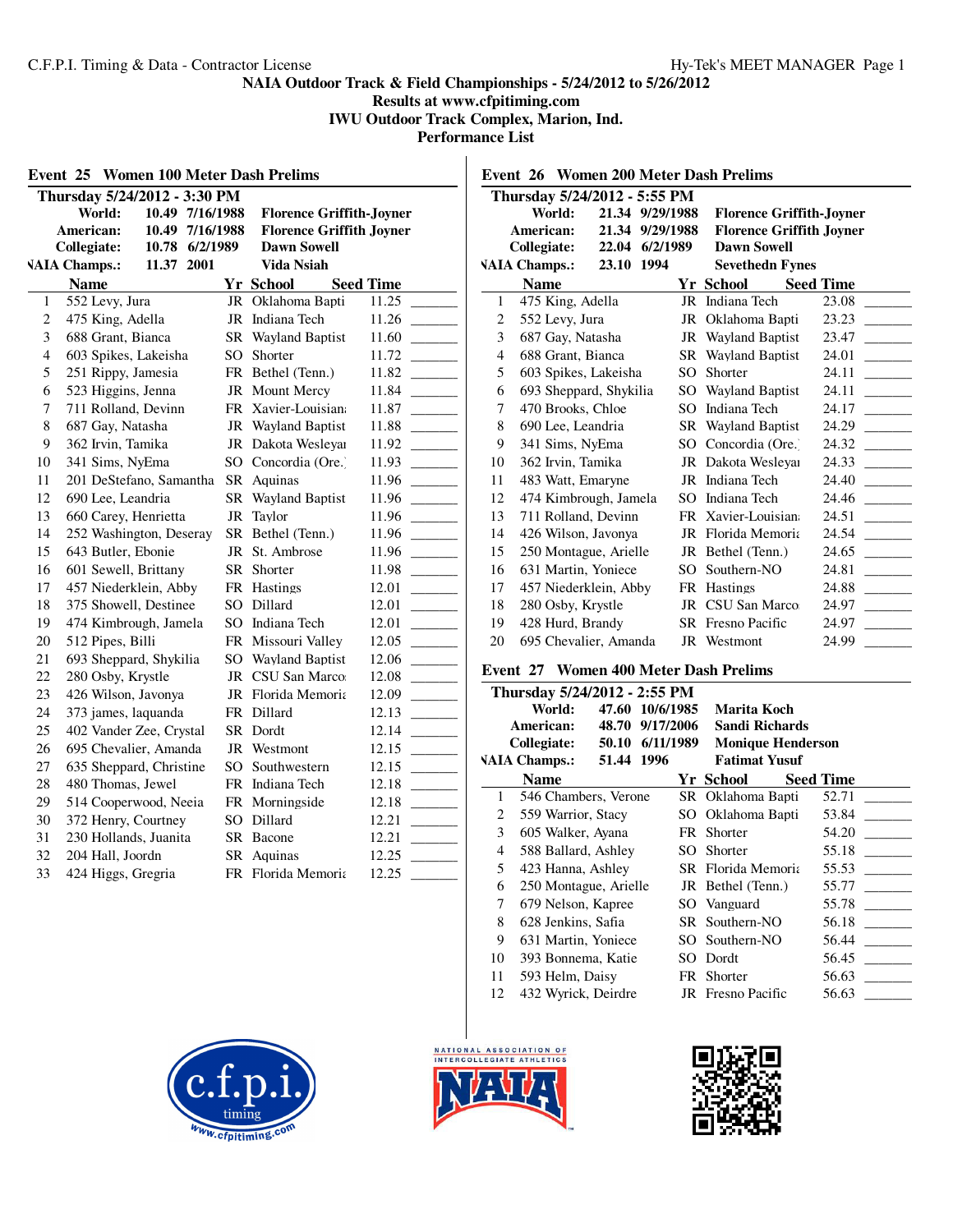**Results at www.cfpitiming.com IWU Outdoor Track Complex, Marion, Ind.**

**Performance List**

|    | Event 27  (Women 400 Meter Dash Prelims) |  |                    |                  |  |  |
|----|------------------------------------------|--|--------------------|------------------|--|--|
|    | Name                                     |  | Yr School          | <b>Seed Time</b> |  |  |
| 13 | 684 Joseph, Manolitha                    |  | JR Warner          | 56.65            |  |  |
| 14 | 472 Flake, Kirsten                       |  | FR Indiana Tech    | 56.87            |  |  |
|    | 15 215 Vann, Myelle                      |  | SO Ashford         | 57.01            |  |  |
| 16 | 689 Holmes, Quanisha                     |  | SO Wayland Baptist | 57.01            |  |  |
| 17 | 543 Wright, Trayshaenae                  |  | FR Northwood       | 57.32            |  |  |

### **Event 28 Women 800 Meter Run Prelims**

| Thursday 5/24/2012 - 4:10 PM |                              |           |                             |                  |  |  |
|------------------------------|------------------------------|-----------|-----------------------------|------------------|--|--|
|                              | World: 1:53.28 7/26/1983     |           | Jarmila Kratochvilova       |                  |  |  |
|                              | 1:56.40<br>American:         | 8/11/1999 | Jearl Miles Clark           |                  |  |  |
|                              | Collegiate: 1:59.11 6/1/1990 |           | <b>Suzy Favor</b>           |                  |  |  |
|                              | VAIA Champs.: 2:03.89 1986   |           | <b>Brit McRoberts</b>       |                  |  |  |
|                              | <b>Name</b>                  |           | Yr School                   | <b>Seed Time</b> |  |  |
| 1                            | 334 Limage, Junia            |           | SR Concordia (Ore.)         | 2:08.29          |  |  |
| 2                            | 550 Helker, Hannah           |           | FR Oklahoma Bapti           | 2:09.42          |  |  |
| 3                            | 272 Wiebe, Devan             |           | FR British Columbi: 2:10.46 |                  |  |  |
| 4                            | 406 Garcilazo, Alma          |           | SR Eastern Oregon           | 2:11.77          |  |  |
| 5                            | 370 Young, Brittany          |           | SO Dickinson St.            | 2:12.22          |  |  |
| 6                            | 356 Oosterhouse, Julie       |           | FR Cornerstone              | 2:12.29          |  |  |
| 7                            | 301 Holt, Hillary            |           | SO College of Idaho         | 2:13.77          |  |  |
| 8                            | 284 Swanson, Heidi           |           | SO CSU San Marco            | 2:13.78          |  |  |
| 9                            | 583 Mattia, Cassie           |           | SR Rio Grande               | 2:14.71          |  |  |
| 10                           | 700 Nealon, Theresa          |           | JR Westmont                 | 2:15.08          |  |  |
| 11                           | 438 Wegert, MariJean         |           | SR Grace                    | 2:15.47          |  |  |
| 12                           | 446 Keller, Kara             | SR -      | <b>Grand View</b>           | 2:15.62          |  |  |
| 13                           | 255 Forsi, Brooke            |           | SR Biola                    | 2:15.66          |  |  |
| 14                           | 415 Hyatt, Baleigh           |           | SR Embry-Riddle             | 2:15.75          |  |  |
|                              |                              |           |                             |                  |  |  |

### **Event 29 Women 1500 Meter Run**

|    | Saturday 5/26/2012 - 3:00 PM |                   |                            |                  |  |  |
|----|------------------------------|-------------------|----------------------------|------------------|--|--|
|    | World:                       | 3:50.46 9/11/1993 | Yunxia Ou                  |                  |  |  |
|    | American:                    | 3:57.12 7/26/1983 | <b>Mary Slaney</b>         |                  |  |  |
|    | <b>Collegiate: 3:59.90</b>   | 6/7/2009          | <b>Jenny Barringer</b>     |                  |  |  |
|    | VAIA Champs.: 4:16.56 1992   |                   | <b>Sarah Howell</b>        |                  |  |  |
|    | <b>Name</b>                  |                   | Yr School —                | <b>Seed Time</b> |  |  |
| 1  | 264 Bernard, Maria           |                   | <b>FR</b> British Columbia | 4:29.30          |  |  |
| 2  | 641 Hudson, Carissa          |                   | JR Spring Arbor            | 4:30.29          |  |  |
| 3  | 419 Staker, Ellie            |                   | SO Embry-Riddle            | 4:30.55          |  |  |
| 4  | 703 Stuart, Kate             |                   | SR Westmont                | 4:31.21          |  |  |
| 5  | 301 Holt, Hillary            |                   | SO College of Idaho        | 4:32.43          |  |  |
| 6  | 413 Coelho, Karina           |                   | JR Embry-Riddle            | 4:35.10          |  |  |
| 7  | 270 Slinn, Heather           | SO.               | British Columbi:           | 4:36.84          |  |  |
| 8  | 587 Armstrong, Sara          |                   | <b>SR</b> Shawnee State    | 4:37.10          |  |  |
| 9  | 361 Mascotti, Darcy          |                   | JR Cumberlands             | 4:37.33          |  |  |
| 10 | 284 Swanson, Heidi           |                   | SO CSU San Marco:          | 4:37.54          |  |  |
| 11 | 302 Johnson, Sarah           | SO.               | College of Idaho           | 4:38.40          |  |  |
|    |                              |                   |                            |                  |  |  |



| 12 681 Williams, Megan | JR Vanguard                 | 4:40.27 |
|------------------------|-----------------------------|---------|
| 13 359 Hoop, Danielle  | FR Cumberlands              | 4:41.43 |
| 14 330 Ball, Natalie   | FR Concordia (Ore. 4:41.68  |         |
| 15 306 Perry, Kayloni  | SR College of Idaho 4:42.22 |         |

# **Event 30 Women 5000 Meter Run Prelims**

|    | Friday 5/25/2012 - 6:40 PM   |     |                              |                  |
|----|------------------------------|-----|------------------------------|------------------|
|    | World: 14:11.15 6/6/2008     |     | Tirunesh Dibba               |                  |
|    | American: 14:44.76 8/27/2010 |     | <b>Molly Huddle</b>          |                  |
|    | Collegiate: 15:09.72 2004    |     | <b>Kim Smith</b>             |                  |
|    | VAIA Champs.: 16:44.19 2005  |     | Mirian Kaumba                |                  |
|    | <b>Name</b>                  |     | Yr School                    | <b>Seed Time</b> |
| 1  | 220 Jimison, Lauren          |     | SR Azusa Pacific             | 16:34.34         |
| 2  | 274 Cornwell, Suzanne        |     | SR CSU San Marco 16:39.92    |                  |
| 3  | 500 Ronoh, Sharon            |     | JR Lindsey Wilson            | 16:52.94         |
| 4  | 285 Thompson, Kelly          |     | JR CSU San Marco 16:58.70    |                  |
| 5  | 275 Cortez, Chelsey          | SO. | CSU San Marco 17:07.89       |                  |
| 6  | 433 Arnold, Jordan           |     | JR Friends                   | 17:08.02         |
| 7  | 530 Petersen, Brittany       |     | SR Northwest Chr 17:16.51    |                  |
| 8  | 226 Sikma, Kristie           |     | FR Azusa Pacific             | 17:19.97         |
| 9  | 529 Manley, Ally             |     | FR Northwest Chr 17:22.69    |                  |
| 10 | 228 Telon, Melissa           |     | SO Azusa Pacific             | 17:26.45         |
| 11 | 567 Ellingboe, Kortney       | JR  | Olivet Nazarene 17:28.02     |                  |
| 12 | 5 Stump, Rachel              | JR  | Biola                        | 17:38.41         |
| 13 | 586 Novack, Melanie          | SO. | Savannah A&D $17:40.66$      |                  |
| 14 | 267 Regan, Jackie            |     | FR British Columbi 17:43.26  |                  |
| 15 | 343 Whybark, Sarah           |     | FR Concordia (Ore.) 17:44.19 |                  |
| 16 | 434 Burley, Cecilia          |     | JR Friends                   | 17:45.07         |
| 17 | 620 Frantz, Seena            |     | JR Southern Oregor 17:46.08  |                  |
| 18 | 701 Rosendale, Danica        |     | JR Westmont                  | 17:46.54         |
| 19 | 504 Giffen, Gillian          |     | SR Milligan                  | 17:46.60         |

### **Event 31 Women 10000 Meter Run**

|             | Thursday 5/24/2012 - 8:30 PM   |  |                             |                  |  |  |
|-------------|--------------------------------|--|-----------------------------|------------------|--|--|
|             | World: 29:31.78 9/8/1993       |  | Junxia Wang                 |                  |  |  |
|             | American: 30:22.22 8/15/2008   |  | <b>Shalane Flanagan</b>     |                  |  |  |
|             | Collegiate: 32:19.97 4/30/2004 |  | <b>Alicia Craig</b>         |                  |  |  |
|             | VAIA Champs.: 34:25.5h 1992    |  | <b>Jill Beals</b>           |                  |  |  |
|             | <b>Name</b>                    |  | Yr School                   | <b>Seed Time</b> |  |  |
| 1           | 220 Jimison, Lauren            |  | SR Azusa Pacific            | 33:58.91         |  |  |
| $2^{\circ}$ | 16 Birru, Obsie                |  | SR Grand View               | 34:50.97         |  |  |
| 3           | 500 Ronoh, Sharon              |  | JR Lindsey Wilson           | 35:45.31         |  |  |
| 4           | 44 Foley, Bea                  |  | SR Viterbo                  | 36:06.39         |  |  |
| 5           | 226 Sikma, Kristie             |  | FR Azusa Pacific            | 36:23.17         |  |  |
| 6           | 528 Hescock, Stephanie         |  | JR Northwest Chr            | 36:26.41         |  |  |
| 7           | 285 Thompson, Kelly            |  | JR CSU San Marco: 36:26.50  |                  |  |  |
| 8           | 18 Brenon, Danielle            |  | SR Houghton                 | 36:32.30         |  |  |
| 9           | 339 Painter, Emily             |  | FR Concordia (Ore. 36:38.41 |                  |  |  |



J.

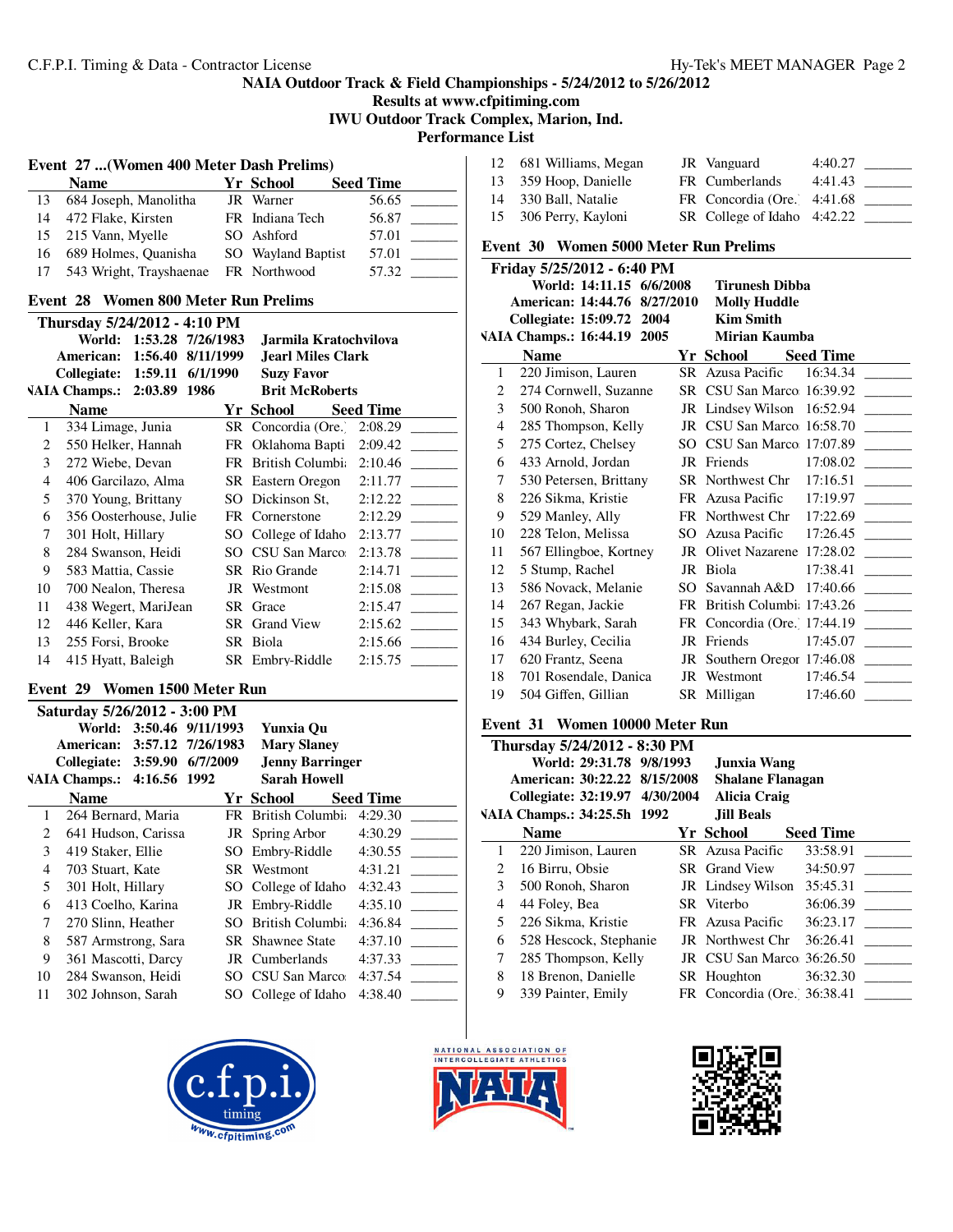**Results at www.cfpitiming.com IWU Outdoor Track Complex, Marion, Ind.**

**Performance List**

# **Event 31 ...(Women 10000 Meter Run)**

|    | <b>Name</b>             | Yr School                    | <b>Seed Time</b> |
|----|-------------------------|------------------------------|------------------|
| 10 | 434 Burley, Cecilia     | JR Friends                   | 36:54.71         |
| 11 | 668 Bos, Anna           | FR Trinity Chr               | 36:54.77         |
| 12 | 620 Frantz, Seena       | JR Southern Oregor 37:05.01  |                  |
| 13 | 275 Cortez, Chelsey     | SO CSU San Marco: 37:08.03   |                  |
| 14 | 256 Kerner, Jane        | SR Biola                     | 37:17.65         |
| 15 | 467 Rouse, Courtney     | FR Illinois Tech             | 37:19.09         |
| 16 | 319 Kortze, Sarah       | SO Concordia (Neb. 37:19.95) |                  |
| 17 | 626 Rudd, Alexandra     | SO Southern Oregor 37:20.60  |                  |
| 18 | 710 Held, Cheryl        | JR William Wood              | 37:24.55         |
| 19 | 568 Falconer, Chantalle | SO Olivet Nazarene 37:30.37  |                  |
| 20 | 34 Spicher, Shea        | SO Shorter                   | 37:33.29         |
| 21 | 202 Dhaseleer, Alina    | SR Aquinas                   | 37:54.31         |
| 22 | 585 Lieberman, Hannah   | SO Savannah A&D              | 37:58.11         |

### **Event 32 Women Marathon**

| Saturday 5/26/2012 - 6:00 AM |                              |           |                               |                  |  |
|------------------------------|------------------------------|-----------|-------------------------------|------------------|--|
|                              | World::15:25.00 4/13/2003    |           | <b>Paula Radcliffe</b>        |                  |  |
|                              | American::19:36.00 4/23/2006 |           | <b>Deena Kastor</b>           |                  |  |
|                              | VAIA Champs.::49:14.0h 1992  |           | <b>Amber Anderson</b>         |                  |  |
|                              | <b>Name</b>                  |           | Yr School                     | <b>Seed Time</b> |  |
| 1                            | 18 Brenon, Danielle          |           | SR Houghton                   | 1:19:40.00       |  |
| $\overline{c}$               | 16 Birru, Obsie              | SR.       | <b>Grand View</b>             | 1:19:57.24       |  |
| 3                            | 7 Reimer, Sarah              | SO        | British Columbil: 21:31.00    |                  |  |
| $\overline{4}$               | 43 Kent, Kimberly            | SO.       | Vanguard                      | 1:22:05.44       |  |
| 5                            | 14 Cominator, Karissa        | JR        | Friends                       | 1:23:00.00       |  |
| 6                            | 44 Foley, Bea                | <b>SR</b> | Viterbo                       | 1:24:50.24       |  |
| 7                            | 24 Robinson, Janey           |           | SR Milligan                   | 1:24:52.00       |  |
| 8                            | 23 Mitchell, Danielle        |           | JR Milligan                   | 1:24:52.00       |  |
| 9                            | 10 Villarreal, Caitlin       |           | JR CSU San Marcd: 25:13.24    |                  |  |
| 10                           | 27 Dolliver, Aubrie          |           | SR Oklahoma Baptil: 25:21.24  |                  |  |
| 11                           | 32 McDonald, Lindsey         | JR        | Park U.                       | 1:25:45.00       |  |
| 12                           | 34 Spicher, Shea             | SO        | Shorter                       | 1:26:06.00       |  |
| 13                           | 8 Zimmer, Lissa              | JR        | British Columbil: 26:44.86    |                  |  |
| 14                           | 12 Kachel, Lauren            |           | SR Cumberlands                | 1:26:50.00       |  |
| 15                           | 5 Stump, Rachel              |           | JR Biola                      | 1:27:04.00       |  |
| 16                           | 1 Sandula, Emily             | SR        | Aquinas                       | 1:27:09.24       |  |
| 17                           | 11 Hanson, Christina         |           | SR Concordia (Neb1:27:21.24)  |                  |  |
| 18                           | 29 Cardenas, Melyssa         | <b>SR</b> | Okla. Christian 1:27:25.00    |                  |  |
| 19                           | 30 Sesemann, Erin            |           | SR Okla. Christian 1:27:28.00 |                  |  |
| 20                           | 4 Schliach, Kasey            | SO        | Biola                         | 1:27:41.00       |  |
| 21                           | 46 Corrao, Caitlyn           |           | SR Westmont                   | 1:27:57.00       |  |
| 22                           | 37 Shares, Ashley            | FR        | St. Xavier                    | 1:28:44.80       |  |
| 23                           | 3 Rosa, Megan                | SO        | Baker                         | 1:29:18.24       |  |
| 24                           | 36 Nelson, Sydnee            |           | JR Southwestern               | 1:29:35.00       |  |
| 25                           | 41 Hutson, Selena            |           | SR USC-Beaufort 1:29:39.00    |                  |  |
| 26                           | 2 Knippenberg, Megan         |           | JR Azusa Pacific              | 1:29:39.00       |  |
|                              |                              |           |                               |                  |  |





| 27 | 22 Dooley, Whitney      |      | FR Midland                 | 1:29:48.24 |
|----|-------------------------|------|----------------------------|------------|
| 28 | 6 Amenyogbe, Nelly      | JR   | British Columbil: 29:49.00 |            |
| 29 | 9 Smith, Brooke         | SR - | CSU San Marcd: 29:54.00    |            |
| 30 | 19 Williams, Leah       | SO   | Houghton                   | 1:30:20.00 |
| 31 | 28 Block, Cady          | SR - | Okla. Christian 1:30:25.00 |            |
| 32 | 25 Mizok, Lindsay       | JR   | Montreat                   | 1:30:36.00 |
| 33 | 38 Doll, Sara           | SR - | Sterling                   | 1:30:41.00 |
| 34 | 13 Ross, Aleiyah        |      | FR Embry-Riddle            | 1:30:42.00 |
| 35 | 21 Kelch, Jordan        | SO.  | Illinois Tech              | 1:30:44.00 |
| 36 | 42 Mock, Katie          |      | SR USC-Beaufort            | 1:30:51.00 |
| 37 | 35 Hendrixson, Jennifer | SR - | Southwestern               | 1:30:51.24 |
| 38 | 15 Dunham, Lindsay      | SR - | Friends                    | 1:31:00.00 |
| 39 | 39 Hegelein, Kirstin    |      | SR Taylor                  | 1:31:01.77 |
| 40 | 33 Rutledge, Katie      | SO   | Shorter                    | 1:31:08.00 |
| 41 | 26 Danielsen, Keely     |      | <b>SR</b> Mount Mercy      | 1:31:13.24 |
| 42 | 17 Budder, Talisa       | SO   | Haskell Indian 1:31:26.00  |            |
| 43 | 31 Fullerton, Chelsea   | FR   | Ottawa                     | 1:31:40.24 |
| 44 | 45 Copley, Maxime       | JR   | Warner                     | 1:31:51.00 |
| 45 | 20 McHenry, Krystal     | SR   | Huntington                 | 1:32:05.00 |
| 46 | 40 Hill, Nicole         |      | JR Trinity Chr             | 1:32:19.00 |
|    |                         |      |                            |            |

# **Event 33 Women 100 Meter Hurdles Prelims**

|    | Thursday 5/24/2012 - 2:15 PM |       |           |     |                           |                  |  |
|----|------------------------------|-------|-----------|-----|---------------------------|------------------|--|
|    | World:                       | 12.21 | 8/20/1988 |     | Yordanka Donkova          |                  |  |
|    | American:                    | 12.33 | 7/23/2000 |     | <b>Gail Devers</b>        |                  |  |
|    | <b>Collegiate:</b>           | 12.48 | 6/9/2006  |     | <b>Ginnie Powell</b>      |                  |  |
|    | <b>VAIA Champs.:</b>         | 13.33 | 2004      |     | <b>Davetta Shepherd</b>   |                  |  |
|    | <b>Name</b>                  |       |           |     | Yr School                 | <b>Seed Time</b> |  |
| 1  | 411 Bardge, Crystal          |       |           | SR. | Embry-Riddle              | 13.54            |  |
| 2  | 546 Chambers, Verone         |       |           |     | SR Oklahoma Bapti         | 13.64            |  |
| 3  | 222 Leslie, Breanna          |       |           |     | JR Azusa Pacific          | 13.88            |  |
| 4  | 281 Rosario, Amber           |       |           | SO. | CSU San Marco             | 14.03            |  |
| 5  | 540 Hutson, Karen            |       |           |     | FR Northwestern           | 14.13            |  |
| 6  | 473 Ford, Andrea             |       |           |     | FR Indiana Tech           | 14.21            |  |
| 7  | 595 Holden, Porsche          |       |           | SO  | Shorter                   | 14.25            |  |
| 8  | 369 Williams, Brianny        |       |           |     | JR Dickinson St,          | 14.26            |  |
| 9  | 234 Sloan, Tyler             |       |           |     | FR Baker                  | 14.31            |  |
| 10 | 691 Nation, Latanya          |       |           |     | <b>SR</b> Wayland Baptist | 14.35            |  |
| 11 | 414 Goring, Breanna          |       |           |     | JR Embry-Riddle           | 14.41            |  |
| 12 | 468 Aikin, Tiffany           |       |           |     | SR Indiana Tech           | 14.55            |  |
| 13 | 686 Calloway, Chyna          |       |           |     | SO Wayland Baptist        | 14.67            |  |
| 14 | 553 Marical, Aspen           |       |           |     | FR Oklahoma Bapti         | 14.67            |  |
| 15 | 290 Zetrenne, Nathelie       |       |           |     | JR Campbellsville         | 14.68            |  |
| 16 | 611 Keeping, Cassie          |       |           | JR  | Siena Heights             | 14.72            |  |
| 17 | 644 Luehrs, Rachel           |       |           | JR  | St. Ambrose               | 14.76            |  |
| 18 | 476 Littlejohn, Kellie       |       |           | FR  | Indiana Tech              | 14.81            |  |
| 19 | 709 Emme, Madeline           |       |           | FR. | William Wood              | 14.89            |  |
| 20 | 242 Etter, Samantha          |       |           |     | JR Bethel (Ind.)          | 14.90            |  |

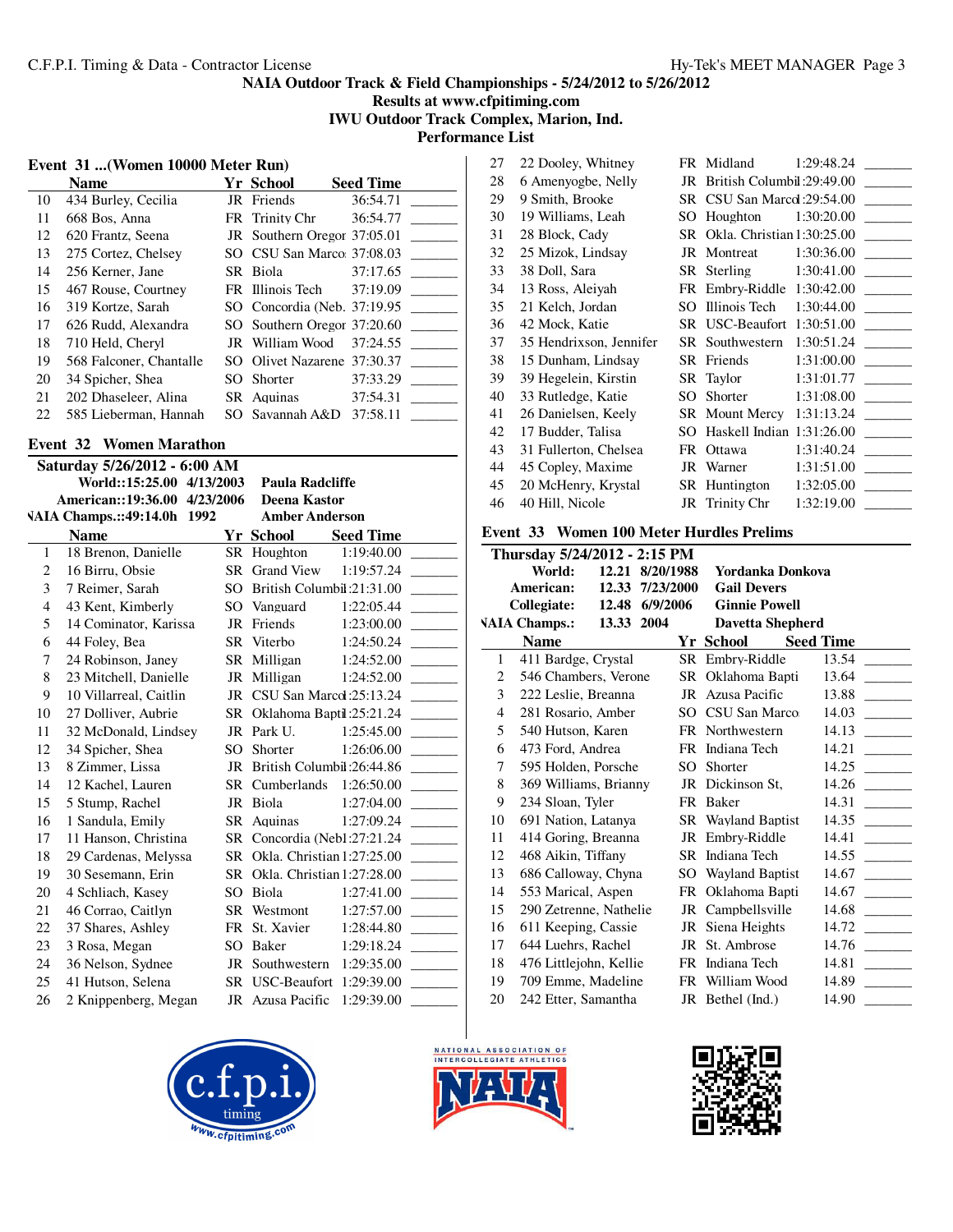**Results at www.cfpitiming.com IWU Outdoor Track Complex, Marion, Ind.**

**Performance List**

| Event 33  (Women 100 Meter Hurdles Prelims)                            |     |                        |                  |  |  |  |
|------------------------------------------------------------------------|-----|------------------------|------------------|--|--|--|
| <b>Name</b>                                                            |     | <b>Yr School</b>       | <b>Seed Time</b> |  |  |  |
| 591 Freeman, Mariah<br>21                                              |     | SO Shorter             | 14.93            |  |  |  |
| 22<br>217 Chesley, Jordan                                              |     | SO Azusa Pacific       | 14.96            |  |  |  |
| 23<br>205 Heston, Erika                                                |     | FR Aquinas             | 15.02            |  |  |  |
| 24<br>310 Baker, Jordan                                                |     | SR Concordia (Cal.)    | 15.03            |  |  |  |
| 25<br>253 Andersen, Maggie                                             |     | FR Biola               | 15.08            |  |  |  |
| <b>Event 34 Women 400 Meter Hurdles Prelims</b>                        |     |                        |                  |  |  |  |
| Thursday 5/24/2012 - 5:15 PM                                           |     |                        |                  |  |  |  |
| World:<br>52.34 8/8/2003                                               |     | Yuliya Pechenkina      |                  |  |  |  |
| 52.47 9/1/2011<br>American:                                            |     | <b>Lashinda Demus</b>  |                  |  |  |  |
| 53.54 6/12/2004<br>Collegiate:                                         |     | <b>Sheenna Johnson</b> |                  |  |  |  |
| <b>VAIA Champs.:</b><br>55.14 1993                                     |     | <b>Deon Hemmings</b>   |                  |  |  |  |
| <b>Name</b>                                                            |     | <b>Yr School</b>       | <b>Seed Time</b> |  |  |  |
| 558 Tracey, Nikita<br>1                                                | SO. | Oklahoma Bapti         | 57.89            |  |  |  |
| $\overline{c}$<br>699 Hodges, Elysia                                   |     | FR Westmont            | 59.65            |  |  |  |
| 3<br>279 Jsames, Ashley                                                |     | FR CSU San Marco:      | 1:00.55          |  |  |  |
| 411 Bardge, Crystal<br>4                                               |     | SR Embry-Riddle        | 1:00.55          |  |  |  |
| 5<br>471 Dixon, Zalika                                                 |     | SO Indiana Tech        | 1:00.63          |  |  |  |
| 6<br>594 Holden, Kennisha                                              |     | JR Shorter             | 1:00.90          |  |  |  |
| 7<br>686 Calloway, Chyna                                               |     | SO Wayland Baptist     | 1:02.02          |  |  |  |
| 8<br>310 Baker, Jordan                                                 |     | SR Concordia (Cal.)    | 1:02.67          |  |  |  |
| 9<br>627 Hunter, Tamara                                                |     | SO Southern-NO         | 1:02.72          |  |  |  |
| 430 Tallon, Ashley<br>10                                               |     | SO Fresno Pacific      | 1:02.76          |  |  |  |
| 667 Draper, Ayla<br>11                                                 |     | SO The Masters         | 1:02.90          |  |  |  |
| 596 Jude, Sarah<br>12                                                  |     | FR Shorter             | 1:03.06          |  |  |  |
| 13<br>611 Keeping, Cassie                                              |     | JR Siena Heights       | 1:03.21          |  |  |  |
| 14<br>590 Davidson, Kryslynn                                           |     | FR Shorter             | 1:03.26          |  |  |  |
| 553 Marical, Aspen<br>15                                               |     | FR Oklahoma Bapti      | 1:03.33          |  |  |  |
| 663 Price, Erin<br>16                                                  |     | SO Taylor              | 1:03.35          |  |  |  |
| 242 Etter, Samantha<br>17                                              | JR  | Bethel (Ind.)          | 1:03.59          |  |  |  |
| 18<br>234 Sloan, Tyler                                                 |     | FR Baker               | 1:03.67          |  |  |  |
| 19<br>307 Sibert, Jasmine                                              |     | SO College of Idaho    | 1:03.81          |  |  |  |
| 20<br>266 Nano, Anne-Mari                                              |     | SR British Columbia    | 1:03.93          |  |  |  |
| 21<br>702 Stormans, Laurel                                             |     | JR Westmont            | 1:03.94          |  |  |  |
| 22<br>238 Kinnamont, Cynthia                                           |     | JR Berea               | 1:04.26          |  |  |  |
| 23<br>623 Maguin, Amelia                                               |     | FR Southern Oregor     | 1:04.35          |  |  |  |
| 259 Sciarra, Alexandra<br>24                                           |     | SO Biola               | 1:04.54          |  |  |  |
|                                                                        |     |                        |                  |  |  |  |
| Event 35 Women 3000 Meter Steeplechase<br>Saturday 5/26/2012 - 2:00 PM |     |                        |                  |  |  |  |

|                             |                               |  | World: 8:58.81 8/17/2008 | Gulnara Galkina        |                              |  |
|-----------------------------|-------------------------------|--|--------------------------|------------------------|------------------------------|--|
|                             | American: 9:12.50 8/17/2009   |  |                          | <b>Jenny Barringer</b> |                              |  |
|                             | Collegiate: 9:25.54 6/12/2009 |  |                          | <b>Jenny Barringer</b> |                              |  |
| VAIA Champs.: 10:12.31 2009 |                               |  | Justyna Mudy             |                        |                              |  |
|                             | <b>Name</b>                   |  |                          | Yr School              | <b>Seed Time</b>             |  |
|                             | 1 337 Moran, Lauren           |  |                          |                        | SR Concordia (Ore. 10:43.23) |  |





| 2  | 254 Fischetti, Nychele |      | SR Biola                    | 10:44.62 |
|----|------------------------|------|-----------------------------|----------|
| 3  | 598 Massey, Sarah      |      | SR Shorter                  | 11:01.03 |
| 4  | 303 Klopfenstein, Sora | SO - | College of Idaho 11:07.65   |          |
| 5  | 219 Higgens, Sarah     | SO.  | Azusa Pacific               | 11:14.42 |
| 6  | 345 Estabrook, Rachael |      | JR Corban                   | 11:17.32 |
| 7  | 680 Van Cott, Chelsea  |      | SR Vanguard                 | 11:18.08 |
| 8  | 443 Fisher, Sadie      |      | <b>SR</b> Grand View        | 11:19.79 |
| 9  | 355 Louisignau, Jill   |      | SO Cornerstone              | 11:19.88 |
| 10 | 346 Welling, Courtney  |      | SR Corban                   | 11:21.96 |
| 11 | 664 Schmeltz, Elaine   |      | FR Taylor                   | 11:24.35 |
| 12 | 625 Rozario, Jessie    |      | FR Southern Oregor 11:24.77 |          |
| 13 | 655 Wallace, Jordan    | SO.  | St. Xavier                  | 11:25.79 |
| 14 | 421 Ostrem, Kristen    |      | SR Evangel                  | 11:25.88 |
| 15 | 265 Gutmanis, Micha    | FR - | British Columbi 11:26.44    |          |
| 16 | 407 Hansen, Laura      |      | FR Eastern Oregon           | 11:27.33 |
| 17 | 465 Jahn, Abby         |      | FR Illinois Tech            | 11:31.13 |
| 18 | 486 Ewert, Kayla       | SO.  | Indiana Wesleya 11:31.83    |          |
|    |                        |      |                             |          |

# **Event 37 Women 4x100 Meter Relay Prelims**

|              | Thursday 5/24/2012 - 1:00 PM             |                                  |
|--------------|------------------------------------------|----------------------------------|
|              | World:<br>41.37 10/6/1985                | <b>GDR</b>                       |
|              | Möller, Rieger, Auerswald, Göhr          |                                  |
|              | 41.47 8/9/1997<br>American:              | <b>National Team</b>             |
|              | Gaines, Jones, Miller, Devers            |                                  |
|              | Collegiate:<br>42.36 6/12/2009           | <b>Texas A&amp;M</b>             |
|              | Carter, Lucas, Duncan, Mayo              |                                  |
|              | VAIA Champs.: 44.32 1994                 | <b>Central State</b>             |
|              | <b>Edwards, Grant, Sterling, Pomales</b> |                                  |
|              | <b>Team</b>                              | <b>Seed Time</b><br><b>Relay</b> |
| $\mathbf{1}$ | Oklahoma Baptist                         | 45.44                            |
|              | 1) 559 Warrior, Stacy SO                 | $2)$ 552 Levy, Jura JR           |
|              | 3) 546 Chambers, Verone SR               | 4) 547 Cooper, Uniqua SO         |
| 2            | <b>Wayland Baptist</b>                   | 45.60                            |
|              | 1) 690 Lee, Leandria SR                  | 2) 688 Grant, Bianca SR          |
|              | 3) 693 Sheppard, Shykilia SO             | 4) 687 Gay, Natasha JR           |
| 3            | Indiana Tech                             | 45.65                            |
|              | 1) 470 Brooks, Chloe SO                  | 2) 475 King, Adella JR           |
|              | 3) 481 Torian, Abigail JR                | 4) 483 Watt, Emaryne JR          |
| 4            | Shorter                                  | 45.87                            |
|              | 1) 588 Ballard, Ashley SO                | 2) 601 Sewell, Brittany SR       |
|              | 3) 603 Spikes, Lakeisha SO               | 4) 605 Walker, Ayana FR          |
| 5            | <b>CSU San Marcos</b>                    | 46.38                            |
|              | 1) 279 Jsames, Ashley FR                 | 2) 280 Osby, Krystle JR          |
|              | 3) 287 West, Tiffany JR                  | 4) 281 Rosario, Amber SO         |
| 6            | Bethel (Tenn.)                           | 47.04                            |
|              | 1) 250 Montague, Arielle JR              | 2) 249 Guerrero, Shanice FR      |
|              | 3) 251 Rippy, Jamesia FR                 | 4) 252 Washington, Deseray SF    |

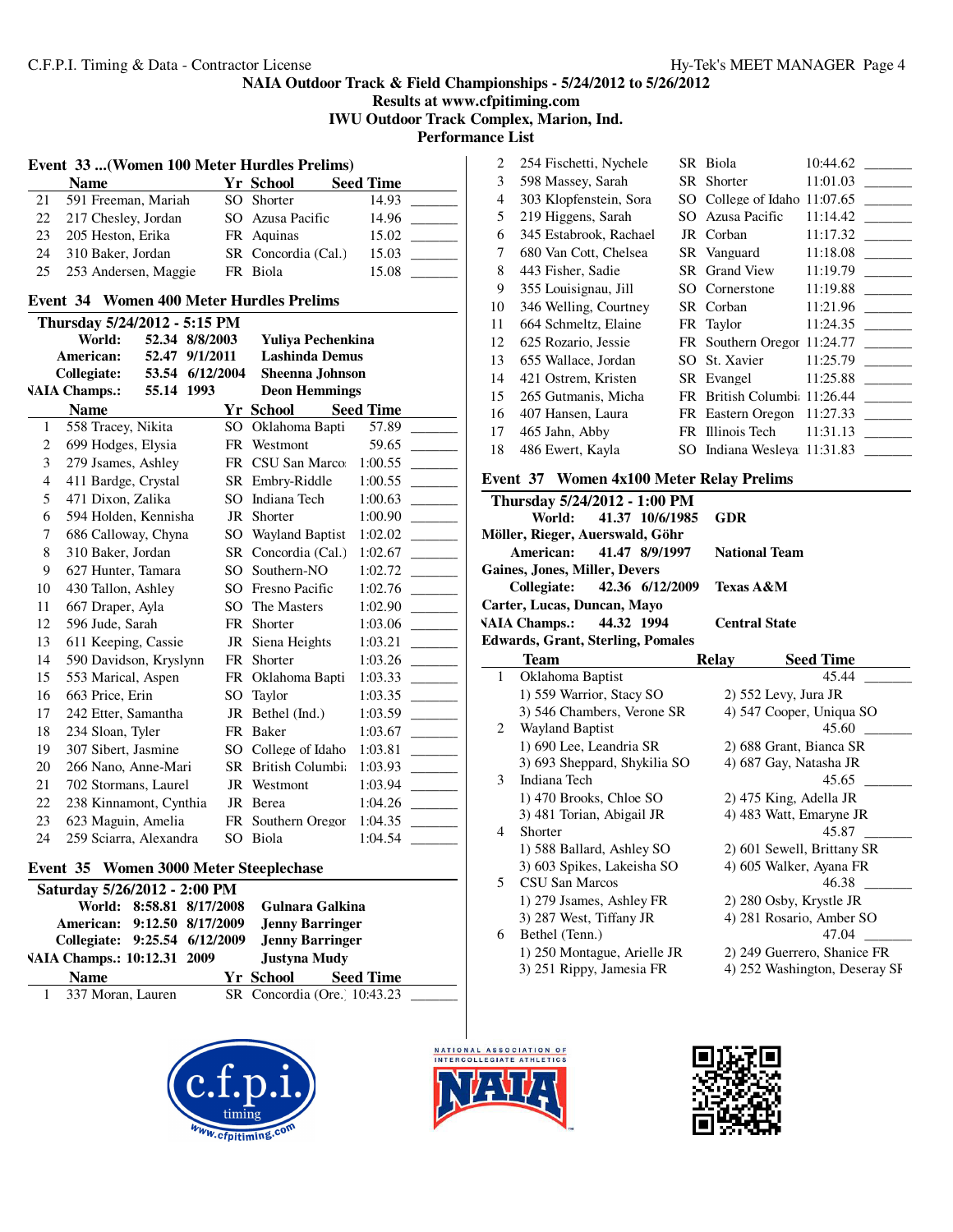# **Results at www.cfpitiming.com**

**IWU Outdoor Track Complex, Marion, Ind.**

**Performance List**

# **Event 37 ...(Women 4x100 Meter Relay Prelims)**

|    | Team                          | Relay | <b>Seed Time</b>            |
|----|-------------------------------|-------|-----------------------------|
| 7  | Florida Memorial              |       | 47.05                       |
|    | 1) 422 Black, Krysten SO      |       | 2) 424 Higgs, Gregria FR    |
|    | 3) 423 Hanna, Ashley SR       |       | 4) 426 Wilson, Javonya JR   |
| 8  | Wiley                         |       | 47.28                       |
|    | 1) 704 Harris, Daquana FR     |       | 2) 706 Shepherd, Jessica FR |
|    | 3) 707 Wilson, April SR       |       | 4) 705 Hatten, Treasurie SO |
| 9  | Dillard                       |       | 47.43                       |
|    | 1) 372 Henry, Courtney SO     |       | 2) 375 Showell, Destinee SO |
|    | 3) 374 Keller, Sandreka SO    |       | 4) 373 james, laquanda FR   |
| 10 | Aquinas                       |       | 47.58                       |
|    | 1) 206 Koenig, Madison SR     |       | 2) 207 Kolnitys, Dana FR    |
|    | 3) 201 DeStefano, Samantha Sl |       | 4) 204 Hall, Joordn SR      |
| 11 | Mount Mercy                   |       | 47.69                       |
|    | 1) 526 Rosien, Janae SR       |       | 2) 523 Higgins, Jenna JR    |
|    | 3) 527 Wilden, Larissa JR     |       | 4) 524 Kapande, Mwale JR    |
| 12 | <b>Hastings</b>               |       | 47.71                       |
|    | 1) 458 Parnell, Porche FR     |       | 2) 459 Toukan, Michelle FR  |
|    | 3) 455 Jackson, Abby FR       |       | 4) 457 Niederklein, Abby FR |
| 13 | Concordia (Ore.)              |       | 47.78                       |
|    | 1) 336 Monda, Kristin FR      |       | 2) 340 Roberts, Jennifer JR |
|    | 3) 341 Sims, NyEma SO         |       | 4) 331 Brown, Marshey JR    |
| 14 | Siena Heights                 |       | 48.08                       |
|    | 1) 615 Woods, Roshelle SO     |       | 2) 609 Choszczyk, Morgan SR |
|    | 3) 612 Knannlein, Arika FR    |       | 4) 611 Keeping, Cassie JR   |
| 15 | College of Idaho              |       | 48.09                       |
|    | 1) 304 Lange, Lexis JR        |       | 2) 299 Beame, Brittany FR   |
|    | 3) 307 Sibert, Jasmine SO     |       | 4) 305 Mitchell, Diamond SO |
| 16 | Southern Oregon               |       | 48.15                       |
|    | 1) 623 Maguin, Amelia FR      |       | 2) 622 Leaf, Nicole JR      |
|    | 3) 619 Cahee, Angelica JR     |       | 4) 621 Garrard, Mikayla SO  |
| 17 | Ashford                       |       | 48.22                       |
|    | 1) 213 Nichols, Myra FR       |       | 2) 212 Minertz, Laura SR    |
|    | 3) 211 Harrison, Alexus FR    |       | 4) 215 Vann, Myelle SO      |
| 18 | Missouri Baptist              |       | 48.24                       |
|    | 1) 509 Hosna, Taylor FR       |       | 2) 507 Dotson, Arianna JR   |
|    | 3) 508 Goodrich, Dornisha FR  |       | 4) 510 Payne, Quintell SO   |
|    |                               |       |                             |

| Event 38 Women 4x400 Meter Relay Prelims |                                                        |                                                      |  |  |  |  |
|------------------------------------------|--------------------------------------------------------|------------------------------------------------------|--|--|--|--|
|                                          | Friday 5/25/2012 - 8:15 PM                             |                                                      |  |  |  |  |
|                                          | World: 3:15.17 10/1/1988                               | <b>Soviet Union</b>                                  |  |  |  |  |
|                                          | Ledovskaya, Nazarova, Pinigina, Bryzgina               |                                                      |  |  |  |  |
|                                          | American:<br>3:15.51 10/1/1988<br><b>National Team</b> |                                                      |  |  |  |  |
| Howard, Dixon, Brisco, Joyner            |                                                        |                                                      |  |  |  |  |
|                                          | Collegiate: 3:23.75 4/3/2004                           | <b>Texas</b>                                         |  |  |  |  |
| Jones, McIntosh, Chapple, Richards       |                                                        |                                                      |  |  |  |  |
|                                          | VAIA Champs.: 3:33.46 1994                             | <b>Southern- New Orleans</b>                         |  |  |  |  |
|                                          | Fynes, Cole, Morgridge, McKenzie                       |                                                      |  |  |  |  |
|                                          | Team                                                   | <b>Relay</b><br><b>Seed Time</b>                     |  |  |  |  |
| 1                                        | Oklahoma Baptist                                       | 3:35.92                                              |  |  |  |  |
|                                          | 1) 559 Warrior, Stacy SO                               | 2) 558 Tracey, Nikita SO                             |  |  |  |  |
|                                          | 3) 552 Levy, Jura JR                                   | 4) 546 Chambers, Verone SR                           |  |  |  |  |
| 2                                        | Shorter                                                | 3:44.97                                              |  |  |  |  |
|                                          | 1) 588 Ballard, Ashley SO                              | 2) 590 Davidson, Kryslynn FR                         |  |  |  |  |
|                                          | 3) 592 Godwin, Sha'Doris JR                            | 4) 593 Helm, Daisy FR                                |  |  |  |  |
| 3                                        | Indiana Tech                                           | 3:45.57                                              |  |  |  |  |
|                                          | 1) 471 Dixon, Zalika SO                                | 2) 470 Brooks, Chloe SO                              |  |  |  |  |
|                                          | 3) 472 Flake, Kirsten FR                               | 4) 469 Armbrister, Shayne FR                         |  |  |  |  |
| 4                                        | Wayland Baptist                                        | 3:45.67                                              |  |  |  |  |
|                                          | 1) 689 Holmes, Quanisha SO                             | 2) 690 Lee, Leandria SR                              |  |  |  |  |
|                                          | 3) 692 Quiah, Angie FR                                 | 4) 693 Sheppard, Shykilia SO                         |  |  |  |  |
| 5                                        | CSU San Marcos                                         | 3:46.65                                              |  |  |  |  |
|                                          | 1) 277 Gibas, Brianna SO                               | 2) 279 Jsames, Ashley FR                             |  |  |  |  |
|                                          | 3) 287 West, Tiffany JR                                | 4) 281 Rosario, Amber SO                             |  |  |  |  |
| 6                                        | Bethel (Tenn.)                                         | 3:50.40                                              |  |  |  |  |
|                                          | 1) 250 Montague, Arielle JR                            | 2) 246 Blanc, Julie-Anne JR                          |  |  |  |  |
|                                          | 3) 247 Garrett, Ronnika JR                             | 4) 248 Gray, Jessica FR                              |  |  |  |  |
| 7                                        | Azusa Pacific                                          | 3:50.79                                              |  |  |  |  |
|                                          | 1) 218 Fung, Anita JR                                  | 2) 224 Nash, Emily SR                                |  |  |  |  |
|                                          | 3) 229 VanWinkle, Megan SO                             | 4) 222 Leslie, Breanna JR                            |  |  |  |  |
| 8                                        | Fresno Pacific                                         | 3:51.22                                              |  |  |  |  |
|                                          | 1) 432 Wyrick, Deirdre JR                              | 2) 429 Marshall, Hanisha FR                          |  |  |  |  |
|                                          | 3) 430 Tallon, Ashley SO                               | 4) 428 Hurd, Brandy SR                               |  |  |  |  |
| 9                                        | Southern-NO                                            | 3:51.93                                              |  |  |  |  |
|                                          | 1) 627 Hunter, Tamara SO                               | 2) 628 Jenkins, Safia SR                             |  |  |  |  |
|                                          | 3) 630 Joseph, Mackola JR                              | 4) 629 Jones, Kaycea SO                              |  |  |  |  |
| 10                                       | Cornerstone                                            | 3:52.75                                              |  |  |  |  |
|                                          | 1) 348 Baller, Liz JR                                  | 2) 356 Oosterhouse, Julie FR                         |  |  |  |  |
| 11                                       | 3) 352 Hampton, Larissa FR<br>Olivet Nazarene          | 4) 357 Pierce, Lauren SR<br>3:53.67                  |  |  |  |  |
|                                          |                                                        |                                                      |  |  |  |  |
|                                          | 1) 569 Goedhart, Kamaria FR                            | 2) 570 Ortiz, Alexandra FR                           |  |  |  |  |
|                                          | 3) 571 Puent, Natalie FR                               | 4) 566 Carman, Rachel SO                             |  |  |  |  |
| 12                                       | Eastern Oregon                                         | 3:54.85                                              |  |  |  |  |
|                                          | 1) 404 Booth, Kadie SO<br>3) 406 Garcilazo, Alma SR    | 2) 405 Escobar, Allison SO<br>4) 408 Moore, Kimmy SR |  |  |  |  |
|                                          |                                                        |                                                      |  |  |  |  |





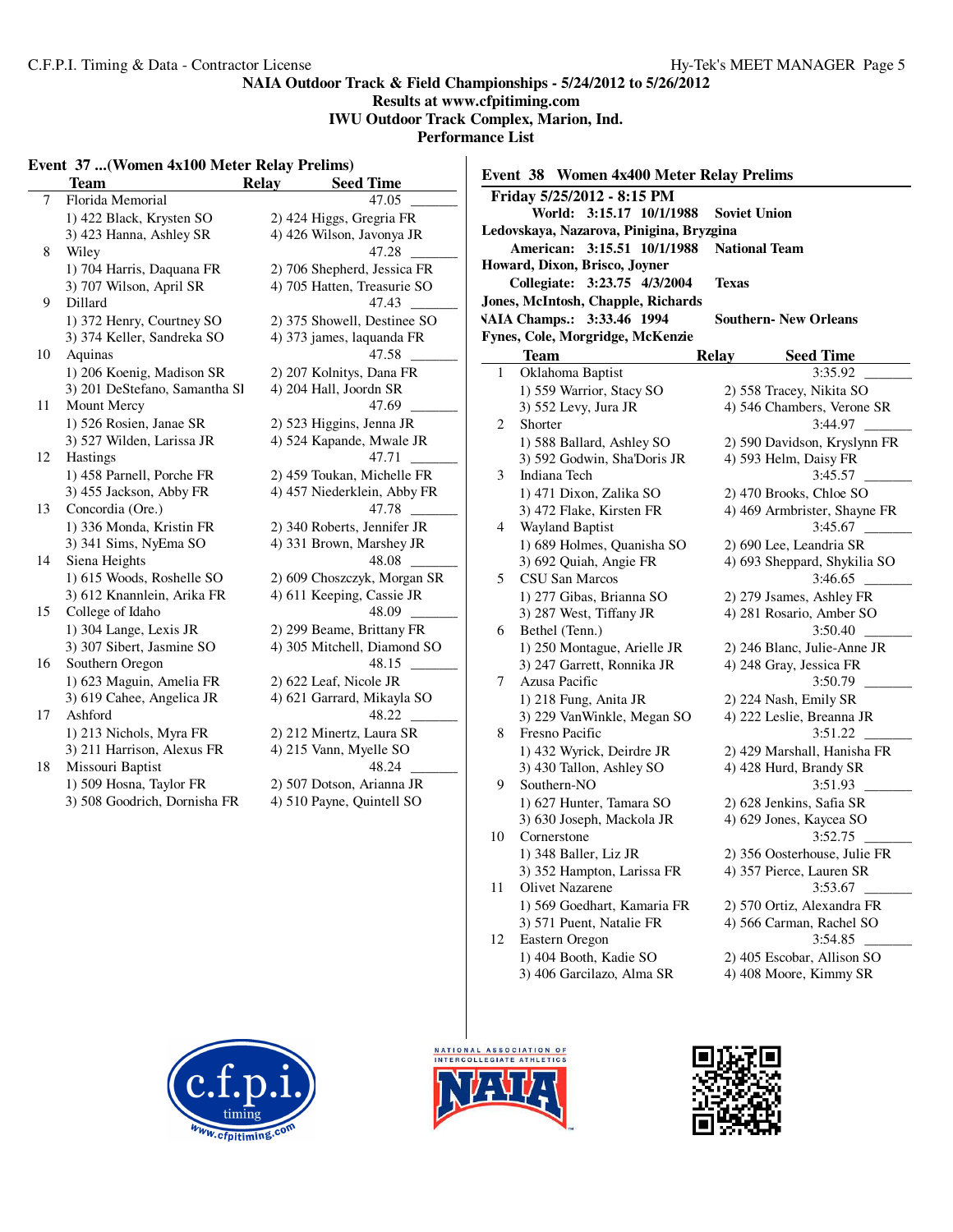# **NAIA Outdoor Track & Field Championships - 5/24/2012 to 5/26/2012 Results at www.cfpitiming.com IWU Outdoor Track Complex, Marion, Ind. Performance List**

# **Event 38 ...(Women 4x400 Meter Relay Prelims)**

|    | Event 38  (Women 4x400 Meter Relay Prelims)                                   |                                                             |
|----|-------------------------------------------------------------------------------|-------------------------------------------------------------|
|    | <b>Team</b>                                                                   | <b>Relay</b><br><b>Seed Time</b>                            |
| 13 | Dordt                                                                         | 3:54.87                                                     |
|    | 1) 400 Van Beek, Kari SR                                                      | 2) 402 Vander Zee, Crystal SR                               |
|    | 3) 399 Troost, Kaitlin JR                                                     | 4) 393 Bonnema, Katie SO                                    |
| 14 | Ashford                                                                       | 3:55.39                                                     |
|    | 1) 215 Vann, Myelle SO                                                        | 2) 211 Harrison, Alexus FR                                  |
| 15 | 3) 213 Nichols, Myra FR<br>Doane                                              | 4) 214 Okwumabua, Nkemdilir<br>3:55.85                      |
|    | 1) 378 Dixon, Blair JR                                                        | 2) 390 Schutt, Casarah FR                                   |
|    | 3) 382 Klein, Erin SO                                                         | 4) 391 Sughroue, Jessa FR                                   |
| 16 | Taylor                                                                        | 3:55.91                                                     |
|    | 1) 663 Price, Erin SO                                                         | 2) 660 Carey, Henrietta JR                                  |
|    | 3) 665 Smith, LaJoya JR                                                       | 4) 662 Kenney, Stephanie SR                                 |
| 17 | Hastings                                                                      | 3:56.26                                                     |
|    | 1) 458 Parnell, Porche FR                                                     | 2) 451 Dethlefs, Justine SR                                 |
|    | 3) 457 Niederklein, Abby FR                                                   | 4) 455 Jackson, Abby FR                                     |
|    | Event 39<br><b>Women 4x800 Meter Relay Prelims</b>                            |                                                             |
|    | Thursday 5/24/2012 - 6:30 PM                                                  |                                                             |
|    | 7:50.17 8/5/1984<br>World:                                                    | <b>Soviet Union</b>                                         |
|    | Olizarenko, Gurina, Borisova, Podyalovskaya                                   |                                                             |
|    |                                                                               |                                                             |
|    | American: 8:19.9h 1979                                                        |                                                             |
|    | 8:20.22 1984                                                                  | <b>Tennessee</b>                                            |
|    | Collegiate:                                                                   | <b>Simon Fraser</b>                                         |
|    | <b>VAIA Champs.:</b><br>8:43.99 2005<br>Krasovska, Kolstad, Johnstone, Howard |                                                             |
|    | <b>Team</b>                                                                   | <b>Relay</b><br><b>Seed Time</b>                            |
| 1  | Oklahoma Baptist                                                              | 9:03.45                                                     |
|    |                                                                               |                                                             |
|    | 1) 558 Tracey, Nikita SO<br>3) 549 Drew, Shondia SR                           | 2) 551 Herbert, Halie FR<br>4) 550 Helker, Hannah FR        |
| 2  | Northwestern                                                                  | 9:15.92                                                     |
|    |                                                                               |                                                             |
|    | 1) 541 Kerkvliet, Teresa SR                                                   | 2) 539 Hobbs, Brianna SO                                    |
| 3  | 3) 536 Bouchard, Krystina SR                                                  | 4) 538 Gildersleeve, Dawn SO<br>9:16.61                     |
|    | Embry-Riddle                                                                  |                                                             |
|    | 1) 413 Coelho, Karina JR                                                      | 2) 419 Staker, Ellie SO                                     |
| 4  | 3) 415 Hyatt, Baleigh SR                                                      | 4) 416 Mayfield, Julie SR                                   |
|    | Spring Arbor                                                                  | 9:19.38                                                     |
|    | 1) 640 Gunderson, Faith SO                                                    | 2) 638 Crew, Michaela SR                                    |
| 5  | 3) 642 Prueter, Lauren SR                                                     | 4) 641 Hudson, Carissa JR                                   |
|    | Indiana Wesleyan                                                              | 9:20.28                                                     |
|    | 1) 484 Bentle, Beka SR                                                        | 2) 488 Johnson, Amanda SR                                   |
|    | 3) 494 Tiernon, Tracey FR                                                     | 4) 495 Wolfe, Amanda FR                                     |
| 6  | Concordia (Neb.)                                                              | 9:20.72                                                     |
|    | 1) 326 Schwalenberg, Jena JR                                                  | 2) 320 Meineke, Martha SR                                   |
|    | 3) 329 Williams, Jenean SO                                                    | 4) 328 Sutton, Bethany SR                                   |
| 7  | Dordt                                                                         | 9:20.73                                                     |
|    | 1) 397 Koerner, Lillie FR<br>3) 394 Buikema, Renee FR                         | 2) 396 Harkema, Merissa JR<br>4) 403 Wilgenburg, Whitney FI |

| 8  | Rio Grande                  | 9:20.75                     |
|----|-----------------------------|-----------------------------|
|    | 1) 581 Graves, Kayla SR     | 2) 580 Barnes, Samantha FR  |
|    | 3) 584 Renner, Kayla SR     | 4) 583 Mattia, Cassie SR    |
| 9  | St. Francis                 | 9:21.47                     |
|    | 1) 647 Halford, Hilary SO   | 2) 650 Morman, Rachel SO    |
|    | 3) 652 Suttman, Erin SO     | 4) 649 Jepkosgei, Miriam SO |
| 10 | Morningside                 | 9:21.92                     |
|    | 1) 518 Waddell, Cecily SO   | 2) 517 Mathes, Breanna SO   |
|    | 3) 516 Heitkamp, Hailee FR  | 4) 519 Weborg, Jessica FR   |
| 11 | Cornerstone                 | 9:22.25                     |
|    | 1) 347 Allers, Katie JR     | 2) 348 Baller, Liz JR       |
|    | 3) 350 Contreras, Julia JR  | 4) 355 Louisignau, Jill SO  |
| 12 | British Columbia            | 9:22.79                     |
|    | 1) 269 Robinson, Mariah SR  | 2) 264 Bernard, Maria FR    |
|    | 3) 270 Slinn, Heather SO    | 4) 272 Wiebe, Devan FR      |
| 13 | <b>Grand View</b>           | 9:23.34                     |
|    | 1) 446 Keller, Kara SR      | 2) 16 Birru, Obsie SR       |
|    | 3) 447 McFayden, Allison JR | 4) 442 Craig, Betsy SR      |
| 14 | College of Idaho            | 9:24.34                     |
|    | 1) 302 Johnson, Sarah SO    | 2) 300 Gerard, Kaitlyn JR   |
|    | 3) 308 Smith, Elynn JR      | 4) 306 Perry, Kayloni SR    |
| 15 | Northwest U.                | 9:24.94                     |
|    | 1) 534 Sowers, Joanna FR    | 2) 532 DeLapp, Paige SR     |
|    | 3) 533 Governor, Meagan FR  | 4) 535 Wagner, Lindsey SR   |
| 16 | <b>Trinity Chr</b>          | 9:29.38                     |
|    | 1) 669 Harms, Kirsten SO    | 2) 672 Schaap, Hannah JR    |
|    | 3) 674 VanDyk, Justine SO   | 4) 671 Losacco, Sara FR     |
|    |                             |                             |

# **Event 40 Women High Jump**

|                | Saturday 5/26/2012 - 2:00 PM                     |  |                        |                   |  |  |  |
|----------------|--------------------------------------------------|--|------------------------|-------------------|--|--|--|
|                | Starting Height --1.63; increments of 5 cm       |  |                        |                   |  |  |  |
|                | 2.09m 8/30/1987<br>World:<br>Stefka Kostadinova  |  |                        |                   |  |  |  |
|                | American: 2.05m 6/26/2010<br><b>Chaunte Lowe</b> |  |                        |                   |  |  |  |
|                | Collegiate: 1.98m 5/19/1995 Acuff / Bergqvist    |  |                        |                   |  |  |  |
|                | VAIA Champs.: 1.89m 1991                         |  | <b>Latrese Johnson</b> |                   |  |  |  |
|                | <b>Name</b>                                      |  | Yr School              | Seed Mark         |  |  |  |
| $\mathbf{1}$   | 515 Glisar, Megan                                |  | FR Morningside         |                   |  |  |  |
| $\overline{2}$ | 610 Duncan, Phoenix FR Siena Heights             |  |                        | 1.78m             |  |  |  |
| 3              | 367 Schaper, Hailey                              |  | SO Dickinson St.       | 1.71 <sub>m</sub> |  |  |  |
| 4              | 401 Vander Woude, Briana                         |  | JR Dordt               | 1.71 <sub>m</sub> |  |  |  |
| 5              | 384 McDowell, Alyssa                             |  | JR Doane               | 1.71 <sub>m</sub> |  |  |  |
| 6              | 503 Toussaint, Mariah                            |  | SO Midland             | 1.71 <sub>m</sub> |  |  |  |
| 7              | 537 De Jong, Kendra                              |  | SO Northwestern        | 1.71 <sub>m</sub> |  |  |  |
| 8              | 658 Post, Emily                                  |  | JR Tabor               | 1.70 <sub>m</sub> |  |  |  |
| 9              | 554 Meigs, Kenney                                |  | FR Oklahoma Bapti      | 1.68 <sub>m</sub> |  |  |  |
| 10             | 617 Hope, Jamie                                  |  | JR So. Nazarene        | 1.68m             |  |  |  |
| 11             | 527 Wilden, Larissa                              |  | JR Mount Mercy         | 1.68m             |  |  |  |
| 12             | 239 Faimon, Lisa                                 |  | SR Bethany             | 1.68m             |  |  |  |
|                |                                                  |  |                        |                   |  |  |  |





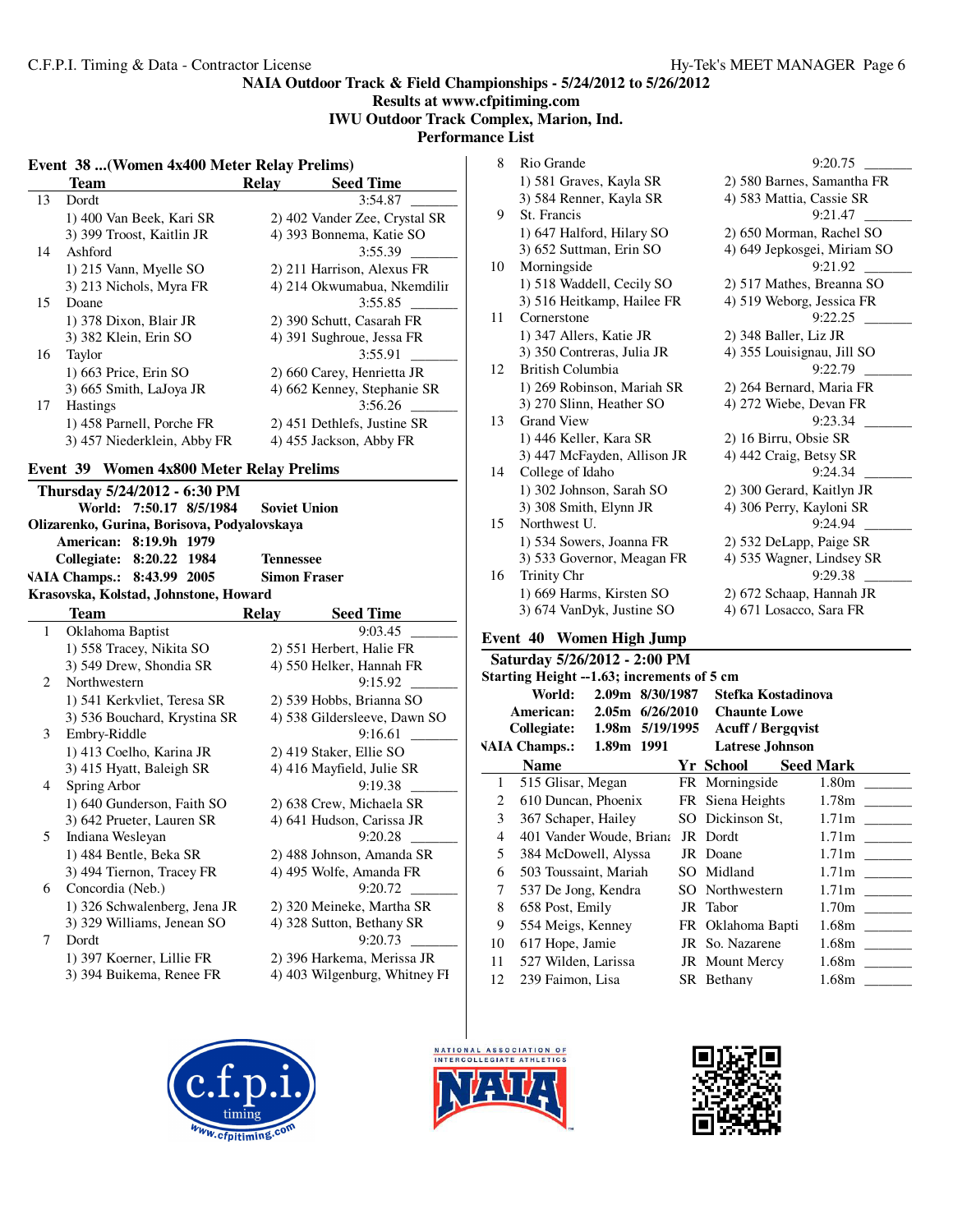**Results at www.cfpitiming.com IWU Outdoor Track Complex, Marion, Ind.**

**Performance List**  $\overline{\phantom{a}}$ 

#### **Event 40 ...(Women High Jump)**

|    | Name                   | Yr School           | <b>Seed Mark</b> |
|----|------------------------|---------------------|------------------|
| 13 | 365 Van Ens, Amy       | SR Davenport        | 1.68m            |
| 14 | 464 Smith, Montranique | FR Huston-Tillotson | 1.68m            |
| 15 | 591 Freeman, Mariah    | SO Shorter          | 1.67m            |
| 16 | 293 Fulton, Kate       | JR Cen Methodist    | 1.65m            |
| 17 | 708 Burton, Whitney    | SO William Wood     | 1.65m            |
| 18 | 244 Simcox, Emilee     | SR Bethel (Ind.)    | 1.65m            |
| 19 | 430 Tallon, Ashley     | SO Fresno Pacific   | 1.65m            |
| 20 | 485 Colter, Stephanie  | FR Indiana Wesleya  | 1.65m            |
| 21 | 309 Youren, Audrey     | FR College of Idaho | 1.65m            |
| 22 | 366 Hartman, Jennifer  | JR Dickinson St,    | 1.65m            |

#### **Event 41 Women Pole Vault**

| Thursday 5/24/2012 - 4:00 PM                   |                                                       |  |                          |                   |  |  |  |
|------------------------------------------------|-------------------------------------------------------|--|--------------------------|-------------------|--|--|--|
|                                                | Starting Height - 3.40; increments of 15 cm           |  |                          |                   |  |  |  |
| World:<br>5.06m 8/28/2009<br>Yelena Isinbayeva |                                                       |  |                          |                   |  |  |  |
|                                                | <b>American:</b><br>4.92m 7/6/2008<br>Jen Stuczynski  |  |                          |                   |  |  |  |
|                                                | Collegiate: 4.60m 5/14/2006<br><b>Chelsea Johnson</b> |  |                          |                   |  |  |  |
|                                                | VAIA Champs.: 4.16m 2000                              |  | Lesa Kubistha            |                   |  |  |  |
|                                                | <b>Name</b>                                           |  | Yr School                | <b>Seed Mark</b>  |  |  |  |
| 1                                              | 235 Thurbon, Katie                                    |  | SO Baker                 | 3.76m             |  |  |  |
| 2                                              | 557 Shimanek, Evan                                    |  | JR Oklahoma Bapti        | 3.73 <sub>m</sub> |  |  |  |
| 3                                              | 257 McCahon, Taylor                                   |  | SO Biola                 | 3.72 <sub>m</sub> |  |  |  |
| $\overline{4}$                                 | 614 Stidham, Lenzey                                   |  | JR Siena Heights         | 3.66m             |  |  |  |
| 5                                              | 520 Breuer, Katie                                     |  | SR Mount Marty           | 3.65m             |  |  |  |
| 6                                              | 241 Carr, Kate                                        |  | SO Bethel (Ind.)         | 3.63 <sub>m</sub> |  |  |  |
| 7                                              | 556 Shaughnessy, Erinn                                |  | FR Oklahoma Bapti        | 3.60m             |  |  |  |
| 8                                              | 297 Bradford, Morgan                                  |  | SR Clarke                | 3.60 <sub>m</sub> |  |  |  |
| 9                                              | 203 Dorko, Alicia                                     |  | SO Aquinas               | 3.60 <sub>m</sub> |  |  |  |
| 10                                             | 317 Fegter, Kellie                                    |  | JR Concordia (Neb.       | 3.53m             |  |  |  |
| 11                                             | 312 Brown, Ashlee                                     |  | JR Concordia (Neb. 3.53m |                   |  |  |  |
| 12                                             | 216 Barry, Ferin                                      |  | SR Azusa Pacific         | 3.51 <sub>m</sub> |  |  |  |
| 13                                             | 697 Frantom, Taylor                                   |  | SO Westmont              | 3.51 <sub>m</sub> |  |  |  |
| 14                                             | 392 Wakefield, Madison                                |  | SO Doane                 | 3.50 <sub>m</sub> |  |  |  |
| 15                                             | 685 Nyssen, Tiffanie                                  |  | FR Warner Pacific        | 3.50 <sub>m</sub> |  |  |  |
|                                                |                                                       |  |                          |                   |  |  |  |

# **Event 42 Women Long Jump**

|                               | Thursday 5/24/2012 - 5:30 PM |                 |  |                             |                           |  |                   |  |  |
|-------------------------------|------------------------------|-----------------|--|-----------------------------|---------------------------|--|-------------------|--|--|
| Top 9 advance to final        |                              |                 |  |                             |                           |  |                   |  |  |
|                               | World:                       | 7.52m 6/11/1988 |  |                             | Galina Chistyakova        |  |                   |  |  |
|                               | American:                    | 7.49m 5/22/1994 |  |                             | Jackie Joyner-Kersee      |  |                   |  |  |
| 6.99m 5/4/1985<br>Collegiate: |                              |                 |  | <b>Jackie Joyner-Kersee</b> |                           |  |                   |  |  |
|                               | <b>VAIA Champs.:</b>         | 6.70m 2007      |  |                             | <b>Ruky Abdulai</b>       |  |                   |  |  |
|                               | <b>Name</b>                  |                 |  |                             | Yr School                 |  | <b>Seed Mark</b>  |  |  |
|                               | 288 Beasley, Tiosha          |                 |  |                             | JR Campbellsville         |  | 6.07 <sub>m</sub> |  |  |
| 2                             | 691 Nation, Latanya          |                 |  |                             | <b>SR</b> Wayland Baptist |  | 6.05m             |  |  |
| 3                             | 401 Vander Woude, Briana     |                 |  |                             | JR Dordt                  |  | 6.01 <sub>m</sub> |  |  |
|                               |                              |                 |  |                             |                           |  |                   |  |  |



| 4  | 688 Grant, Bianca       | <b>SR</b> Wayland Baptist |       |
|----|-------------------------|---------------------------|-------|
| 5  | 366 Hartman, Jennifer   | JR Dickinson St,          |       |
| 6  | 483 Watt, Emaryne       | JR Indiana Tech           |       |
| 7  | 229 VanWinkle, Megan    | SO Azusa Pacific          |       |
| 8  | 524 Kapande, Mwale      | JR Mount Mercy            |       |
| 9  | 595 Holden, Porsche     | SO Shorter                |       |
| 10 | 514 Cooperwood, Neeia   | FR Morningside            |       |
| 11 | 369 Williams, Brianny   | JR Dickinson St,          |       |
| 12 | 294 Garrigus, Shelby    | JR Cen Methodist          |       |
| 13 | 276 Fails, Yachi        | JR CSU San Marco          |       |
| 14 | 693 Sheppard, Shykilia  | SO Wayland Baptist        |       |
| 15 | 479 Tatum, Cora         | SO Indiana Tech           |       |
| 16 | 589 Daley, Tamala       | JR Shorter                |       |
| 17 | 482 Watley, Ashley      | FR Indiana Tech           |       |
| 18 | 503 Toussaint, Mariah   | SO Midland                |       |
| 19 | 477 Murray, Stacia      | SO Indiana Tech           |       |
| 20 | 540 Hutson, Karen       | FR Northwestern           |       |
| 21 | 402 Vander Zee, Crystal | SR Dordt                  |       |
| 22 | 578 Honea, Lindsay      | SO Point Loma             |       |
| 23 | 604 Stewartson, Ashlie  | SR Shorter                |       |
| 24 | 711 Rolland, Devinn     | FR Xavier-Louisian        |       |
| 25 | 566 Carman, Rachel      | SO Olivet Nazarene        |       |
| 26 | 658 Post, Emily         | JR Tabor                  |       |
| 27 | 363 Payne, Hannah       | FR Davenport              |       |
| 28 | 240 Gallardo, Courtney  | SR Bethany                | 5.50m |

### **Event 43 Women Triple Jump**

|              | Friday 5/25/2012 - 5:30 PM |                         |  |  |                                           |                  |  |  |
|--------------|----------------------------|-------------------------|--|--|-------------------------------------------|------------------|--|--|
|              | Top 9 advance to final     |                         |  |  |                                           |                  |  |  |
|              |                            | World: 15.50m 8/10/1995 |  |  | <b>Inessa Kravets</b>                     |                  |  |  |
|              |                            |                         |  |  | American: 14.45m 7/11/2004 Tiombé Hurd    |                  |  |  |
|              |                            |                         |  |  | Collegiate: 14.25m 3/8/1997 Lee/ Williams |                  |  |  |
|              | VAIA Champs.: 13.30m 1997  |                         |  |  | <b>Yvette French</b>                      |                  |  |  |
|              | <b>Name</b>                |                         |  |  | Yr School                                 | <b>Seed Mark</b> |  |  |
| $\mathbf{1}$ | 431 Tuivanuavou, Milika    |                         |  |  | <b>SR</b> Fresno Pacific                  | 12.29m           |  |  |
| 2            | 291 Mulligan, Kathleen     |                         |  |  | FR Carroll                                | 12.25m           |  |  |
| 3            | 288 Beasley, Tiosha        |                         |  |  | JR Campbellsville                         |                  |  |  |
| 4            | 606 Woods, Dominique       |                         |  |  | SR Shorter                                |                  |  |  |
| 5            | 589 Daley, Tamala          |                         |  |  | JR Shorter                                |                  |  |  |
| 6            | 271 Templeton, Erin        |                         |  |  | JR British Columbi                        | 11.79m           |  |  |
| 7            | 597 Lake, Zandra           |                         |  |  | FR Shorter                                | 11.76m           |  |  |
| 8            | 658 Post, Emily            |                         |  |  | JR Tabor                                  |                  |  |  |
| 9            | 477 Murray, Stacia         |                         |  |  | SO Indiana Tech                           |                  |  |  |
| 10           | 691 Nation, Latanya        |                         |  |  | SR Wayland Baptist                        |                  |  |  |
| 11           | 321 Pearson, Jericca       |                         |  |  | FR Concordia (Neb.                        |                  |  |  |
| 12           | 292 Barajas, Rebeca        |                         |  |  | SR Cen Methodist                          |                  |  |  |
| 13           | 427 Butenschoen, Nicole    |                         |  |  | JR Fresno Pacific                         |                  |  |  |
| 14           | 398 Sikkema, Christy       |                         |  |  | SO Dordt                                  | 11.52m           |  |  |
|              |                            |                         |  |  |                                           |                  |  |  |



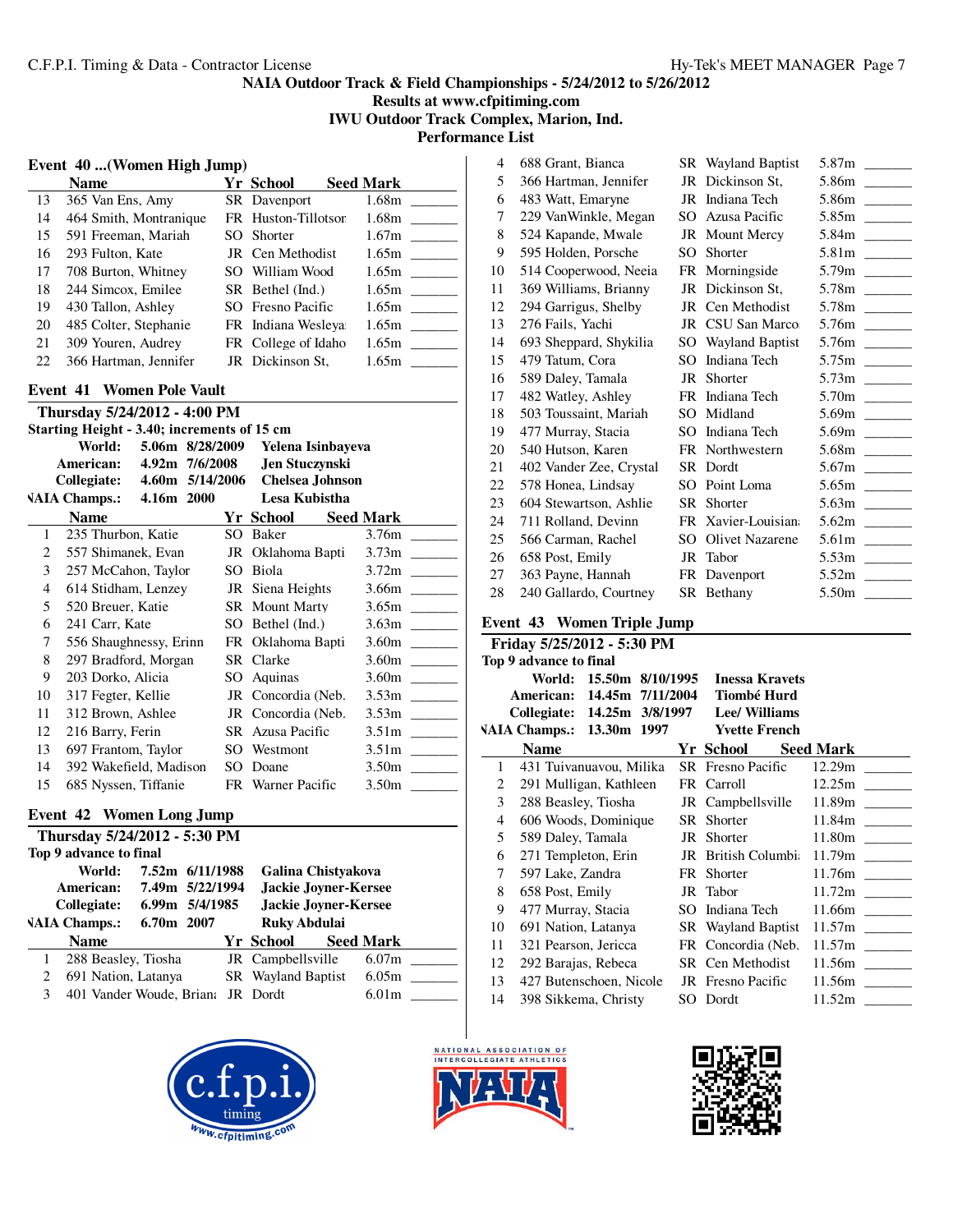**Results at www.cfpitiming.com**

**IWU Outdoor Track Complex, Marion, Ind.**

**Performance List**

# **Event 43 ...(Women Triple Jump)**

|    | <b>Name</b>             | Yr School        | <b>Seed Mark</b> |
|----|-------------------------|------------------|------------------|
| 15 | 366 Hartman, Jennifer   | JR Dickinson St, | 11.52m           |
| 16 | 379 Gordon, Raenecia    | SO Doane         | 11.48m           |
| 17 | 387 Myers, Allycia      | JR Doane         | 11.47m           |
| 18 | 402 Vander Zee, Crystal | SR Dordt         | 11.43m           |
| 19 | 276 Fails, Yachi        | JR CSU San Marco | 11.42m           |
| 20 | 521 VanDenBerg, Abbey   | FR Mount Marty   | 11.41m           |
| 21 | 482 Watley, Ashley      | FR Indiana Tech  | 11.38m           |
| 22 | 461 Figeuroa, Alyssa    | SO Houghton      | 11.33m           |
|    |                         |                  |                  |

### **Event 44 Women Shot Put**

| Saturday 5/26/2012 - 1:00 PM |                         |                  |  |           |                           |                                                                                                       |  |  |
|------------------------------|-------------------------|------------------|--|-----------|---------------------------|-------------------------------------------------------------------------------------------------------|--|--|
|                              | Top 9 advance to final  |                  |  |           |                           |                                                                                                       |  |  |
|                              | World:                  | 22.63m 6/7/1987  |  |           | Natalya Lisovskava        |                                                                                                       |  |  |
|                              | American:               | 20.18m 6/25/1988 |  |           | Pagel / Camarena-Williams |                                                                                                       |  |  |
|                              | Collegiate:             | 18.99m 1983      |  |           | <b>Meg Ritchie</b>        |                                                                                                       |  |  |
|                              | <b>VAIA Champs.:</b>    | 18.17m 2002      |  |           | Vivian Chukwuemeka        |                                                                                                       |  |  |
|                              | <b>Name</b>             |                  |  |           | Yr School                 | <b>Seed Mark</b>                                                                                      |  |  |
| 1                            | 456 Maag, Jennifer      |                  |  |           | FR Hastings               | 14.69m                                                                                                |  |  |
| 2                            | 324 Rich, Katie         |                  |  |           | SO Concordia (Neb.        | 14.68m                                                                                                |  |  |
| 3                            | 315 Eickemeyer, Lauren  |                  |  |           | SR Concordia (Neb.        | 14.64m                                                                                                |  |  |
| $\overline{4}$               | 316 Erdmann, Brittany   |                  |  |           | FR Concordia (Neb.        | 14.49m                                                                                                |  |  |
| 5                            | 332 Dixson, Gabriella   |                  |  |           | JR Concordia (Ore.)       | 14.36m                                                                                                |  |  |
| 6                            | 223 Luna, Kathleen      |                  |  |           | SR Azusa Pacific          | 14.31m                                                                                                |  |  |
| 7                            | 344 Xavier, Kayla       |                  |  | SR.       | Concordia (Ore.)          | 14.28m                                                                                                |  |  |
| 8                            | 712 Carlock, Shaylee    |                  |  | JR        | York                      | 14.27m<br><b>Contract Contract</b>                                                                    |  |  |
| 9                            | 431 Tuivanuavou, Milika |                  |  |           | <b>SR</b> Fresno Pacific  | 13.98m                                                                                                |  |  |
| 10                           | 646 Streu, Mandy        |                  |  |           | JR St. Ambrose            | 13.94m                                                                                                |  |  |
| 11                           | 389 Payne, Jessica      |                  |  |           | FR Doane                  | 13.93m                                                                                                |  |  |
| 12                           | 453 Gowen, McKayla      |                  |  |           | FR Hastings               | 13.87m                                                                                                |  |  |
| 13                           | 454 Griffith, Abby      |                  |  |           | JR Hastings               | 13.87m                                                                                                |  |  |
| 14                           | 444 Higgins, Megan      |                  |  |           | <b>SR</b> Grand View      | 13.75m                                                                                                |  |  |
| 15                           | 376 Collins, Whitney    |                  |  |           | SR Doane                  | 13.75m                                                                                                |  |  |
| 16                           | 651 Rimington, Chelsea  |                  |  | JR        | St. Francis               | 13.65m                                                                                                |  |  |
| 17                           | 385 Meissner, Kelsee    |                  |  |           | SR Doane                  |                                                                                                       |  |  |
| 18                           | 261 Cockerill, Tara     |                  |  |           | JR Briar Cliff            | 13.59m                                                                                                |  |  |
| 19                           | 572 Conditt, Kassie     |                  |  | SO.       | Oregon Tech               | 13.53m                                                                                                |  |  |
| 20                           | 243 Green, Cinnamin     |                  |  | FR        | Bethel (Ind.)             | 13.46m                                                                                                |  |  |
| 21                           | 439 Siaosi, Florida     |                  |  |           | JR Graceland              | 13.43m                                                                                                |  |  |
| 22                           | 607 Byron, Taylor       |                  |  |           | SO Siena Heights          | 13.30m                                                                                                |  |  |
| 23                           | 232 Nelson, Stephanie   |                  |  | SO        | <b>Baker</b>              | 13.23m                                                                                                |  |  |
| 24                           | 449 Veiock, Val         |                  |  | <b>FR</b> | <b>Grand View</b>         | 13.23m<br>$\mathcal{L}^{\mathcal{L}}$ and $\mathcal{L}^{\mathcal{L}}$ and $\mathcal{L}^{\mathcal{L}}$ |  |  |
| 25                           | 618 Williams, Kalicia   |                  |  | FR        | So. Nazarene              | 13.13m                                                                                                |  |  |
| 26                           | 657 Honn, Tynan         |                  |  |           | JR Tabor                  | 13.08m                                                                                                |  |  |
|                              |                         |                  |  |           |                           |                                                                                                       |  |  |

| <b>Event 45 Women Discus Throw</b>                  |                                                |                          |                  |  |  |  |  |
|-----------------------------------------------------|------------------------------------------------|--------------------------|------------------|--|--|--|--|
| Saturday 5/26/2012 - 3:00 PM                        |                                                |                          |                  |  |  |  |  |
| Top 9 advance to final                              |                                                |                          |                  |  |  |  |  |
| 76.80m 7/9/1988<br>World:                           |                                                | <b>Gabriele Reinsch</b>  |                  |  |  |  |  |
| 67.67m 3/14/2007<br><b>Suzy Powell</b><br>American: |                                                |                          |                  |  |  |  |  |
| Collegiate: 67.48m 4/26/1981<br><b>Meg Ritchie</b>  |                                                |                          |                  |  |  |  |  |
| VAIA Champs.: 56.92m 2003                           |                                                | Vivian Chukwuemeka       |                  |  |  |  |  |
| <b>Name</b>                                         |                                                | Yr School                | <b>Seed Mark</b> |  |  |  |  |
| 332 Dixson, Gabriella<br>$\mathbf{1}$               |                                                | JR Concordia (Ore.)      | 54.59m           |  |  |  |  |
| 2<br>209 Smith, Emily                               |                                                | JR Aquinas               | 47.93m           |  |  |  |  |
| 3<br>380 Henderson, Ashton                          |                                                | JR Doane                 |                  |  |  |  |  |
| $\overline{4}$<br>323 Retzlaff, Sara                |                                                | SR Concordia (Neb.       |                  |  |  |  |  |
| 5<br>456 Maag, Jennifer                             |                                                | FR Hastings              | 44.88m           |  |  |  |  |
| 6<br>342 Wentz, Breezy                              |                                                | SR Concordia (Ore.)      | 44.69m           |  |  |  |  |
| 7<br>561 Brown, Makenzie                            |                                                | FR Okla. Christian       | 44.43m           |  |  |  |  |
| 8<br>245 Bradley, Erin                              |                                                | SO Bethel (Kan.)         |                  |  |  |  |  |
| 9<br>295 Klusmeyer, Kelly                           |                                                | FR Cen Methodist         |                  |  |  |  |  |
| 449 Veiock, Val<br>10                               |                                                | FR Grand View            |                  |  |  |  |  |
| 344 Xavier, Kayla<br>11                             |                                                | SR Concordia (Ore.)      |                  |  |  |  |  |
| 12<br>431 Tuivanuavou, Milika                       |                                                | <b>SR</b> Fresno Pacific | 43.66m           |  |  |  |  |
| 13<br>420 Woodard, Reta                             |                                                | SO Embry-Riddle          | 43.58m           |  |  |  |  |
| 14<br>645 Schwamman, Calsey                         |                                                | FR St. Ambrose           | 43.48m           |  |  |  |  |
| 381 Henry, Carly<br>15                              |                                                | FR Doane                 |                  |  |  |  |  |
| 439 Siaosi, Florida<br>16                           |                                                | JR Graceland             |                  |  |  |  |  |
| 651 Rimington, Chelsea<br>17                        |                                                | JR St. Francis           |                  |  |  |  |  |
| 18<br>565 Blucker, Amy                              |                                                | FR Olivet Nazarene       |                  |  |  |  |  |
| 437 Lyons, Ashley<br>19                             |                                                | SO Friends               |                  |  |  |  |  |
| 624 Mason, Hannah<br>20                             |                                                | JR Southern Oregor       |                  |  |  |  |  |
| 21<br>493 Smith, Paige                              |                                                | JR Indiana Wesleva       |                  |  |  |  |  |
| 496 Roemmich, Kayla<br>22                           |                                                | JR Jamestown             |                  |  |  |  |  |
| $1$                                                 | $T_{\rm{H}}$ and $T_{\rm{H}}$ and $T_{\rm{H}}$ |                          |                  |  |  |  |  |

#### **Event 46 Women Hammer Throw**

| Thursday 5/24/2012 - 10:00 AM |                         |                                                                                  |                                                                                                                                                    |                                                                                                 |                                                                                                                                                                                                                                                                                                       |  |  |  |
|-------------------------------|-------------------------|----------------------------------------------------------------------------------|----------------------------------------------------------------------------------------------------------------------------------------------------|-------------------------------------------------------------------------------------------------|-------------------------------------------------------------------------------------------------------------------------------------------------------------------------------------------------------------------------------------------------------------------------------------------------------|--|--|--|
| Top 9 advance to final        |                         |                                                                                  |                                                                                                                                                    |                                                                                                 |                                                                                                                                                                                                                                                                                                       |  |  |  |
|                               |                         |                                                                                  |                                                                                                                                                    |                                                                                                 |                                                                                                                                                                                                                                                                                                       |  |  |  |
|                               |                         |                                                                                  |                                                                                                                                                    |                                                                                                 |                                                                                                                                                                                                                                                                                                       |  |  |  |
|                               |                         |                                                                                  |                                                                                                                                                    |                                                                                                 |                                                                                                                                                                                                                                                                                                       |  |  |  |
|                               |                         |                                                                                  |                                                                                                                                                    |                                                                                                 |                                                                                                                                                                                                                                                                                                       |  |  |  |
| <b>Name</b>                   |                         |                                                                                  |                                                                                                                                                    |                                                                                                 |                                                                                                                                                                                                                                                                                                       |  |  |  |
|                               |                         |                                                                                  |                                                                                                                                                    |                                                                                                 |                                                                                                                                                                                                                                                                                                       |  |  |  |
|                               |                         |                                                                                  |                                                                                                                                                    |                                                                                                 |                                                                                                                                                                                                                                                                                                       |  |  |  |
|                               |                         |                                                                                  |                                                                                                                                                    |                                                                                                 |                                                                                                                                                                                                                                                                                                       |  |  |  |
|                               |                         |                                                                                  |                                                                                                                                                    |                                                                                                 |                                                                                                                                                                                                                                                                                                       |  |  |  |
|                               |                         |                                                                                  |                                                                                                                                                    |                                                                                                 |                                                                                                                                                                                                                                                                                                       |  |  |  |
|                               |                         |                                                                                  |                                                                                                                                                    |                                                                                                 | 53.35m                                                                                                                                                                                                                                                                                                |  |  |  |
|                               |                         |                                                                                  |                                                                                                                                                    |                                                                                                 |                                                                                                                                                                                                                                                                                                       |  |  |  |
|                               |                         |                                                                                  |                                                                                                                                                    | 52.93m                                                                                          |                                                                                                                                                                                                                                                                                                       |  |  |  |
| 6                             | 2<br>$\mathcal{F}$<br>5 | 489 Lee, Victoria<br>323 Retzlaff, Sara<br>313 Crouse, Jamie<br>386 Mondt, Haley | World: 79.42m 5/29/2011<br>VAIA Champs.: 61.48m 2009<br>333 Kenady, Sharayah<br>420 Woodard, Reta<br>332 Dixson, Gabriella<br>376 Collins, Whitney | American: 73.87m 6/25/2005<br>Collegiate: 72.94m 4/13/2007<br>Yr School<br>SR Doane<br>SR Doane | <b>Betty Heidler</b><br><b>Erin Gilreath</b><br><b>Jenny Dahlgren</b><br><b>Aubrey Baxter</b><br><b>Seed Mark</b><br>JR Concordia (Ore. 57.98m<br>SR Indiana Wesleya 55.47m<br>SO Embry-Riddle<br>54.98m<br>JR Concordia (Ore. 54.65m<br>53.78m<br>SR Concordia (Neb.<br>SO Concordia (Neb.<br>53.31m |  |  |  |





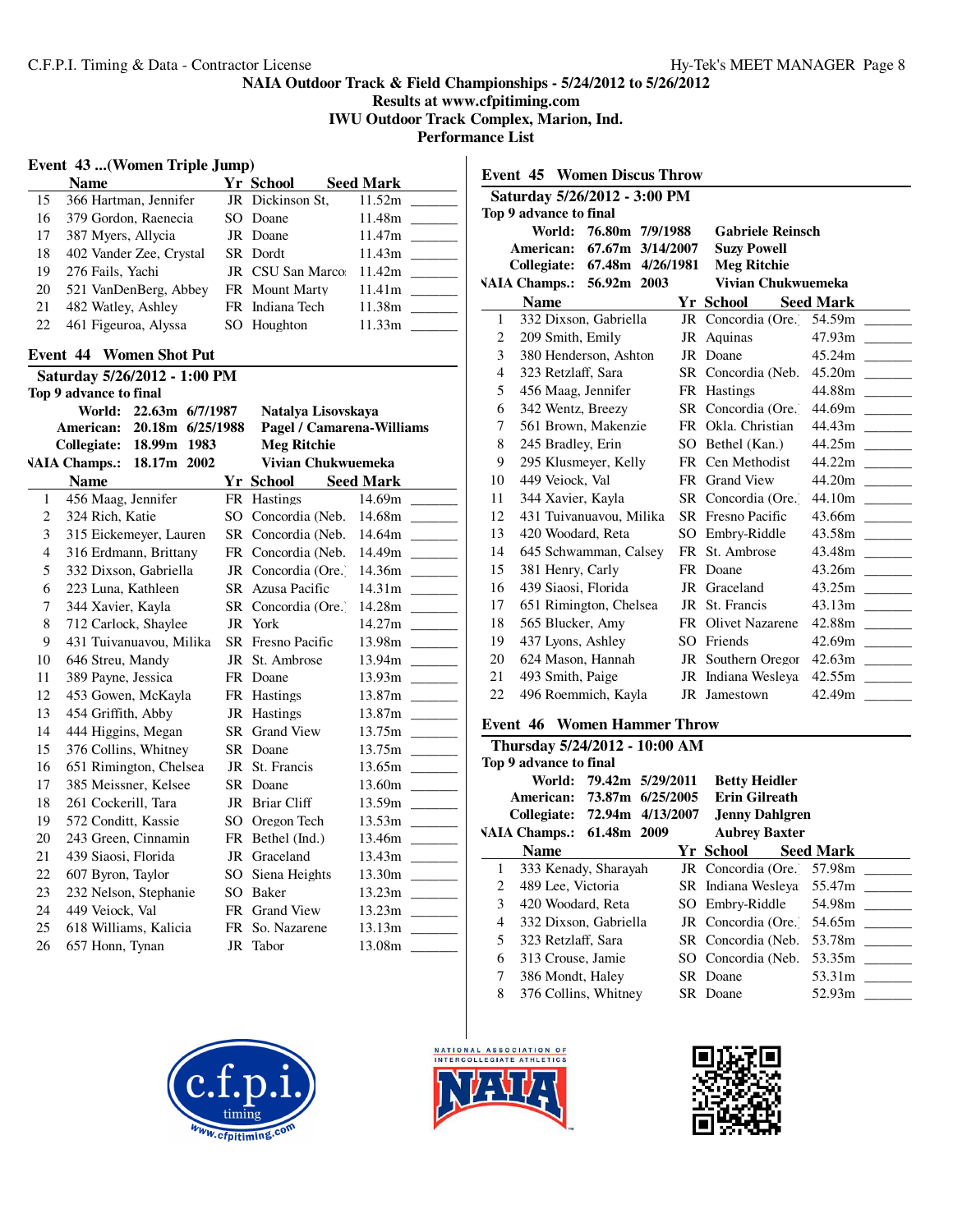**Results at www.cfpitiming.com IWU Outdoor Track Complex, Marion, Ind.**

**Performance List**

#### **Event 46 ...(Women Hammer Throw)**

| <b>Event 46  (Women Hammer Throw)</b> |                        |  |                      |                  |  |  |  |
|---------------------------------------|------------------------|--|----------------------|------------------|--|--|--|
|                                       | <b>Name</b>            |  | Yr School            | <b>Seed Mark</b> |  |  |  |
| 9                                     | 364 Robertson, Talitha |  | SR Davenport         | 52.81m           |  |  |  |
| 10                                    | 225 Robusto, Jordan    |  | SR Azusa Pacific     | 52.11m           |  |  |  |
| 11                                    | 454 Griffith, Abby     |  | JR Hastings          | 50.75m           |  |  |  |
| 12                                    | 385 Meissner, Kelsee   |  | SR Doane             | 50.57m           |  |  |  |
| 13                                    | 607 Byron, Taylor      |  | SO Siena Heights     | 49.49m           |  |  |  |
| 14                                    | 441 Camp, Lauryn       |  | <b>SR</b> Grand View | 49.25m           |  |  |  |
| 15                                    | 314 Denton, Marlee     |  | SR Concordia (Neb.   | 48.88m           |  |  |  |
| 16                                    | 608 Cavins, Nichole    |  | SR Siena Heights     | 48.83m           |  |  |  |
| 17                                    | 209 Smith, Emily       |  | JR Aquinas           | 48.83m           |  |  |  |
| 18                                    | 227 Smith, Cheri       |  | JR Azusa Pacific     | 48.77m           |  |  |  |
| 19                                    | 296 Morrow, Melissa    |  | SR Cen Methodist     | 48.55m           |  |  |  |
| 20                                    | 223 Luna, Kathleen     |  | SR Azusa Pacific     | 48.44m           |  |  |  |
| 21                                    | 298 Demmer, Brittany   |  | SO Clarke            | 47.07m           |  |  |  |

### **Event 47 Women Javelin Throw Thursday 5/24/2012 - 3:00 PM**

|                | Top 9 advance to final       |                         |      |                        |                  |
|----------------|------------------------------|-------------------------|------|------------------------|------------------|
|                |                              | World: 72.28m 9/13/2008 |      | Barbora Špotáková      |                  |
|                | American:                    | 66.67m 6/25/2010        |      | <b>Kara Patterson</b>  |                  |
|                | Collegiate: 61.82m 6/13/2003 |                         |      | Irina Kharun           |                  |
|                | <b>VAIA Champs.:</b>         | 54.31m 2009             |      | <b>Liz Gleadle</b>     |                  |
|                | <b>Name</b>                  |                         |      | Yr School              | <b>Seed Mark</b> |
| 1              | 523 Higgins, Jenna           |                         |      | JR Mount Mercy         | 49.72m           |
| 2              | 338 Nojima, Aria             |                         |      | SR Concordia (Ore.)    | 47.03m           |
| 3              | 677 Volanti, Amber           |                         |      | SO Valley City         | 45.70m           |
| $\overline{4}$ | 410 Randall, Brooke          |                         |      | JR Eastern Oregon      |                  |
| 5              | 232 Nelson, Stephanie        |                         |      | SO Baker               |                  |
| 6              | 263 Ausman, Christine        |                         |      | FR British Columbia    |                  |
| 7              | 383 Lawver, Karmen           |                         |      | JR Doane               |                  |
| 8              | 445 Jensen, Devon            |                         |      | JR Grand View          |                  |
| 9              | 563 Ostlund, Kathryn         |                         | FR   | Okla. Christian        |                  |
| 10             | 698 Hempy, Kristin           |                         |      | SR Westmont            |                  |
| 11             | 573 Swanson, Joelle          |                         | FR - | Oregon Tech            |                  |
| 12             | 659 Van Ranken, Samanth      |                         |      | SR Tabor               |                  |
| 13             | 236 Wolken, Katelyn          |                         |      | SO Baker               |                  |
| 14             | 409 Murchison, Jamie         |                         |      | FR Eastern Oregon      |                  |
| 15             | 368 Schulz, Kim              |                         |      | SO Dickinson St,       | 41.13m           |
| 16             | 613 Nordby, Brianna          |                         |      | SO Siena Heights       |                  |
| 17             | 498 Stewart, Kayla           |                         |      | SO Lewis-Clark         |                  |
| 18             | 542 Stevens, Elizabeth       |                         |      | <b>SR</b> Northwestern |                  |
| 19             | 502 Hauser, Julia            |                         |      | SO Midland             |                  |
| 20             | 574 Cox, Courtney            |                         |      | SR Ottawa              |                  |
| 21             | 289 Benjamin, Tiana          |                         |      | SO Campbellsville      | 39.60m ______    |
| 22             | 497 Segerholm, Beth          |                         |      | JR Jamestown           |                  |
| 23             | 380 Henderson, Ashton        |                         |      | JR Doane               | 39.50m ______    |
| 24             | 609 Choszczyk, Morgan        |                         |      | SR Siena Heights       |                  |
|                |                              |                         |      |                        |                  |

| 25 237 Morland, Chelsea | JR Benedictine  | 39.38m |
|-------------------------|-----------------|--------|
| 26 576 Harris, Courtney | JR Ottawa       | 39.25m |
| 27 636 Zentner, Allyssa | JR Southwestern | 39.23m |

#### **Event 48 Women Heptathlon**

|                                | World:                 | 7291 9/24/1988           |                             | <b>Jackie Joyner-Kersee</b>  |               |
|--------------------------------|------------------------|--------------------------|-----------------------------|------------------------------|---------------|
| American:<br>7291<br>9/24/1988 |                        |                          | <b>Jackie Joyner-Kersee</b> |                              |               |
|                                | Collegiate:            | 6/3/1995<br>6527         |                             | <b>Diane Guthrie-Gresham</b> |               |
|                                | <b>VAIA Champs.:</b>   | 5626 1992                |                             | <b>Kim Vanderhoek</b>        |               |
|                                | <b>Name</b>            |                          |                             | <b>Yr School</b>             | <b>Points</b> |
| 1                              | 222 Leslie, Breanna    |                          | JR                          | Azusa Pacific                | 5369          |
| $\overline{c}$                 | 229 VanWinkle, Megan   |                          | SO                          | Azusa Pacific                | 5012          |
| 3                              |                        | 401 Vander Woude, Briana | JR                          | Dordt                        | 4960          |
| 4                              | 578 Honea, Lindsay     |                          | SO.                         | Point Loma                   | 4563          |
| 5                              | 408 Moore, Kimmy       |                          |                             | SR Eastern Oregon            | 4481          |
| 6                              | 595 Holden, Porsche    |                          | SO                          | Shorter                      | 4468          |
| 7                              | 224 Nash, Emily        |                          |                             | SR Azusa Pacific             | 4452          |
| 8                              | 491 Morgan, Kyla       |                          | SO                          | Indiana Wesleya              | 4405          |
| 9                              | 351 Green, Brittany    |                          |                             | FR Cornerstone               | 4404          |
| 10                             | 377 DeVries, Erin      |                          | FR                          | Doane                        | 4358          |
| 11                             | 698 Hempy, Kristin     |                          |                             | SR Westmont                  | 4281          |
| 12                             | 292 Barajas, Rebeca    |                          | SR                          | Cen Methodist                | 4267          |
| 13                             | 542 Stevens, Elizabeth |                          | SR.                         | Northwestern                 | 4252          |
| 14                             | 311 Ramey, Emily       |                          | JR                          | Concordia (Cal.)             | 4244          |
| 15                             | 322 Pomerenke, Lydia   |                          |                             | SO Concordia (Neb.           | 4227          |
| 16                             |                        | 579 Waldhuber, Natalija  |                             | JR Point Loma                | 4222          |
| 17                             | 591 Freeman, Mariah    |                          | SO.                         | Shorter                      | 4194          |
| 18                             | 644 Luehrs, Rachel     |                          | JR                          | St. Ambrose                  | 4148          |
| 19                             | 282 Skvarna, Kelly     |                          | SO                          | CSU San Marco                | 4133          |
| 20                             | 327 Simmons, Sara      |                          | <b>FR</b>                   | Concordia (Neb.              | 3953          |
| 21                             | 452 Gaspers, Audrey    |                          | SO.                         | <b>Hastings</b>              | 3910          |
| 22                             | 231 Harrison, Ariella  |                          | SO                          | Baker                        | 3831          |
| 23                             | 694 Kueffner, Justine  |                          | FR                          | Westminster                  | 3830          |
| 24                             | 502 Hauser, Julia      |                          | SO.                         | Midland                      | 3734          |
| 25                             | 211 Harrison, Alexus   |                          | FR                          | Ashford                      | 3732          |

# **Event 36 Women 5000 Meter Race Walk**

| Friday 5/25/2012 - 1:40 PM |                      |  |                            |                  |  |  |  |  |
|----------------------------|----------------------|--|----------------------------|------------------|--|--|--|--|
|                            | <b>Name</b>          |  | Yr School                  | <b>Seed Time</b> |  |  |  |  |
|                            | 349 Brown, Janelle   |  | SR Cornerstone             | 25:22.88         |  |  |  |  |
|                            | 412 Bonk, Nicole     |  | JR Embry-Riddle 25:34.70   |                  |  |  |  |  |
|                            | 499 Brickson, Reini  |  | SO Lindsey Wilson 27:08.62 |                  |  |  |  |  |
|                            | 353 Lawrence, Monica |  | SO Cornerstone             | 27:40.70         |  |  |  |  |
|                            | 653 Mancha, Mercedes |  | JR St. Xavier              | 27:46.00         |  |  |  |  |





j.

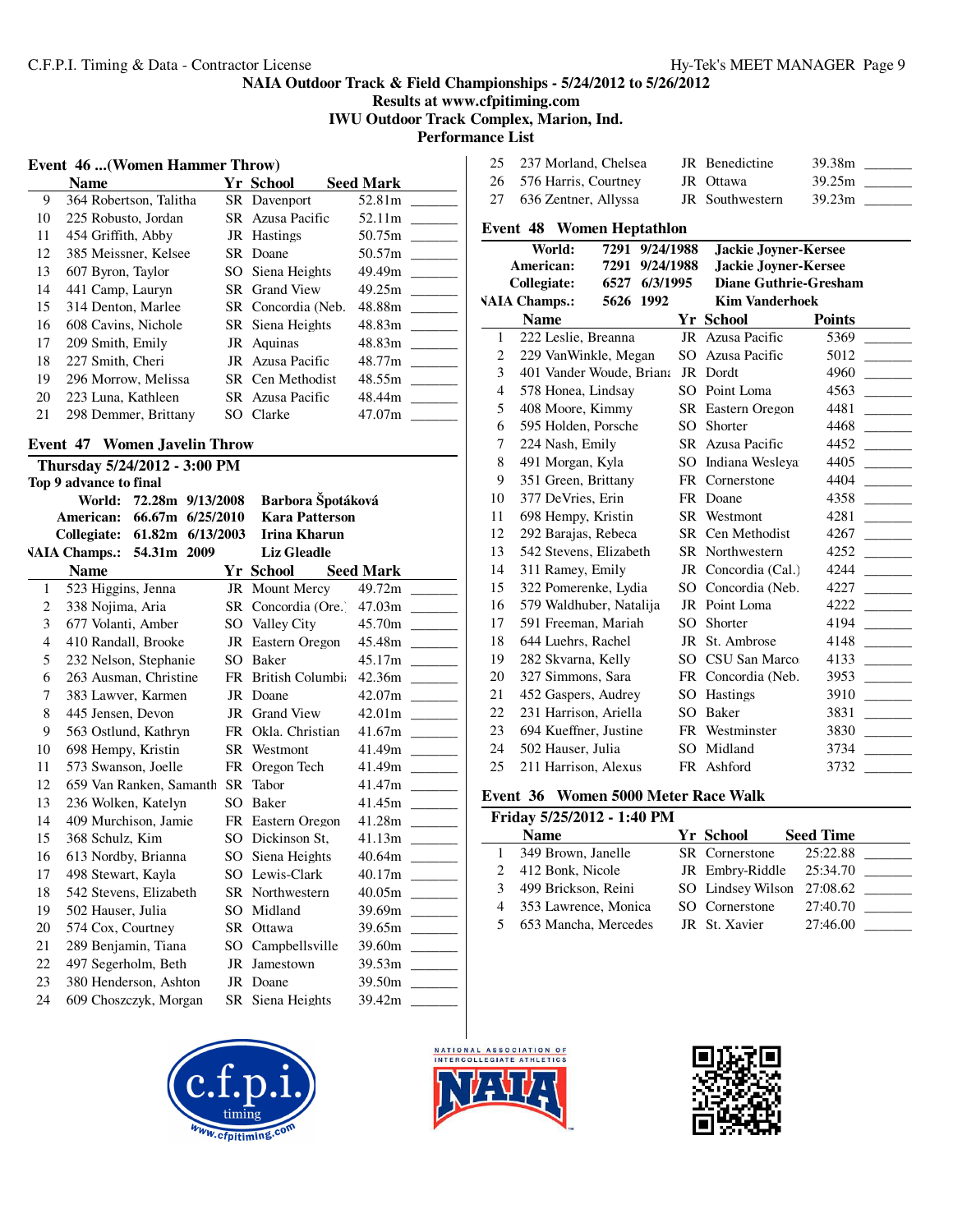**Results at www.cfpitiming.com IWU Outdoor Track Complex, Marion, Ind.**

**Performance List**  $\mathbf{I}$ 

| <b>Men 100 Meter Dash Prelims</b><br>Event 1 |                              |            |                |           |                           |                  |
|----------------------------------------------|------------------------------|------------|----------------|-----------|---------------------------|------------------|
|                                              | Thursday 5/24/2012 - 3:50 PM |            |                |           |                           |                  |
|                                              | World:                       | 9.58       | 8/16/2009      |           | <b>Usain Bolt</b>         |                  |
|                                              | American:                    |            | 9.69 9/20/2009 |           | <b>Tyson Gay</b>          |                  |
|                                              | <b>Collegiate:</b>           | 9.89       | 6/10/2011      |           | Ngoni Makusha             |                  |
|                                              | <b>VAIA Champs.:</b>         | 10.05 1992 |                |           | <b>Davidson Ezinwa</b>    |                  |
|                                              | <b>Name</b>                  |            |                |           | <b>Yr School</b>          | <b>Seed Time</b> |
| 1                                            | 1019 Lawrence, Brijesh       |            |                |           | JR Doane                  | 10.12            |
| 2                                            | 1428 Turner, Gregory         |            |                |           | <b>JR</b> Wayland Baptist | 10.24            |
| 3                                            | 837 McClain, Remontay        |            |                |           | FR Azusa Pacific          | 10.28            |
| $\overline{4}$                               | 1287 Wilson, Kirk            |            |                | JR        | Shorter                   | 10.31            |
| 5                                            | 855 Murphy, Jamal            |            |                | SR        | Bacone                    | 10.37            |
| 6                                            | 1273 Huntley, Allen          |            |                | JR        | Shorter                   | 10.43            |
| 7                                            | 1060 Robinson, Leon          |            |                |           | JR Embry-Riddle           | 10.43            |
| 8                                            | 887 Acheampong, Sam          |            |                |           | SR Briar Cliff            | 10.45            |
| 9                                            | 1160 Young, Clyde            |            |                |           | SR Langston               | 10.47            |
| 10                                           | 1345 Siler, Colton           |            |                |           | SR Southwestern           | 10.52            |
| 11                                           | 834 Keene, Zachary           |            |                |           | SR Azusa Pacific          | 10.53            |
| 12                                           | 1333 Williams, Sheldon       |            |                |           | JR Southern-NO            | 10.56            |
| 13                                           | 1159 Walters, David          |            |                |           | JR Langston               | 10.56            |
| 14                                           | 1285 Talton, Nigel           |            |                | JR        | Shorter                   | 10.57            |
| 15                                           | 1438 Green, Gabriel          |            |                | JR        | William Penn              | 10.58            |
| 16                                           | 1009 Simmons, Tobyus         |            |                | <b>FR</b> | Dillard                   | 10.59            |
| 17                                           | 818 Kilpatrick, Justin       |            |                |           | FR Ashford                | 10.62            |
| 18                                           | 1197 Hammack, Brandon        |            |                | JR        | Northwestern              | 10.65            |
| 19                                           | 1205 Reyes, Leonardo         |            |                | FR        | Northwood                 | 10.70            |
| 20                                           | 1275 Moon, Bradley           |            |                | SO.       | Shorter                   | 10.73            |

#### **Event 2 Men 200 Meter Dash Prelims**

|    | Thursday 5/24/2012 - 6:10 PM |                 |           |     |                           |                  |       |  |
|----|------------------------------|-----------------|-----------|-----|---------------------------|------------------|-------|--|
|    | World:                       | 19.19           | 8/20/2009 |     | <b>Usain Bolt</b>         |                  |       |  |
|    | American:                    | 19.32 8/1/1996  |           |     | <b>Michael Johnson</b>    |                  |       |  |
|    | Collegiate:                  | 19.69 5/25/2007 |           |     | <b>Walter Dix</b>         |                  |       |  |
|    | <b>VAIA Champs.:</b>         | 20.57           | 1985      |     | <b>Innocent Egbunike</b>  |                  |       |  |
|    | <b>Name</b>                  |                 |           |     | Yr School                 | <b>Seed Time</b> |       |  |
| 1  | 1428 Turner, Gregory         |                 |           |     | <b>JR</b> Wayland Baptist |                  | 20.33 |  |
| 2  | 1019 Lawrence, Brijesh       |                 |           |     | JR Doane                  |                  | 20.62 |  |
| 3  | 837 McClain, Remontay        |                 |           |     | FR Azusa Pacific          |                  | 20.79 |  |
| 4  | 1283 Smith, Adika            |                 |           | SO. | Shorter                   |                  | 20.93 |  |
| 5  | 1287 Wilson, Kirk            |                 |           | JR  | Shorter                   |                  | 20.98 |  |
| 6  | 1245 Anderson, Clarence      |                 |           |     | SR Ottawa                 |                  | 21.00 |  |
| 7  | 1060 Robinson, Leon          |                 |           |     | JR Embry-Riddle           |                  | 21.21 |  |
| 8  | 1131 Paige, Dontaey          |                 |           | SO. | Indiana Tech              |                  | 21.31 |  |
| 9  | 1182 Meeks, DeWain           |                 |           |     | JR Missouri Baptist       |                  | 21.34 |  |
| 10 | 1012 Busby, Chris            |                 |           |     | JR Doane                  |                  | 21.36 |  |
| 11 | 1059 Ray, Bryan              |                 |           |     | JR Embry-Riddle           |                  | 21.38 |  |
| 12 | 1216 Frye, Justin            |                 |           |     | SR Oklahoma Bapti         |                  | 21.45 |  |
|    |                              |                 |           |     |                           |                  |       |  |





| 13 | 855 Murphy, Jamal      | SR Bacone           | 21.45                             |
|----|------------------------|---------------------|-----------------------------------|
| 14 | 942 Cartier, John      | SO Concordia (Neb.  | 21.46<br><b>Contract Contract</b> |
| 15 | 1333 Williams, Sheldon | JR Southern-NO      | 21.46                             |
| 16 | 1008 neely, darius     | FR Dillard          | 21.54                             |
| 17 | 995 White, Damacious   | SO Davenport        | 21.54<br><b>Contract Contract</b> |
| 18 | 1438 Green, Gabriel    | JR William Penn     | 21.55                             |
| 19 | 940 Williams, Trey     | JR Concordia (Cal.) | 21.61                             |
| 20 | 1119 Army, David       | JR Indiana Tech     | 21.63<br><b>Contract Contract</b> |
| 21 | 1155 Koger, Julius     | SR Langston         | 21.63                             |
| 22 | 927 Sherman, Ryan      | SO Cen Methodist    | 21.64                             |
| 23 | 1350 Gray, Dewayne     | JR Spring Arbor     | 21.64                             |
|    |                        |                     |                                   |

# **Event 3 Men 400 Meter Dash Prelims**

|                | Thursday 5/24/2012 - 3:10 PM         |                 |                           |                  |
|----------------|--------------------------------------|-----------------|---------------------------|------------------|
|                | World:                               | 43.18 8/26/1999 | <b>Michael Johnson</b>    |                  |
|                | American:<br>43.18                   | 8/26/1999       | <b>Michael Johnson</b>    |                  |
|                | <b>Collegiate:</b><br>44.00 6/6/1992 |                 | <b>Quincy Watts</b>       |                  |
|                | <b>VAIA Champs.:</b><br>45.07 1986   |                 | <b>Devon Morris</b>       |                  |
|                | <b>Name</b>                          |                 | <b>Yr School</b>          | <b>Seed Time</b> |
| $\mathbf{1}$   | 1269 Dameron, Randall                | JR              | Shorter                   | 46.85            |
| 2              | 1063 Carter, Dredame                 | SR -            | Florida Memoria           | 47.27            |
| 3              | 1417 Davis, Jerry-Lee                |                 | <b>SR</b> Wayland Baptist | 47.30            |
| $\overline{4}$ | 1420 Howard, Durawn                  | JR              | <b>Wayland Baptist</b>    | 47.39            |
| 5              | 1290 Dawson, Doug                    | JR              | Siena Heights             | 47.44            |
| 6              | 989 Blehm, Alex                      | SO              | Davenport                 | 47.51            |
| 7              | 1039 Pfeifle, Nic                    |                 | JR Dordt                  | 47.56            |
| 8              | 942 Cartier, John                    | SO.             | Concordia (Neb.           | 47.58            |
| 9              | 919 Cutler, Benjamin                 | SO.             | Carroll                   | 47.59            |
| 10             | 1178 Harris, Fitzroy                 | SO.             | Milligan                  | 47.70            |
| 11             | 1418 Dolphus, Lorenzo                | SO              | <b>Wayland Baptist</b>    | 47.70            |
| 12             | 1270 Fair, Malik                     | JR              | Shorter                   | 47.75            |
| 13             | 1304 Vernon-Reynolds, G              | <b>SR</b>       | Soka                      | 47.89            |
| 14             | 860 Gathright, Jeremy                | JR              | Baker                     | 47.92            |
| 15             | 1321 Olander, Jonz                   | SO.             | Southern Oregor           | 47.92            |
| 16             | 1416 Booker, Dewayne                 |                 | JR Wayland Baptist        | 47.98            |
| 17             | 853 Ivy, Brian                       | <b>SR</b>       | Bacone                    | 47.98            |
| 18             | 940 Williams, Trey                   | JR              | Concordia (Cal.)          | 48.07            |
| 19             | 1443 Zink, Bryn                      |                 | FR William Wood           | 48.07            |
| 20             | 1121 Barnes, Austen                  | <b>SO</b>       | Indiana Tech              | 48.07            |
| 21             | 1004 ezzard, Jevonte                 | FR              | Dillard                   | 48.37            |
| 22             | 1158 Smith, Brandon                  | JR              | Langston                  | 48.41            |
| 23             | 1397 Devers, Marcus                  |                 | FR Trinity Chr            | 48.42            |

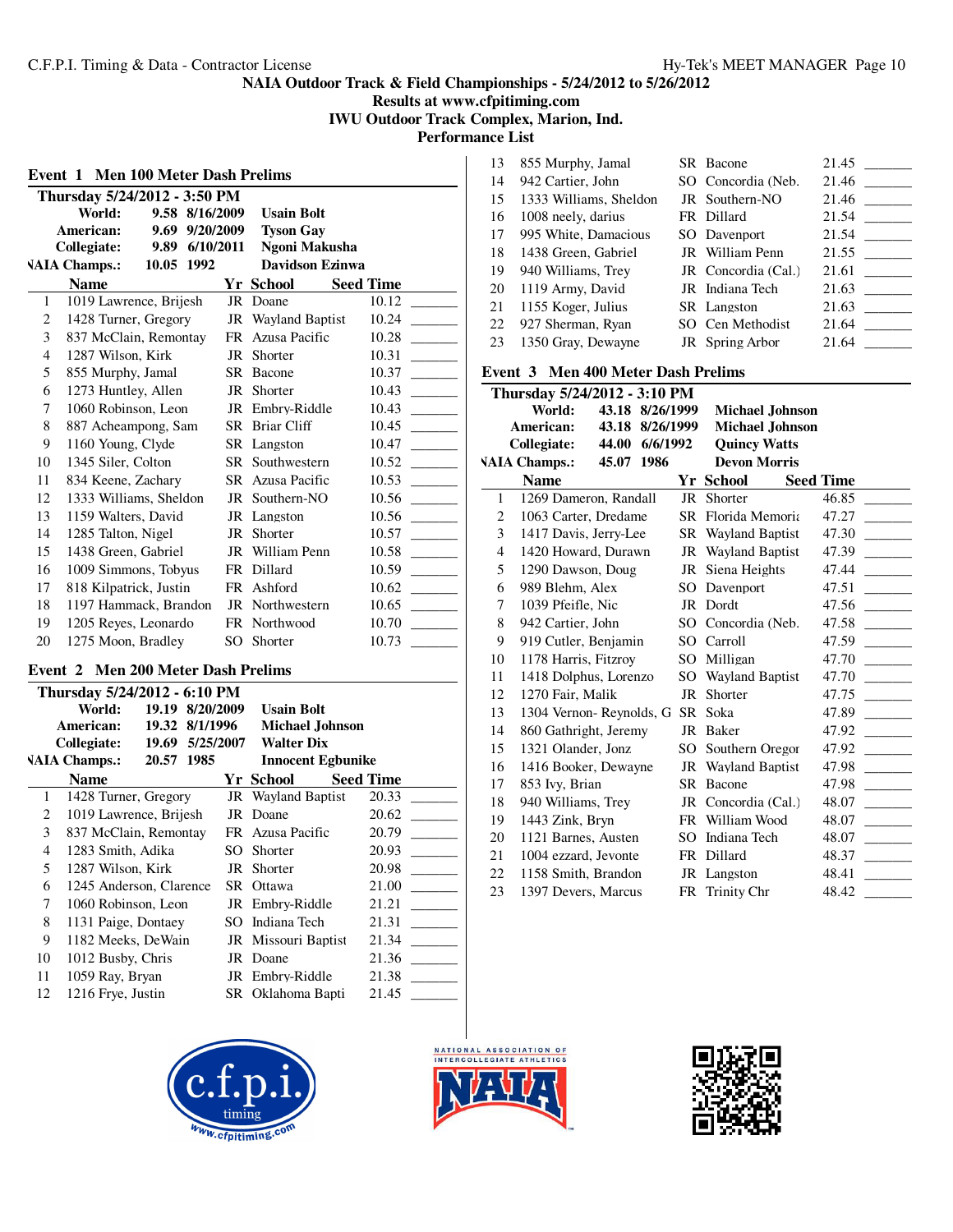**Results at www.cfpitiming.com IWU Outdoor Track Complex, Marion, Ind.**

**Performance List**

|                | Thursday 5/24/2012 - 4:30 PM |                   |     |                       |                  |
|----------------|------------------------------|-------------------|-----|-----------------------|------------------|
|                | World:                       | 1:41.01 8/29/2010 |     | David Rudisha         |                  |
|                | American:                    | 1:42.60 8/28/1985 |     | <b>Johnny Gray</b>    |                  |
|                | Collegiate:                  | 1:44.55 5/4/1996  |     | <b>Julius Achon</b>   |                  |
|                | <b>VAIA Champs.:</b>         | 1:46.10 1999      |     | <b>Kenneth Koech</b>  |                  |
|                | <b>Name</b>                  |                   |     | <b>Yr School</b>      | <b>Seed Time</b> |
| 1              | 1314 Battaglia, Matt         |                   |     | JR Southern Oregor    | 1:50.22          |
| 2              | 926 Manring, Lucas           |                   |     | SR Cen Methodist      | 1:50.37          |
| 3              | 1204 Kosgei, Joshua          |                   |     | SO Northwood          | 1:50.54          |
| $\overline{4}$ | 1227 Kisorio, Silas          |                   |     | SR Okla. Christian    | 1:51.27          |
| 5              | 961 Pena, Cory               |                   |     | SR Concordia (Ore.)   | 1:51.44          |
| 6              | 983 Kelly, Brendan           |                   |     | SO Cumberlands        | 1:51.46          |
| 7              | 1040 Tholen, Ryan            |                   |     | JR Dordt              | 1:52.13          |
| 8              | 1098 Price, Travis           |                   | JR  | <b>Great Falls</b>    | 1:52.15          |
| 9              | 952 Brown, Jasen             |                   | JR  | Concordia (Ore.)      | 1:52.28          |
| 10             | 923 Solly, Troy              |                   | SO. | Carroll               | 1:52.34          |
| 11             | 931 Hampton, Nick            |                   |     | JR College of Idaho   | 1:52.72          |
| 12             | 1096 Hornung, Andrew         |                   | JR  | <b>Great Falls</b>    | 1:52.75          |
| 13             | 1025 Ronoh, Edwin            |                   |     | SR Doane              | 1:52.77          |
| 14             | 984 Lopez, Aundreas          |                   | JR  | Cumberlands           | 1:52.82          |
| 15             | 1436 Shiney, Matt            |                   |     | JR Westmont           | 1:52.86          |
| 16             | 1190 Lopez, Samuel           |                   | SO. | <b>Mount Marty</b>    | 1:53.18          |
| 17             | 1099 Sliwa, Jimmy            |                   |     | <b>SR</b> Great Falls | 1:53.20          |
| 18             | 1206 Rodarte, Aaron          |                   |     | <b>JR</b> Northwood   | 1:53.47          |
| 19             | 1224 Barrientez, Brayden     |                   | JR  | Okla. Christian       | 1:53.63          |
| 20             | 1171 Purdy, Daniel           |                   |     | FR Marian             | 1:53.65          |
| 21             | 1442 Williams, Jon           |                   |     | JR William Wood       | 1:53.75          |
| 22             | 1163 McLaughlin, Pauric      |                   |     | FR Lewis-Clark        | 1:53.85          |
| 23             | 1430 Kieffer, Eric           |                   |     | JR Webber             | 1:54.19          |
| 24             | 1027 Scholl, Jens            |                   |     | JR Doane              | 1:54.22          |
| 25             | 857 Whyde, Michael           |                   |     | FR Bacone             | 1:54.33          |
| 26             | 1259 Spencer, Matt           |                   |     | SR Rio Grande         | 1:54.40          |
| 27             | 908 Pineda, Chris            |                   |     | FR Bryan              | 1:54.45          |

|                                | Thursday 5/24/2012 - 1:55 PM |                          |                      |                            |                  |  |
|--------------------------------|------------------------------|--------------------------|----------------------|----------------------------|------------------|--|
|                                |                              | World: 3:26.00 7/14/1998 |                      | Hicham El Guerrouj         |                  |  |
| 3:29.30 8/28/2005<br>American: |                              |                          | <b>Bernard Lagat</b> |                            |                  |  |
| Collegiate: 3:35.30 6/6/1981   |                              |                          | <b>Sydney Maree</b>  |                            |                  |  |
|                                | VAIA Champs.: 3:43.00 2001   |                          |                      | <b>Alexis Sharangabo</b>   |                  |  |
|                                | <b>Name</b>                  |                          |                      | Yr School                  | <b>Seed Time</b> |  |
| 1                              | 1421 Kithuka, Kennedy        |                          |                      | JR Wayland Baptist 3:45.96 |                  |  |
| 2                              | 1313 Avila, Eric             |                          |                      | FR Southern Oregor 3:48.46 |                  |  |
| 3                              | 1227 Kisorio, Silas          |                          |                      | SR Okla. Christian         | 3:49.86          |  |
| 4                              | 1224 Barrientez, Brayden     |                          |                      | JR Okla. Christian         | 3:49.94          |  |
|                                | 912 Lyon, Daniel             |                          |                      | JR CSU San Marco:          | 3:50.90          |  |
|                                |                              |                          |                      |                            |                  |  |







| 6  | 1279 Perez, Carlos       | JR        | Shorter                | 3:51.67 |
|----|--------------------------|-----------|------------------------|---------|
| 7  | 1230 Mesta, Nathan       | SR.       | Okla. Christian        | 3:52.29 |
| 8  | 1217 Godwin, Adam        | SO.       | Oklahoma Bapti         | 3:52.44 |
| 9  | 1265 Liston, Brad        | SO.       | <b>Shawnee State</b>   | 3:52.54 |
| 10 | 1415 Boen, Hildon        | JR        | <b>Wayland Baptist</b> | 3:53.22 |
| 11 | 897 Bruchet, Luc         | SO        | <b>British Columbi</b> | 3:53.60 |
| 12 | 1299 Rodriguez, Jesiah   | SR        | Siena Heights          | 3:53.63 |
| 13 | 1405 Barela, Cameron     | FR        | Vanguard               | 3:53.65 |
| 14 | 1260 Mireles, Cesar      | SR.       | Rocky Mountain         | 3:53.79 |
| 15 | 930 Bolin, Dominic       | JR        | College of Idaho       | 3:53.95 |
| 16 | 1317 Hixon, Jared        | FR        | Southern Oregor        | 3:54.00 |
| 17 | 909 Stephens, Alex       | SO        | <b>Bryan</b>           | 3:54.12 |
| 18 | 1303 Widner, Zaccheaus   | SO.       | Siena Heights          | 3:54.14 |
| 19 | 916 Tackett, Easton      | <b>FR</b> | CSU San Marco          | 3:54.25 |
| 20 | 902 Smith, Jordan        | SR        | <b>British Columbi</b> | 3:54.25 |
| 21 | 910 Jensen, Ryan         | SO.       | CSU San Marco          | 3:54.35 |
| 22 | 1369 Baker, David        | SR -      | St. Louis Pharm:       | 3:54.35 |
| 23 | 898 Huebsch, Tim         | JR        | <b>British Columbi</b> | 3:55.01 |
| 24 | 1236 Gallagher, Ethan    | SO        | <b>Olivet Nazarene</b> | 3:55.29 |
| 25 | 1263 Koetsenruijter, Tom | FR        | Savannah A&D           | 3:55.92 |
| 26 | 924 Vaughan, Ben         | FR        | Carroll                | 3:56.35 |
| 27 | 1262 Harrison, Ben       | JR        | Savannah A&D           | 3:56.39 |
| 28 | 1368 Yost, Adam          | SR        | St. Francis            | 3:56.49 |
| 29 | 1432 Bradford, Evan      | SO        | Westmont               | 3:56.52 |
| 30 | 985 Coy, Andy            | JR        | Dakota State           | 3:56.55 |
| 31 | 922 Peliska, Taylor      | SO        | Carroll                | 3:56.57 |
| 32 | 1085 Sterk, Randy        |           | SR Grace               | 3:56.65 |

# **Event 6 Men 5000 Meter Run Prelims**

|    | Friday 5/25/2012 - 7:30 PM    |    |                               |
|----|-------------------------------|----|-------------------------------|
|    | World: 12:37.35 5/31/2004     |    | <b>Kenenisa Bekele</b>        |
|    | American: 12:53.60 7/22/2011  |    | <b>Bernard Lagat</b>          |
|    | Collegiate: 13:08.4h 4/8/1978 |    | <b>Henry Rono</b>             |
|    | VAIA Champs.: 13:41.81 1993   |    | Julius Randich                |
|    | <b>Name</b>                   |    | <b>Seed Time</b><br>Yr School |
| 1  | 1421 Kithuka, Kennedy         |    | JR Wayland Baptist 13:28.61   |
| 2  | 1392 Gilbertson, John         |    | JR The Masters<br>13:56.56    |
| 3  | 1057 Kirwa, Evans             |    | 14:02.99<br>SR Embry-Riddle   |
| 4  | 1394 Pizzo, Anthony           |    | 14:03.57<br>JR The Masters    |
| 5  | 1427 Taragon, Edward          |    | JR Wayland Baptist $14:10.85$ |
| 6  | 836 Magut, Abendego           |    | SR Azusa Pacific<br>14:28.17  |
| 7  | 1366 Smith, Sean              |    | 14:29.06<br>JR St. Francis    |
| 8  | 936 Montgomery, Greg          |    | JR College of Idaho 14:31.53  |
| 9  | 1086 Mebrahtu, Yonas          |    | SR Graceland<br>14:31.79      |
| 10 | 1162 Marks, Dave              |    | JR Lewis-Clark<br>14:36.24    |
| 11 | 956 Landstrom, Andrew         |    | SO Concordia (Ore. 14:37.13)  |
| 12 | 1044 Bragg, Brian             |    | SR Eastern Oregon 14:38.38    |
| 13 | 954 Foubert, Ben              | SO | Concordia (Ore. 14:40.92)     |
|    |                               |    |                               |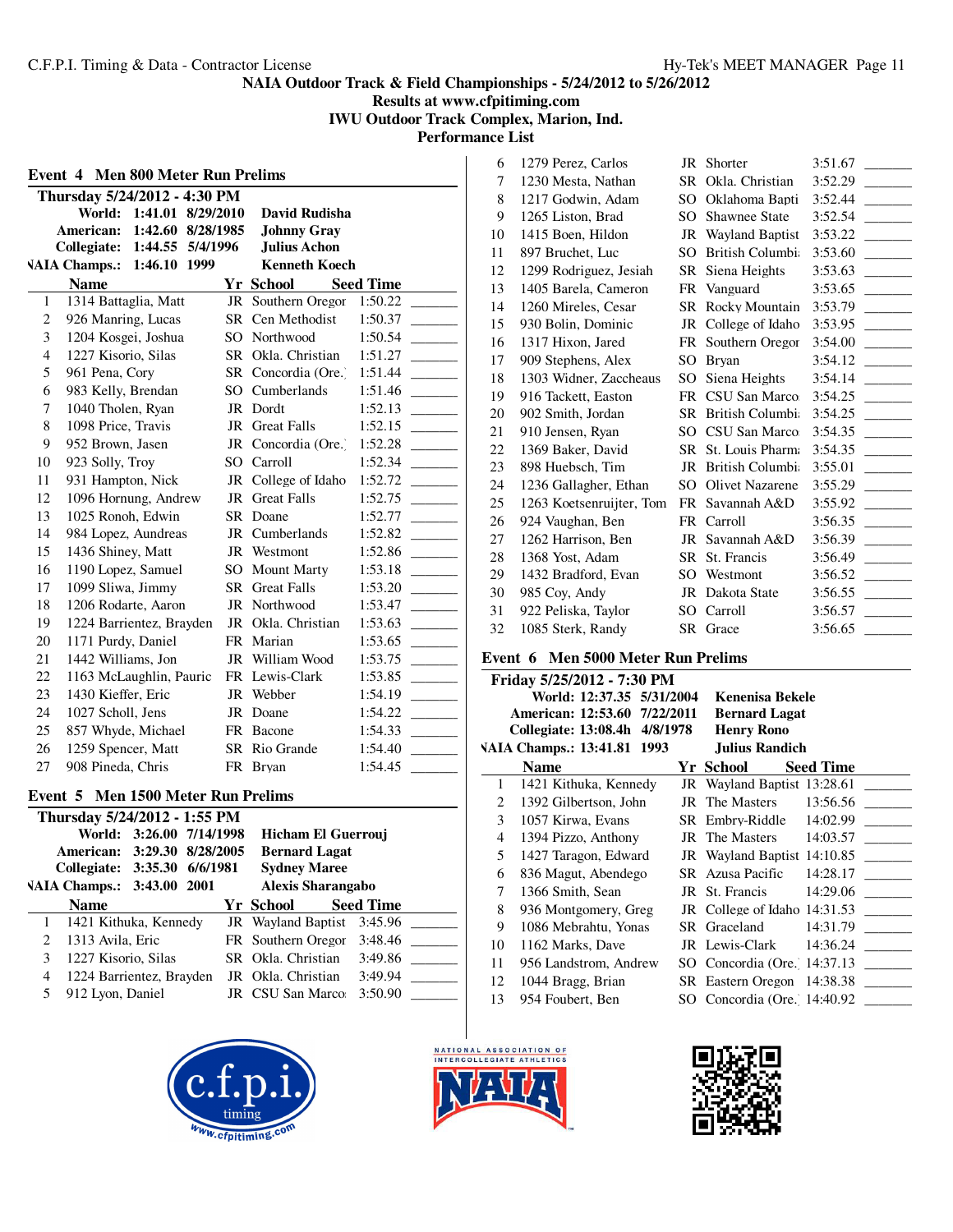**Results at www.cfpitiming.com**

**IWU Outdoor Track Complex, Marion, Ind.**

**Performance List**

#### **Event 6 ...(Men 5000 Meter Run Prelims)**

|    | <b>Name</b>             |     | Yr School                    | <b>Seed Time</b> |
|----|-------------------------|-----|------------------------------|------------------|
| 14 | 886 Lowe, Matt          | JR  | Brescia                      | 14:43.58         |
| 15 | 1361 Blaszczyk, Michael |     | SO St. Francis               | 14:44.37         |
| 16 | 1233 Dale, Mitchell     |     | SO Olivet Nazarene 14:45.27  |                  |
| 17 | 1365 Rizzo, Phil        |     | JR St. Francis               | 14:46.84         |
| 18 | 862 Houchens, Austin    | SO. | Berea                        | 14:48.46         |
| 19 | 1267 Wysocki, Blake     |     | <b>JR</b> Shawnee State      | 14:49.31         |
| 20 | 1382 Bryan, Isaac       |     | SR Taylor                    | 14:49.71         |
| 21 | 1266 Schroeder, Adam    |     | SO Shawnee State             | 14:51.60         |
| 22 | 1264 Linkous, Josh      |     | <b>SR</b> Shawnee State      | 14:52.10         |
| 23 | 933 Hunt, Jason         |     | JR College of Idaho 14:54.31 |                  |
| 24 | 1440 Meyer, Ryan        |     | JR William Wood              | 14:55.73         |
| 25 | 899 Hunt, Theo          |     | JR British Columbi: 14:57.41 |                  |
| 26 | 1161 Glad, Cody         |     | FR Lewis-Clark               | 14:57.90         |

### **Event 7 Men 10000 Meter Run**

|    | Thursday 5/24/2012 - 9:20 PM   |    |                              |                  |
|----|--------------------------------|----|------------------------------|------------------|
|    | World: 26:17.53 8/26/2005      |    | Kenenisa Bekele              |                  |
|    | American: 27:13.98 5/4/2001    |    | Meb Keflezighi               |                  |
|    | Collegiate: 27:33.58 4/29/2007 |    | <b>Galen Rupp</b>            |                  |
|    | VAIA Champs.: 28:16.95 1993    |    | Julius Randich               |                  |
|    | <b>Name</b>                    |    | Yr School                    | <b>Seed Time</b> |
| 1  | 1421 Kithuka, Kennedy          |    | JR Wayland Baptist 28:18.97  |                  |
| 2  | 1427 Taragon, Edward           |    | JR Wayland Baptist 29:08.45  |                  |
| 3  | 1278 Ogwaro, Oscar             |    | SR Shorter                   | 29:15.38         |
| 4  | 126 Baker, Cordell             |    | JR Oklahoma Bapti 29:53.71   |                  |
| 5  | 1231 Njonjo, Geoffrey          | JR | Okla. Christian              | 30:24.21         |
| 6  | 1057 Kirwa, Evans              |    | SR Embry-Riddle              | 30:24.43         |
| 7  | 134 Tubei, Daniel              |    | JR Park U.                   | 30:31.62         |
| 8  | 1086 Mebrahtu, Yonas           |    | SR Graceland                 | 30:32.17         |
| 9  | 137 Sorenson, Ryan             |    | SR Southern Oregor 30:47.80  |                  |
| 10 | 1044 Bragg, Brian              |    | <b>SR</b> Eastern Oregon     | 30:48.10         |
| 11 | 1097 Jimenez, Rigoberto        |    | JR Great Falls               | 30:49.33         |
| 12 | 128 McWilliams, David          | JR | Okla. Christian              | 30:55.55         |
| 13 | 1440 Meyer, Ryan               |    | JR William Wood              | 30:57.93         |
| 14 | 932 Hugill, Andrew             |    | JR College of Idaho 31:12.55 |                  |

### **Event 8 Men Marathon**

|   | Saturday 5/26/2012 - 6:00 AM |  |                     |                               |  |  |  |
|---|------------------------------|--|---------------------|-------------------------------|--|--|--|
|   | World::03:59.00 9/28/2008    |  |                     | Haile Gebrselassie            |  |  |  |
|   | American::05:38.00 4/14/2002 |  | Khalid Khannouchi   |                               |  |  |  |
|   | VAIA Champs.::21:08.22 1985  |  | <b>James Cairns</b> |                               |  |  |  |
|   | <b>Name</b>                  |  | Yr School           | <b>Seed Time</b>              |  |  |  |
|   | 1 115 Ceja, Javier           |  | SR Friends          | 1:07:54.00                    |  |  |  |
| 2 | 134 Tubei, Daniel            |  | JR Park U.          | 1:08:12.00                    |  |  |  |
| 3 | 133 Chelulei, Thomas         |  | SO Park U.          | 1:08:41.00                    |  |  |  |
| 4 | 128 McWilliams, David        |  |                     | JR Okla. Christian 1:09:41.00 |  |  |  |
|   |                              |  |                     |                               |  |  |  |





| ◡         | <u>L</u> valle u           |            |  |
|-----------|----------------------------|------------|--|
| SO        | Southwestern               | 1:10:18.24 |  |
| JR        | Southwestern               | 1:10:18.24 |  |
| JR        | Biola                      | 1:11:01.00 |  |
| JR        | Cornerstone                | 1:11:04.24 |  |
| JR        | Cornerstone                | 1:11:17.24 |  |
| SR        | Friends                    | 1:11:20.00 |  |
| JR        | Hannibal-LaGral:11:28.00   |            |  |
| JR        | Vanguard                   | 1:11:31.44 |  |
| SO        | Westminster 1:11:33.00     |            |  |
|           |                            |            |  |
| <b>JR</b> | CSU San Marcol:11:34.00    |            |  |
| <b>JR</b> | Oklahoma Baptil:11:42.24   |            |  |
| <b>JR</b> | Oklahoma Baptil:11:42.24   |            |  |
| <b>JR</b> | British Columbil:11:44.90  |            |  |
| SO.       | Olivet Nazarenel:11:49.00  |            |  |
| FR        | St. Mary                   | 1:11:57.00 |  |
| <b>SR</b> | Okla. Christian 1:11:59.00 |            |  |
| <b>SR</b> | Milligan                   | 1:12:02.00 |  |
| <b>JR</b> | Missouri Valley1:12:02.00  |            |  |
| SR        | Southern Oregoi :12:05.00  |            |  |
| SO.       | Ashford                    | 1:12:05.00 |  |
| <b>JR</b> | Spring Arbor               | 1:12:06.00 |  |
| <b>JR</b> | <b>Mount Mercy</b>         | 1:12:11.24 |  |
| FR        | Goshen                     | 1:12:25.50 |  |
| <b>SR</b> | The Masters                | 1:12:40.00 |  |
| SO.       | Siena Heights              | 1:12:50.00 |  |
|           |                            |            |  |
| JR        | The Masters                | 1:12:51.00 |  |
| <b>SR</b> | Ashford                    | 1:12:57.00 |  |
| <b>SR</b> | Haskell Indian             | 1:13:00.00 |  |
| <b>SR</b> | Embry-Riddle               | 1:13:06.00 |  |
| FR        | Tabor                      | 1:13:11.24 |  |
| <b>SR</b> | St. Ambrose                | 1:13:14.24 |  |
| SO.       | Texas Wesleyan1:13:25.00   |            |  |
| SO        | Oregon Tech                | 1:13:44.94 |  |
| SO        | Oregon Tech                | 1:13:45.14 |  |
| $\rm JR$  | Dakota State               | 1:13:56.24 |  |
| SO        | Houghton                   | 1:14:01.00 |  |
| SR        | Savannah A&D1:14:11.00     |            |  |
| <b>JR</b> | Trinity Chr                | 1:14:11.00 |  |
| JR        | St. Ambrose                | 1:14:12.00 |  |
| SO        | Trinity Chr                | 1:14:15.00 |  |
| FR        | Houghton                   | 1:14:15.00 |  |
| SO        | Berea                      | 1:14:21.15 |  |
|           |                            |            |  |
| <b>SR</b> | Bethel (Ind.)              | 1:14:28.00 |  |
| SO        | Southwestern               | 1:14:30.24 |  |
| <b>JR</b> | Tabor                      | 1:14:31.24 |  |
| <b>SR</b> | Aquinas                    | 1:14:33.24 |  |
| SO        | Southwestern               | 1:14:45.24 |  |
|           |                            |            |  |



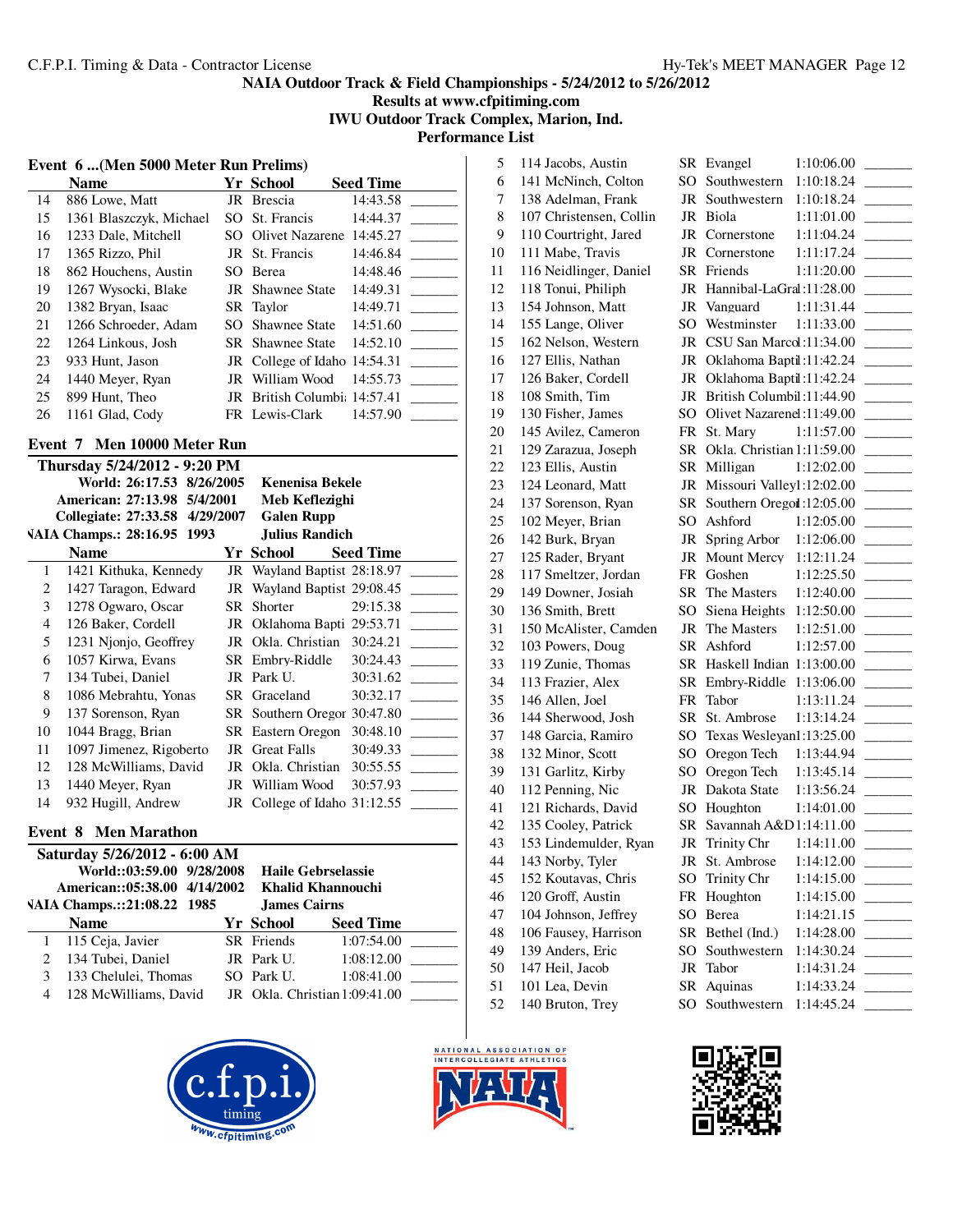**Results at www.cfpitiming.com IWU Outdoor Track Complex, Marion, Ind.**

**Performance List**

### **Event 8 ...(Men Marathon)**

|    | Name                   | Yr School                   | <b>Seed Time</b> |  |
|----|------------------------|-----------------------------|------------------|--|
| 53 | 151 Tockstein, Tyler   | SO The Masters              | 1:14:49.00       |  |
|    | 54 105 Kenney, Scott   | SO Berea                    | 1:14:51.50       |  |
|    | 55 122 Stayton, Hunter | JR Kansas Wesleyal:14:56.00 |                  |  |

# **Event 9 Men 110 Meter Hurdles Prelims**

|                | Thursday 5/24/2012 - 2:40 PM |                 |  |                  |                         |                             |  |  |
|----------------|------------------------------|-----------------|--|------------------|-------------------------|-----------------------------|--|--|
|                | World:                       | 12.87 6/12/2008 |  |                  | <b>Dayron Robles</b>    |                             |  |  |
|                | American:                    | 12.89 7/16/2010 |  |                  | <b>David Oliver</b>     |                             |  |  |
|                | Collegiate:                  | 13.00 5/6/1979  |  |                  | <b>Renaldo Nehemiah</b> |                             |  |  |
|                | <b>VAIA Champs.:</b>         | 13.74 2003      |  |                  |                         | <b>Dominique DeGrammont</b> |  |  |
|                | <b>Name</b>                  |                 |  |                  | <b>Yr School</b>        | <b>Seed Time</b>            |  |  |
| $\mathbf{1}$   | 844 Smith, Cedrique          |                 |  | JR               | Azusa Pacific           | 13.78                       |  |  |
| $\overline{2}$ | 1376 Eastman, Dominick       |                 |  | JR               | Tabor                   | 14.17                       |  |  |
| 3              | 1160 Young, Clyde            |                 |  |                  | SR Langston             | 14.24                       |  |  |
| $\overline{4}$ | 1272 Holmes, Trebor          |                 |  | SO.              | Shorter                 | 14.33                       |  |  |
| 5              | 998 Magstadt, Nathan         |                 |  | SO <sub>2</sub>  | Dickinson St,           | 14.34                       |  |  |
| 6              | 1220 Johnson, Airick         |                 |  |                  | SO Oklahoma Bapti       | 14.40                       |  |  |
| $\overline{7}$ | 1298 Moore, Logan            |                 |  | SO <sub>2</sub>  | Siena Heights           | 14.44                       |  |  |
| 8              | 1169 Maxey, Taylor           |                 |  |                  | JR Marian               | 14.46                       |  |  |
| 9              | 1149 Brown, Keith            |                 |  |                  | FR Iowa Wesleyan        | 14.51                       |  |  |
| 10             | 1016 Housh, Sam              |                 |  | SO.              | Doane                   | 14.52                       |  |  |
| 11             | 946 Hinckfoot, Benjamin      |                 |  |                  | SO Concordia (Neb.      | 14.54                       |  |  |
| 12             | 1327 Stevens, Sullivan       |                 |  | SO.              | Southern Oregor         | 14.59                       |  |  |
| 13             | 831 Correia, Javen           |                 |  | JR Azusa Pacific | 14.60                   |                             |  |  |
| 14             | 1225 Garrett, Renaldo        |                 |  |                  | JR Okla. Christian      | 14.60                       |  |  |
| 15             | 1142 Lipiec, Andy            |                 |  | JR               | Indiana Wesleya         | 14.60                       |  |  |
| 16             | 816 Awah, Christian          |                 |  | JR               | Ashford                 | 14.62                       |  |  |
| 17             | 1110 Walker-Reese, Javon     |                 |  |                  | FR Hastings             | 14.65                       |  |  |
| 18             | 1407 Xavier, Alex            |                 |  |                  | FR Warner               | 14.72                       |  |  |
| 19             | 1355 Morrison, Tony          |                 |  | <b>SR</b>        | St. Ambrose             | 14.72                       |  |  |
| 20             | 1252 McCord, Theodore        |                 |  |                  | FR Park U.              | 14.75                       |  |  |
| 21             | 859 Anderson, JL             |                 |  |                  | SR Baker                | 14.80                       |  |  |
| 22             | 1094 Westerkamp, Pete        |                 |  |                  | SR Grand View           | 14.81                       |  |  |
| 23             | 869 Burns, Robby             |                 |  |                  | SR Bethel (Ind.)        | 14.83                       |  |  |
| 24             | 1184 Leonard, Jon            |                 |  |                  | JR Missouri Valley      | 14.86                       |  |  |
| 25             | 1151 Roemmich, Trent         |                 |  | SO.              | Jamestown               | 14.88                       |  |  |
| 26             | 1148 Smith, Jake             |                 |  | FR               | Indiana Wesleya         | 14.91                       |  |  |
| 27             | 918 Randles, P.J.            |                 |  | SO <sub>2</sub>  | Campbellsville          | 14.92                       |  |  |
| 28             | 1383 McGregor, Kevin         |                 |  | SO               | Taylor                  | 14.98                       |  |  |
| 29             | 1166 Mhlanga, Takudzwa       |                 |  |                  | FR Lindsey Wilson       | 15.00                       |  |  |
| 30             | 867 Riemann, Johannes        |                 |  | FR               | Bethany                 | 15.07                       |  |  |
| 31             | 1413 South, Garrett          |                 |  |                  | JR Warner Pacific       | 15.10                       |  |  |
|                |                              |                 |  |                  |                         |                             |  |  |

| <b>Men 400 Meter Hurdles Prelims</b><br>Event 10 |                                       |           |                       |                                      |  |  |
|--------------------------------------------------|---------------------------------------|-----------|-----------------------|--------------------------------------|--|--|
|                                                  | Thursday 5/24/2012 - 5:35 PM          |           |                       |                                      |  |  |
|                                                  | World:<br>46.78 8/6/1992              |           | <b>Kevin Young</b>    |                                      |  |  |
|                                                  | American:<br>46.78 8/6/1992           |           | <b>Kevin Young</b>    |                                      |  |  |
|                                                  | Collegiate:<br>47.56<br>6/11/2005     |           | <b>Kerron Clement</b> |                                      |  |  |
|                                                  | <b>VAIA Champs.:</b><br>49.51<br>2005 |           | <b>Pat Brown</b>      |                                      |  |  |
|                                                  | <b>Name</b>                           |           | Yr School             | <b>Seed Time</b>                     |  |  |
| 1                                                | 1181 Hines, Junior                    |           | JR Missouri Baptist   | 51.69                                |  |  |
| $\mathfrak{2}$                                   | 1218 Harlan, Ross                     | SR.       | Oklahoma Bapti        | 52.55                                |  |  |
| 3                                                | 830 Clark, Kyle                       | SR.       | Azusa Pacific         | 52.69                                |  |  |
| $\overline{4}$                                   | 980 Versen, Ryan                      | SO        | Cornerstone           | 52.82                                |  |  |
| 5                                                | 963 Reeher, Jordan                    | FR        | Concordia (Ore.)      | 52.87                                |  |  |
| 6                                                | 962 Ratliff, James                    | JR        | Concordia (Ore.)      | 52.99                                |  |  |
| 7                                                | 1132 Reynard, Brandon                 | JR        | Indiana Tech          | 53.07                                |  |  |
| 8                                                | 934 Hurd, Michael                     | FR        | College of Idaho      | 53.21                                |  |  |
| 9                                                | 832 Ezell, Slater                     | JR        | Azusa Pacific         | 53.27                                |  |  |
| 10                                               | 1255 Lewis, Sean                      | JR        | Point Loma            | 53.44                                |  |  |
| 11                                               | 1256 Morrow, Edward                   |           | JR Point Loma         | 53.48                                |  |  |
| 12                                               | 1064 Brinson, John                    |           | FR Fresno Pacific     | 53.51                                |  |  |
| 13                                               | 1133 Ruth, D'Quan                     |           | FR Indiana Tech       | 53.60<br><b>Contract Contract</b>    |  |  |
| 14                                               | 1088 Adger, Bryce                     |           | SO Grand View         | 53.90                                |  |  |
| 15                                               | 1252 McCord, Theodore                 |           | FR Park U.            | 53.96<br><u> 1999 - Jan Jan Jawa</u> |  |  |
| 16                                               | 998 Magstadt, Nathan                  |           | SO Dickinson St.      | 54.11                                |  |  |
| 17                                               | 1151 Roemmich, Trent                  | SO.       | Jamestown             | 54.12                                |  |  |
| 18                                               | 833 Henry, Tanner                     |           | FR Azusa Pacific      | 54.21                                |  |  |
| 19                                               | 844 Smith, Cedrique                   |           | JR Azusa Pacific      | 54.26                                |  |  |
| 20                                               | 823 Miller, Jeremy                    |           | FR Ashford            | 54.28                                |  |  |
| 21                                               | 848 Birdens, Emmanuel                 | SO.       | Bacone                | 54.30                                |  |  |
| 22                                               | 972 Duerksen, Adam                    |           | SR Cornerstone        | 54.41                                |  |  |
| 23                                               | 1084 Speckman, Zach                   | <b>FR</b> | Grace                 | 54.42                                |  |  |
| 24                                               | 1212 Caster, Henry                    | SO.       | Oklahoma Bapti        | 54.45                                |  |  |
| 25                                               | 1094 Westerkamp, Pete                 |           | SR Grand View         | 54.56                                |  |  |
| 26                                               | 941 Becker, Jonathon                  | SO.       | Concordia (Neb.       | 54.56                                |  |  |
| 27                                               | 814 Uecker-Herman, Cale               |           | SR Aquinas            | 54.59                                |  |  |
| 28                                               | 974 Klumpp, John                      | SR.       | Cornerstone           | 54.73                                |  |  |
| 29                                               | 1074 Taylor, Lewis                    | SO        | Friends               | 54.74                                |  |  |
|                                                  |                                       |           |                       |                                      |  |  |

# **Event 11 Men 3000 Meter Steeplechase Prelims**

|                               | Thursday 5/24/2012 - 8:00 PM |                         |  |                       |                     |                  |         |  |
|-------------------------------|------------------------------|-------------------------|--|-----------------------|---------------------|------------------|---------|--|
|                               |                              | World: 7:53.63 9/3/2004 |  |                       | <b>Saïf Shaheen</b> |                  |         |  |
| American: 8:08.82 7/14/2006   |                              |                         |  | <b>Daniel Lincoln</b> |                     |                  |         |  |
| Collegiate: 8:05.4h 5/13/1978 |                              |                         |  | <b>Henry Rono</b>     |                     |                  |         |  |
| VAIA Champs.: 8:40.03 2007    |                              |                         |  | <b>David Cheromei</b> |                     |                  |         |  |
|                               | <b>Name</b>                  |                         |  |                       | Yr School           | <b>Seed Time</b> |         |  |
|                               | 1284 Sorenson, Daniel        |                         |  |                       | JR Shorter          | 8:50.48          |         |  |
| 2                             | 1278 Ogwaro, Oscar           |                         |  |                       | SR Shorter          |                  | 8:58.84 |  |
| 3                             | 1318 Johnstone, James        |                         |  |                       | SR Southern Oregor  |                  | 8:59.84 |  |





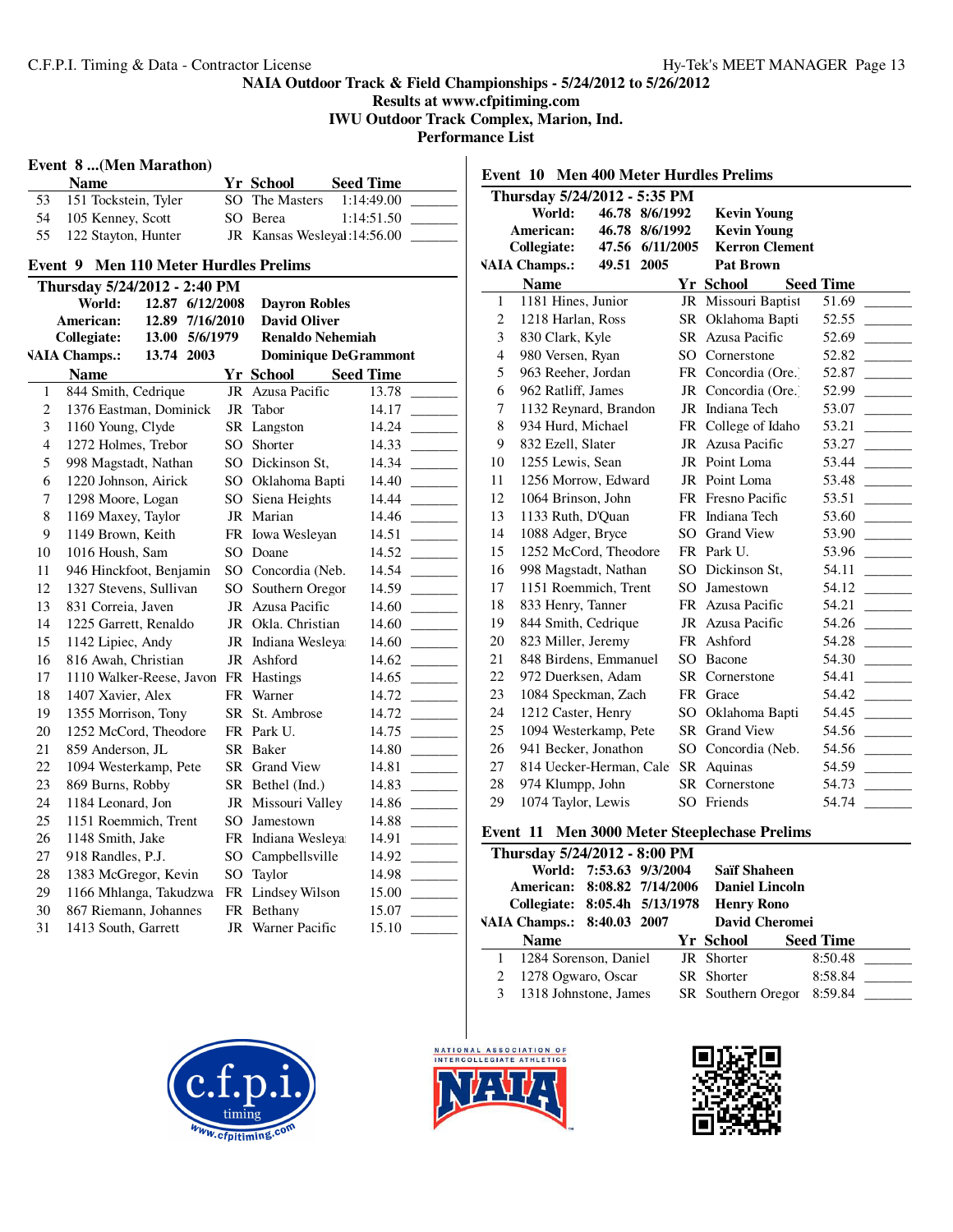### **NAIA Outdoor Track & Field Championships - 5/24/2012 to 5/26/2012 Results at www.cfpitiming.com IWU Outdoor Track Complex, Marion, Ind. Performance List**

#### **Event 11 ...(Men 3000 Meter Steeplechase Prelims)**

|    | <b>Name</b>            |     | Yr School          | <b>Seed Time</b> |
|----|------------------------|-----|--------------------|------------------|
| 4  | 1047 Updike, Isaac     |     | SO Eastern Oregon  | 9:06.33          |
| 5  | 1320 McIntyre, Scott   |     | SR Southern Oregor | 9:07.72          |
| 6  | 906 Harper, Bryson     |     | SR Bryan           | 9:10.45          |
| 7  | 986 Fideler, Matt      |     | SR Dakota State    | 9:11.41          |
| 8  | 1188 Ehlers, Garret    |     | SO Morningside     | 9:13.79          |
| 9  | 900 Kent, Justin       | SO. | British Columbi:   | 9:14.43          |
| 10 | 973 Falland, Louis     | SO. | Cornerstone        | 9:17.30          |
| 11 | 1319 McCaffrey, Dennis |     | SR Southern Oregor | 9:19.93          |
| 12 | 907 Hatfield, Connor   |     | FR Bryan           | 9:20.23          |
| 13 | 1391 Eller, David      | SO  | The Masters        | 9:20.46          |
| 14 | 1433 Kemp, Nathan      |     | SR Westmont        | 9:23.22          |
| 15 | 883 Horchler, Kevin    | FR  | Biola              | 9:24.12          |
| 16 | 1045 Coxen, Kody       |     | JR Eastern Oregon  | 9:25.34          |
| 17 | 1389 Crichton, Matthew | SO. | The Masters        | 9:26.20          |
| 18 | 1325 Sherman, David    |     | JR Southern Oregor | 9:26.44          |
| 19 | 1069 Gurley, Michael   |     | JR Friends         | 9:26.68          |
| 20 | 1194 Porter, Matt      |     | JR Northwest U.    | 9:26.81          |
| 21 | 1429 Barron, Gabriel   |     | FR Webber          | 9:27.77          |
| 22 | 1215 Ellis, Neal       |     | JR Oklahoma Bapti  | 9:28.55          |
| 23 | 1352 Mills, Kameron    | SO  | Spring Arbor       | 9:28.61          |
|    |                        |     |                    |                  |

### **Event 13 Men 4x100 Meter Relay Prelims**

| Thursday 5/24/2012 - 1:20 PM        |  |                             |                  |
|-------------------------------------|--|-----------------------------|------------------|
| World: 37.04 9/4/2011               |  | <b>Jamaica</b>              |                  |
| Carter, Frater, Blake, Bolt         |  |                             |                  |
| American: 37.40 8/8/1992            |  | <b>National Team</b>        |                  |
| Marsh, Burrell, Mitchell, Lewis     |  |                             |                  |
| Collegiate: 38.04 6/5/1998          |  | TCU                         |                  |
| Howard, Holloway, Williams, Spencer |  |                             |                  |
| VAIA Champs.: 39.40 2005            |  |                             | Lindenwood, MO   |
| Walker, Rodgers, Johnson, Triggs    |  |                             |                  |
| Toom                                |  | $\mathbf{D}_\mathbf{O}$ lov | <b>Cood Time</b> |

|    | теанн                        | reiav                   | эееа типе                   |
|----|------------------------------|-------------------------|-----------------------------|
|    | Shorter                      |                         | 40.22                       |
|    | 1) 1273 Huntley, Allen JR    |                         | 2) 1275 Moon, Bradley SO    |
|    | 3) 1285 Talton, Nigel JR     | 4) 1287 Wilson, Kirk JR |                             |
| 2  | <b>Wayland Baptist</b>       |                         | 40.45                       |
|    | 1) 1417 Davis, Jerry-Lee SR  |                         | 2) 1420 Howard, Durawn JR   |
|    | 3) 1425 Prevost, Lee SR      |                         | 4) 1428 Turner, Gregory JR  |
| 3  | Doane                        |                         | 40.78                       |
|    | 1) 1016 Housh, Sam SO        | 2) 1011 Baxa, Adam SO   |                             |
|    | 3) 1026 Saffold, Jeremiah FR | 4) 1012 Busby, Chris JR |                             |
| 4  | Langston                     |                         | 40.79                       |
|    | 1) 1158 Smith, Brandon JR    |                         | $2)$ 1160 Young, Clyde SR   |
|    | 3) 1155 Koger, Julius SR     |                         | 4) 1159 Walters, David JR   |
| 5. | Azusa Pacific                |                         | 41.26                       |
|    | 1) 842 Sedam, Sameer JR      |                         | 2) 834 Keene, Zachary SR    |
|    | 3) 844 Smith, Cedrique JR    |                         | 4) 837 McClain, Remontay FR |
|    |                              |                         |                             |

### 6 Aquinas 41.32 \_\_\_\_\_\_\_\_\_ 1) 802 Garvey, Blake SR 2) 809 Parminter, Ryan FR 3) 810 Sanders, Jake SR 4) 808 McKinney, Rumeal SR<br>Embry-Riddle 41.37 7 Embry-Riddle 1) 1048 Beal, Reagan SO 2) 1058 Morgan, James FR 3) 1059 Ray, Bryan JR 4) 1060 Robinson, Leon JR 8 Davenport 41.54 1) 994 Melinn, Ross FR 2) 995 White, Damacious SO 3) 989 Blehm, Alex SO 4) 993 Hunter, Carleton SR<br>Southwestern 41.63 9 Southwestern 1) 1344 Rodgers, Kevin SR 2) 1338 Kirkhart, Chandler SR 3) 1341 Muegge, Elliot FR 4) 1345 Siler, Colton SR 10 Dillard 41.63 1) 1003 buggage, kermit FR 2) 1008 neely, darius FR 3) 1006 Miller, Ladalrius SO 4) 1009 Simmons, Tobyus FR 11 Ottawa 41.67 1) 1250 Weldin, Clinton SR 2) 1249 Perry, Anthony FR 3) 1247 Dawn, Andrew FR 4) 1245 Anderson, Clarence SF 12 Indiana Tech 41.72 1) 1119 Army, David JR 2) 1122 Carroll, Derrius JR 3) 1129 Lindley, Jacob FR 4) 1131 Paige, Dontaey SO 13 Southern Oregon 41.75 1) 1327 Stevens, Sullivan SO 2) 1315 Bridge, Beau FR 3) 1324 Ritchie, Brandon JR 4) 1321 Olander, Jonz SO 14 Dordt 41.79 1) 1042 Wolterstorff, Trevor JR 2) 1037 Lammers, Joseph SR 3) 1034 Floen, Aaron JR 4) 1035 Henderson, Alex SR 15 Ashford 41.79 1) 815 Are, Ademola SR 2) 828 Teague, DeMykhal SO 3) 821 Malone, Mike FR 4) 818 Kilpatrick, Justin FR 16 Southern-NO 41.84 1) 1329 Mcfarlane, Peter SR 2) 1330 Mclean, Bruce JR 3) 1332 Richards, Stevorn JR 4) 1333 Williams, Sheldon JR 17 Spring Arbor 41.85 1) 1349 Canfield, Tim FR 2) 1350 Gray, Dewayne JR 3) 1347 Brewer, Rayshard FR 4) 1351 Maxwell, Kelly FR 18 Bethel (Tenn.) 41.88 1) 880 Mann, Cordarious JR 2) 879 Johnson, Brian FR 3) 877 Dial, Chaz SR 4) 876 DeBerry, Hunter SR 19 So. Nazarene 41.89 1) 1305 Coney, Gerrod SO 2) 1306 Jimoh, Rilwan JR 3) 1308 Miller, Kentrell SO 4) 1312 Wright, Sterling FR 20 Warner Pacific 41.91 1) 1408 Chase, Micah FR 2) 1409 Cody, Elton SO 3) 1410 Hart, Connor FR 4) 1411 Sacirovic, Alija JR 21 Briar Cliff 41.93 1) 888 Broadnax, Dillian SO 2) 887 Acheampong, Sam SR





3) 895 Young, Caleb SR 4) 894 Wallace, Frank SO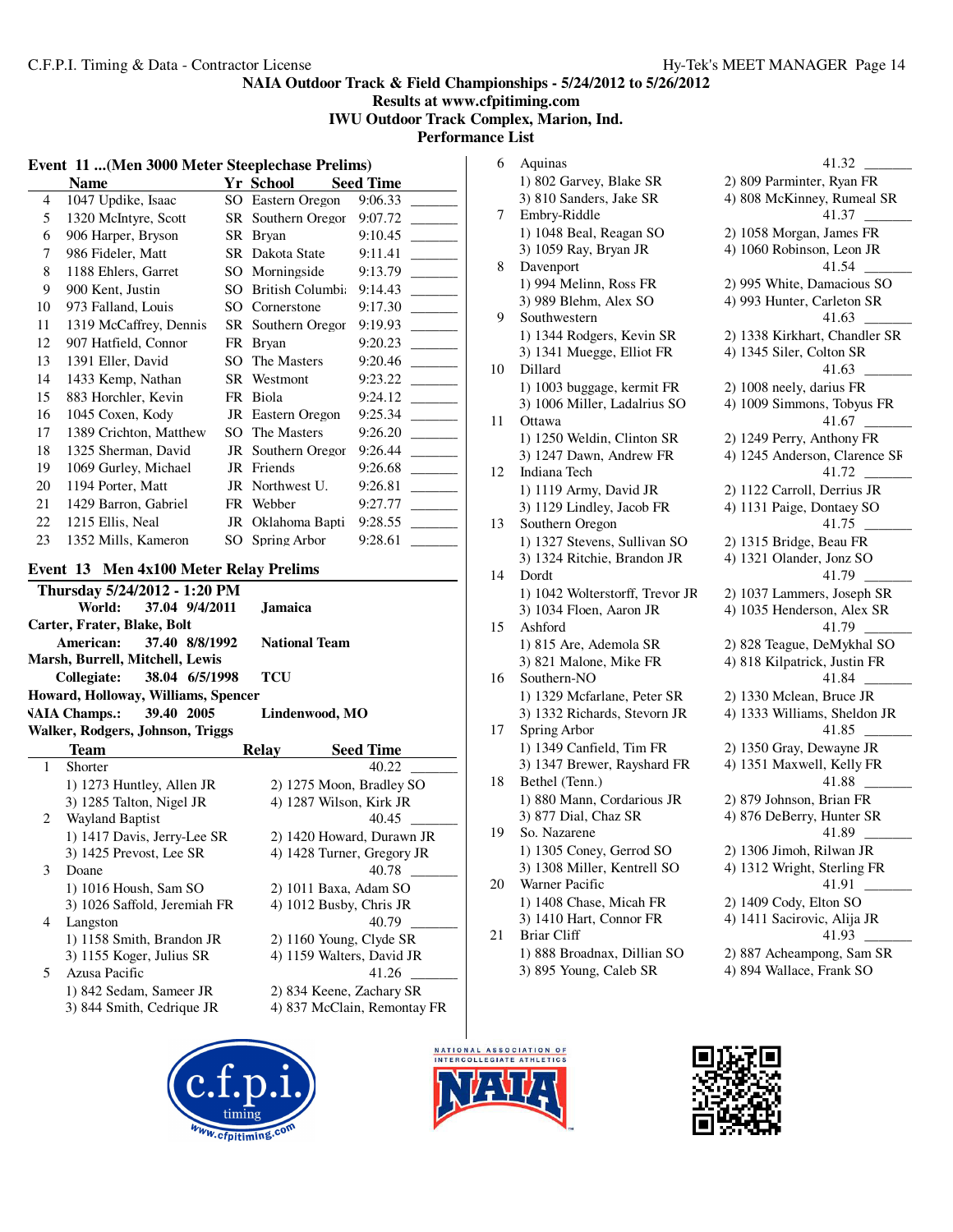# **Results at www.cfpitiming.com IWU Outdoor Track Complex, Marion, Ind. Performance List**

| Event 14 Men 4x400 Meter Relay Prelims |                                                                                            |                                                    |  |  |  |
|----------------------------------------|--------------------------------------------------------------------------------------------|----------------------------------------------------|--|--|--|
|                                        | Friday 5/25/2012 - 8:35 PM<br>World: 2:54.29 8/22/1993<br>Watts, Valmon, Reynolds, Johnson | <b>USA</b>                                         |  |  |  |
|                                        | American: 2:54.20 7/22/1998                                                                | <b>National Team</b>                               |  |  |  |
|                                        | Young, Pettigrew, Washington, Johnson                                                      |                                                    |  |  |  |
|                                        | Collegiate: 2:59.59 6/11/2005<br>Dardar, Willie, Brazell, Carter                           | LSU                                                |  |  |  |
|                                        | VAIA Champs.: 3:05.40 1981                                                                 | <b>Mississippi Valley State</b>                    |  |  |  |
|                                        | Sloan, Sanders, Dixon, White                                                               |                                                    |  |  |  |
|                                        | <b>Team</b>                                                                                | <b>Relay</b><br><b>Seed Time</b>                   |  |  |  |
| 1                                      | Wayland Baptist                                                                            | 3:09.49                                            |  |  |  |
|                                        | 1) 1420 Howard, Durawn JR                                                                  | 2) 1418 Dolphus, Lorenzo SO                        |  |  |  |
|                                        | 3) 1417 Davis, Jerry-Lee SR                                                                | 4) 1419 Hall, U'Monta FR                           |  |  |  |
| 2                                      | Siena Heights                                                                              | 3:12.29                                            |  |  |  |
|                                        | 1) 1297 Mcelyea, Ryan JR<br>3) 1298 Moore, Logan SO                                        | 2) 1289 Darby, Anton SO<br>4) 1290 Dawson, Doug JR |  |  |  |
| 3                                      | Indiana Tech                                                                               | 3:12.31                                            |  |  |  |
|                                        | 1) 1121 Barnes, Austen SO                                                                  | 2) 1124 Foster, Jordan FR                          |  |  |  |
|                                        | 3) 1133 Ruth, D'Quan FR                                                                    | 4) 1132 Reynard, Brandon JR                        |  |  |  |
| 4                                      | Shorter                                                                                    | 3:12.74                                            |  |  |  |
|                                        | 1) 1269 Dameron, Randall JR                                                                | 2) 1270 Fair, Malik JR                             |  |  |  |
|                                        | 3) 1280 Rice, Cole FR                                                                      | 4) 1281 Roberson, Myguel FR                        |  |  |  |
| 5                                      | Cornerstone                                                                                | 3:14.11                                            |  |  |  |
|                                        | 1) 972 Duerksen, Adam SR<br>3) 977 Schroeder, Eric JR                                      | 2) 974 Klumpp, John SR<br>4) 980 Versen, Ryan SO   |  |  |  |
| 6                                      | Dillard                                                                                    | 3:14.16                                            |  |  |  |
|                                        | 1) 1005 Jones, Matthew SO                                                                  | 2) 1008 neely, darius FR                           |  |  |  |
|                                        | 3) 1004 ezzard, Jevonte FR                                                                 | 4) 1007 Nash, Emory JR                             |  |  |  |
| 7                                      | Concordia (Ore.)                                                                           | 3:14.51                                            |  |  |  |
|                                        | 1) 966 Vazquez, Edgar JR                                                                   | 2) 963 Reeher, Jordan FR                           |  |  |  |
| 8                                      | 3) 967 Washington, Andre SO<br>So. Nazarene                                                | 4) 962 Ratliff, James JR<br>3:14.78                |  |  |  |
|                                        | 1) 1305 Coney, Gerrod SO                                                                   | 2) 1306 Jimoh, Rilwan JR                           |  |  |  |
|                                        | 3) 1308 Miller, Kentrell SO                                                                | 4) 1312 Wright, Sterling FR                        |  |  |  |
| 9                                      | Bacone                                                                                     | 3:15.00                                            |  |  |  |
|                                        | 1) 848 Birdens, Emmanuel SO                                                                | 2) 850 Cuffey, Samuel JR                           |  |  |  |
|                                        | 3) 853 Ivy, Brian SR                                                                       | 4) 855 Murphy, Jamal SR                            |  |  |  |
| 10                                     | Dordt                                                                                      | 3:15.06                                            |  |  |  |
|                                        | 1) 1035 Henderson, Alex SR                                                                 | 2) 1037 Lammers, Joseph SR                         |  |  |  |
| 11                                     | 3) 1042 Wolterstorff, Trevor JR<br>Southern Oregon                                         | 4) 1039 Pfeifle, Nic JR<br>3:15.12                 |  |  |  |
|                                        | 1) 1322 Perrino, Nick SO                                                                   | 2) 1316 Bussing, Chase FR                          |  |  |  |
|                                        | 3) 1324 Ritchie, Brandon JR                                                                | 4) 1321 Olander, Jonz SO                           |  |  |  |
| 12                                     | Olivet Nazarene                                                                            | 3:15.14                                            |  |  |  |
|                                        | 1) 1234 Fields, Ty'rel SO                                                                  | 2) 1242 Willis, Sam FR                             |  |  |  |
|                                        | 3) 1237 Johnson, Ross SO                                                                   | 4) 1238 Kaiser, Gunnar SO                          |  |  |  |
|                                        |                                                                                            |                                                    |  |  |  |

| 13 | Oklahoma Baptist             | 3:15.27                       |
|----|------------------------------|-------------------------------|
|    | 1) 1219 Hinton, Travis FR    | 2) 1216 Frye, Justin SR       |
|    | 3) 1218 Harlan, Ross SR      | 4) 1209 Bish, Travis JR       |
| 14 | Southwestern                 | 3:15.67                       |
|    | 1) 1343 Pittman, Darnell SR  | 2) 1344 Rodgers, Kevin SR     |
|    | 3) 1346 Willard, Brandyn SO  | 4) 1337 Copeland, Chris SR    |
| 15 | Southern-NO                  | 3:16.20                       |
|    | 1) 1329 Mcfarlane, Peter SR  | 2) 1330 Mclean, Bruce JR      |
|    | 3) 1331 Murray, Rushian SO   | 4) 1332 Richards, Stevorn JR  |
| 16 | Tabor                        | 3:16.26                       |
|    | 1) 1377 Gooden, Brandon SR   | 2) 1374 Daugherty, Garrett FR |
|    | 3) 1376 Eastman, Dominick JR | 4) 1381 Vogel, Nathan SO      |
| 17 | Embry-Riddle                 | 3:16.46                       |
|    | 1) 1048 Beal, Reagan SO      | $2)$ 1052 Fuller, Joe FR      |
|    | 3) 1056 Jackson, Mallory SR  | 4) 1050 Dori, Alex FR         |
| 18 | Langston                     | 3:16.61                       |
|    | 1) 1158 Smith, Brandon JR    | 2) 1156 McCottrell, Mario SR  |
|    | 3) 1155 Koger, Julius SR     | 4) 1157 Robinson, Dontavius S |
| 19 | Azusa Pacific                | 3:16.74                       |
|    | 1) 838 McKee, Riley JR       | 2) 843 Shulte, David JR       |
|    | 3) 832 Ezell, Slater JR      | 4) 830 Clark, Kyle SR         |

## **Event 15 Men 4x800 Meter Relay Prelims**

|                | Thursday 5/24/2012 - 7:00 PM |                             |  |  |  |  |  |  |
|----------------|------------------------------|-----------------------------|--|--|--|--|--|--|
|                | 7:02.43 8/25/2006<br>World:  | Kenya                       |  |  |  |  |  |  |
|                | American: 7:02.82 8/25/2006  | <b>National Team</b>        |  |  |  |  |  |  |
|                | Collegiate: 7:08.96 1984     | <b>Arizona State</b>        |  |  |  |  |  |  |
|                | VAIA Champs.: 7:26.13 2004   | <b>Azusa Pacific</b>        |  |  |  |  |  |  |
|                | Reid, Franz, Lindsey, Shaw   |                             |  |  |  |  |  |  |
|                | Team                         | <b>Seed Time</b><br>Relay   |  |  |  |  |  |  |
| $\mathbf{1}$   | Shorter                      | 7:40.50                     |  |  |  |  |  |  |
|                | 1) 1274 Limo, Peter SR       | 2) 1276 N'Getich, Eliud SR  |  |  |  |  |  |  |
|                | 3) 1277 O'Neal, Allen SR     | 4) 1278 Ogwaro, Oscar SR    |  |  |  |  |  |  |
| 2              | <b>Wayland Baptist</b>       | 7:42.03                     |  |  |  |  |  |  |
|                | 1) 1415 Boen, Hildon JR      | 2) 1414 Benton, Tito SR     |  |  |  |  |  |  |
|                | 3) 1416 Booker, Dewayne JR   | 4) 1423 Lemay, Victor SR    |  |  |  |  |  |  |
| 3              | Oklahoma Baptist             | 7:42.06                     |  |  |  |  |  |  |
|                | 1) 1213 Custar, Jory SR      | 2) 1210 Byrd, Rah'Man JR    |  |  |  |  |  |  |
|                | 3) 1209 Bish, Travis JR      | 4) 1217 Godwin, Adam SO     |  |  |  |  |  |  |
| $\overline{4}$ | Aquinas                      | 7:43.48                     |  |  |  |  |  |  |
|                | 1) 813 Thelen, Nick SR       | 2) 804 Gunneson, Grant SO   |  |  |  |  |  |  |
|                | 3) 805 Heiler, Dustin SR     | 4) 812 Teachout, Caleb FR   |  |  |  |  |  |  |
| 5              | Southwestern                 | 7:43.50                     |  |  |  |  |  |  |
|                | 1) 138 Adelman, Frank JR     | 2) 1337 Copeland, Chris SR  |  |  |  |  |  |  |
|                | 3) 1339 McDaniel, Sam SO     | 4) 1343 Pittman, Darnell SR |  |  |  |  |  |  |
| 6              | Taylor                       | 7:44.17                     |  |  |  |  |  |  |
|                | 1) 1382 Bryan, Isaac SR      | 2) 1384 Oliver, Mark SO     |  |  |  |  |  |  |
|                | 3) 1385 Reed, Jared FR       | 4) 1386 Rolle, Cerio JR     |  |  |  |  |  |  |





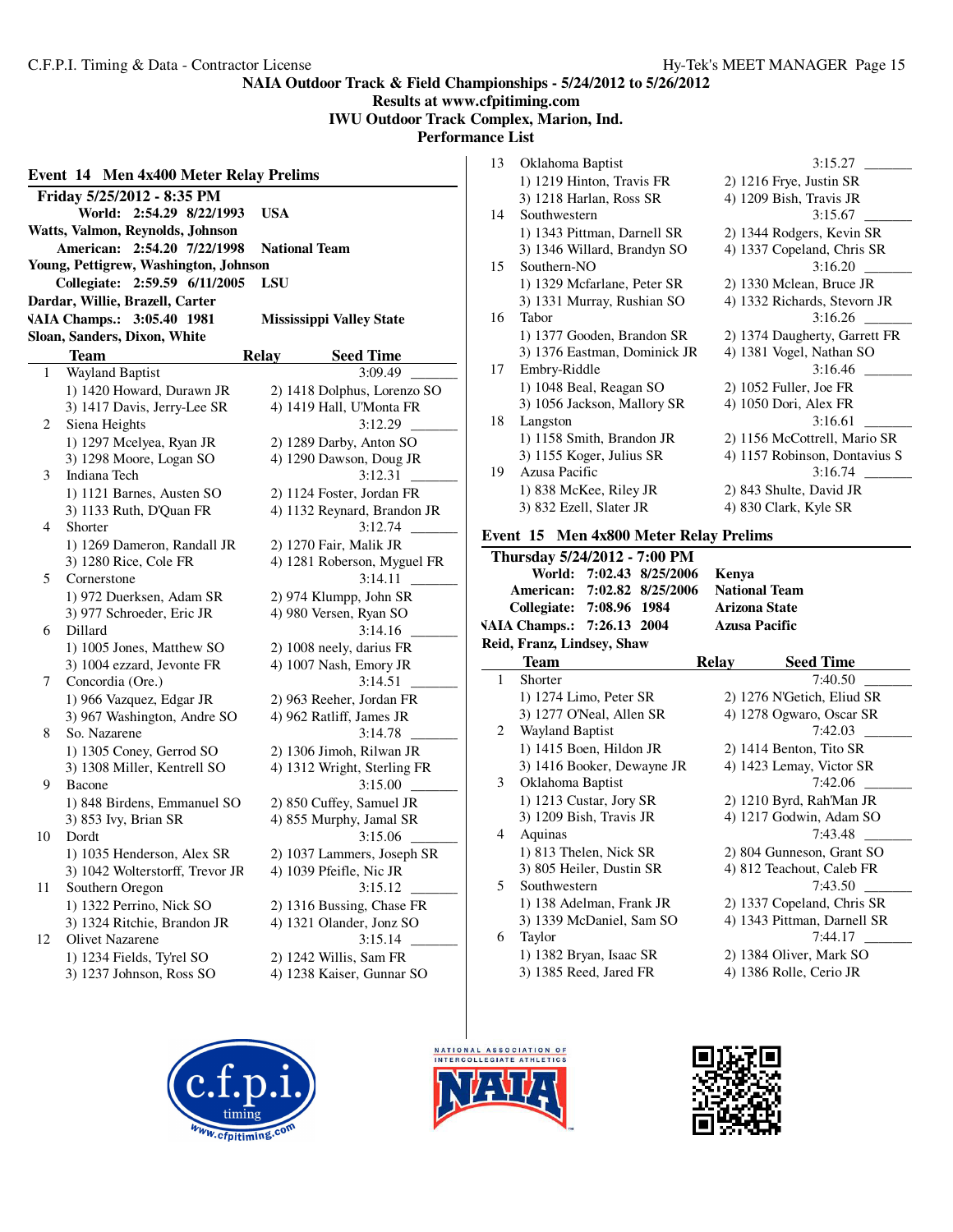# **Results at www.cfpitiming.com IWU Outdoor Track Complex, Marion, Ind.**

**Performance List**  $\overline{1}$ 

#### **Event 15 ...(Men 4x800 Meter Relay Prelims)**

|        | Event 15  (Men 4x800 Meter Relay Prelims) |                               |                                                              |
|--------|-------------------------------------------|-------------------------------|--------------------------------------------------------------|
|        | <b>Team</b>                               | <b>Seed Time</b><br>Relay     | Event 16 Men High Jump                                       |
| $\tau$ | Northwestern                              | 7:44.30                       | Friday 5/25/2012 - 6:00 PM                                   |
|        | 1) 1196 Giddings, Skyler FR               | 2) 1201 Schuler, Brandon JR   | Starting Height - 1.98; increments of 5 cm                   |
|        | 3) 1203 Wittenberg, Zach SO               | 4) 1198 Hovland, Logan FR     | World:<br>2.45m 7/27/1993<br><b>Javier Sotomayor</b>         |
| 8      | Tabor                                     | 7:44.65                       | 2.40m 8/7/1991<br>American:<br><b>Charles Austin</b>         |
|        | 1) 1379 Lopez, Chris FR                   | 2) 1374 Daugherty, Garrett FR | <b>Collegiate:</b><br>2.38m 6/3/1989<br><b>Hollis Conway</b> |
|        | 3) 1380 Magos, Phillip FR                 | 4) 1381 Vogel, Nathan SO      | <b>VAIA Champs.:</b><br>2.22m 2006<br><b>Mike Mason</b>      |
| 9      | College of Idaho                          | 7:45.14                       | <b>Name</b><br><b>Yr School</b><br><b>Seed Mark</b>          |
|        | 1) 930 Bolin, Dominic JR                  | 2) 937 Saxton, Sean SO        | 1046 Haynie, Robbie<br>SR Eastern Oregon<br>$\mathbf{1}$     |
|        | 3) 935 Janssen, Derek SO                  | 4) 931 Hampton, Nick JR       | $\overline{c}$<br>1175 Toney, Derrick<br>SR McPherson        |
| 10     | Indiana Wesleyan                          | 7:45.34                       | 3<br>1257 Timm, Austen<br>SR Point Loma                      |
|        | 1) 1143 Martin, Hansen SO                 | 2) 1137 Brown, Eric SR        | $\overline{4}$<br>1199 Huseman, Matt<br>SO Northwestern      |
|        | 3) 1145 Mitchell, Matt JR                 | 4) 1141 Laudermilch, Ethan SF | 5<br>1125 Gary, Herb<br>FR Indiana Tech                      |
| 11     | Trinity Chr                               | 7:45.43                       | 6<br>SO Dickinson St,<br>996 Knebel, Andrew                  |
|        | 1) 1403 Warner, Austin SR                 | 2) 1401 Staal, Sam SR         | 7<br>SO Indiana Wesleya<br>1144 Mikell, Darrian              |
|        | 3) 1402 Venhuizen, Thomas SF              | 4) 1400 Reidsma, Andy SO      | 8<br>806 Helminiak, Ryan<br>JR Aquinas                       |
| 12     | British Columbia                          | 7:45.48                       | 9<br>852 Davis, Mark<br>FR Bacone                            |
|        | 1) 896 Bill, Simon SO                     | 2) 905 Williams, Jack FR      | 10<br>958 Moore, Ethan<br>JR Concordia (Ore.)                |
|        | 3) 900 Kent, Justin SO                    | 4) 897 Bruchet, Luc SO        | 917 Talley, Greg<br>JR CSU San Marco<br>11                   |
| 13     | CSU San Marcos                            | 7:45.64                       | 1119 Army, David<br>JR Indiana Tech<br>12                    |
|        | 1) 915 Santana, Lenny SR                  | 2) 910 Jensen, Ryan SO        | 1191 Lopour, Trevor<br>13<br>JR Mount Marty                  |
|        | 3) 916 Tackett, Easton FR                 | 4) 912 Lyon, Daniel JR        | 1116 Bousqueto, Patrick<br>14<br>FR Huston-Tillotson         |
| 14     | Grace                                     | 7:45.74                       | 1254 Hester, Jeff<br>15<br>SR Point Loma                     |
|        | 1) 1083 Rex, Jonathan SO                  | 2) 1085 Sterk, Randy SR       | 1189 Gass, Ryan<br>FR Morningside<br>16                      |
|        | 3) 1081 Drew, Ben SO                      | 4) 1082 Graham, Donovan FR    | 17<br>JR Briar Cliff                                         |
| 15     | Embry-Riddle                              | 7:46.13                       | 893 Pagels, Clay<br>18                                       |
|        | 1) 1053 Galloway, Brett SO                | 2) 1052 Fuller, Joe FR        | 1078 Jones, Samuel<br>JR Goshen                              |
|        | 3) 1056 Jackson, Mallory SR               | 4) 1054 Hernandez, Alec FR    | 1373 Chippeaux, Ryan<br>JR Tabor<br>19                       |
| 16     | Dordt                                     | 7:46.33                       | 827 Smith, Austin<br>JR Ashford<br>20                        |
|        | 1) 1032 Bierma, Tim SO                    | 2) 1033 Byma, Jake FR         | 884 Smith, Jordan<br>JR Biola<br>21                          |
|        | 3) 1040 Tholen, Ryan JR                   | 4) 1036 Kischer, Trent FR     | 22<br>1104 Duncan, Tye<br>JR Hastings                        |
| 17     | <b>Grand View</b>                         | 7:47.10                       | SO Judson<br>23<br>1152 Sutton, Caleb                        |
|        | 1) 1089 Bohnsack, Taelor JR               | 2) 1090 Bond, Justin JR       | 24<br>1105 Gamble, Jon<br>JR Hastings                        |
|        | 3) 1092 Ward, Austin JR                   | 4) 1095 White, Tariq JR       | 25<br>1138 Brown, Nick<br>SR Indiana Wesleya                 |
| 18     | Concordia (Neb.)                          | 7:47.44                       | SR Marian<br>26<br>1172 Sullivan, Jacob                      |
|        | 1) 947 Hoffman, Jared JR                  | 2) 948 Prahlow, Adam SO       | 27<br>SO McPherson<br>1174 Sharp, Garrett                    |
|        | 3) 951 Sievert, Benjamin FR               | 4) 944 Eads, David SR         | 28<br>1169 Maxey, Taylor<br>JR Marian                        |
| 19     | St. Francis                               | 7:48.96                       |                                                              |
|        | 1) 1359 Bahret, Danny FR                  | 2) 1363 Ferris, Jake SO       | <b>Event 17 Men Pole Vault</b>                               |
|        | 3) 1364 Reyes, Dylan SO                   | 4) 1367 Topp, Mike JR         | Saturday 5/26/2012 - 1:00 PM                                 |

| Saturday 5/26/2012 - 1:00 PM<br>Starting Height - 4.60; increments of 15 cm |                      |                                                                                                                           |  |  |                    |  |                   |  |
|-----------------------------------------------------------------------------|----------------------|---------------------------------------------------------------------------------------------------------------------------|--|--|--------------------|--|-------------------|--|
| World:<br>American:<br>Collegiate:                                          |                      | 6.14m 7/31/1994<br><b>Sergey Bubka</b><br><b>Brad Walker</b><br>$6.04m$ $6/8/2008$<br>5.98m 5/25/1996<br>Lawrence Johnson |  |  |                    |  |                   |  |
|                                                                             | <b>VAIA Champs.:</b> | 5.56m 1982                                                                                                                |  |  | <b>Billy Olson</b> |  |                   |  |
|                                                                             | <b>Name</b>          |                                                                                                                           |  |  | Yr School          |  | <b>Seed Mark</b>  |  |
| 1                                                                           | 1046 Haynie, Robbie  |                                                                                                                           |  |  | SR Eastern Oregon  |  | 5.26m             |  |
| $\mathcal{D}_{\mathcal{L}}$                                                 | 921 Padden, Easton   |                                                                                                                           |  |  | SO Carroll         |  | 5.10 <sub>m</sub> |  |
|                                                                             |                      |                                                                                                                           |  |  |                    |  |                   |  |





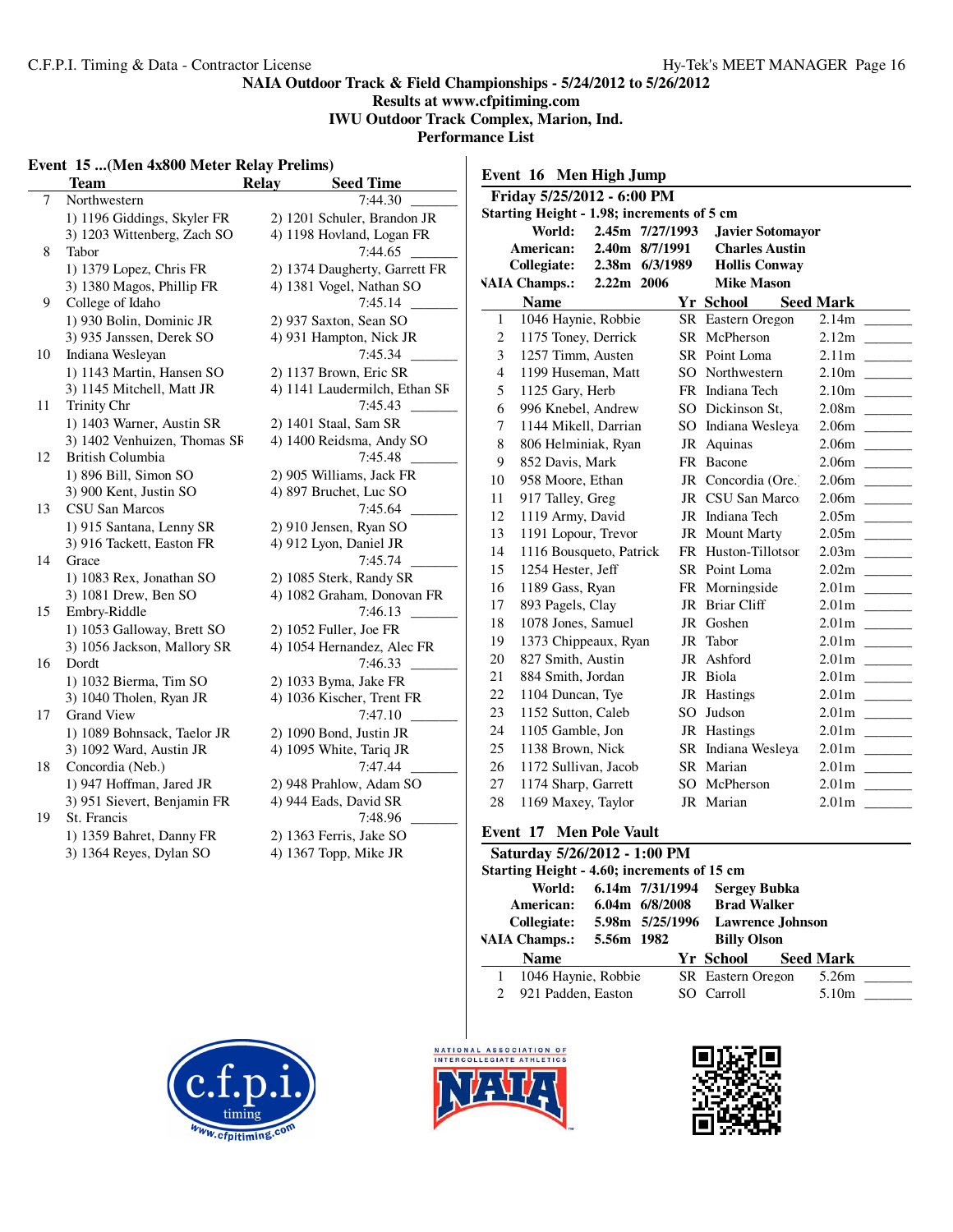**Results at www.cfpitiming.com IWU Outdoor Track Complex, Marion, Ind.**

**Performance List**

|  | Event 17  (Men Pole Vault) |  |
|--|----------------------------|--|
|  |                            |  |

|    | Name                    |     | Yr School          | <b>Seed Mark</b>  |
|----|-------------------------|-----|--------------------|-------------------|
| 3  | 1222 Peffer, Andy       |     | SO Oklahoma Bapti  | 5.03 <sub>m</sub> |
| 4  | 1208 Bassler, Blaine    |     | JR Oklahoma Bapti  | 5.00m             |
| 5  | 1061 Willett, Monte     |     | JR Embry-Riddle    | 5.00m             |
| 6  | 1300 Schurr, Chris      |     | JR Siena Heights   | 4.90m             |
| 7  | 1291 Depalma, Richard   |     | FR Siena Heights   | 4.90m             |
| 8  | 1001 Williams, Johnpaul |     | SO Dickinson St,   | 4.85m             |
| 9  | 1029 Teten, Nathan      |     | JR Doane           | 4.82m             |
| 10 | 1055 Holdsworth, Adam   |     | JR Embry-Riddle    | 4.81 <sub>m</sub> |
| 11 | 1353 Rogers, Jeremy     |     | JR Spring Arbor    | 4.80m             |
| 12 | 1296 Leaders, Matt      |     | SO Siena Heights   | 4.80m             |
| 13 | 1130 Morales, Igor      |     | JR Indiana Tech    | 4.80m             |
| 14 | 881 Calkins, Alex       |     | JR Biola           | 4.80m             |
| 15 | 1239 Michell, Brian     |     | FR Olivet Nazarene | 4.76m             |
| 16 | 1349 Canfield, Tim      |     | FR Spring Arbor    | 4.72m             |
| 17 | 1309 Piatt, Michael     | SO. | So. Nazarene       | 4.70m             |
| 18 | 821 Malone, Mike        |     | FR Ashford         | 4.70m             |
| 19 | 803 Gerard, Jordan      |     | FR Aquinas         | 4.70m             |
| 20 | 1128 Ladd, Chris        |     | SR Indiana Tech    | 4.70m             |

# **Event 18 Men Long Jump**

| Friday 5/25/2012 - 1:00 PM |                            |                 |  |        |                     |                   |  |
|----------------------------|----------------------------|-----------------|--|--------|---------------------|-------------------|--|
|                            | Top 9 advance to final     |                 |  |        |                     |                   |  |
|                            | World:                     | 8.95m 8/30/1991 |  |        | <b>Mike Powell</b>  |                   |  |
|                            | <b>American:</b>           | 8.95m 8/30/1991 |  |        | <b>Mike Powell</b>  |                   |  |
|                            | Collegiate: 8.74m 4/2/1994 |                 |  |        | <b>Erick Walder</b> |                   |  |
|                            | <b>VAIA Champs.:</b>       | 8.09m 1974      |  |        | <b>Joshua Owusu</b> |                   |  |
|                            | <b>Name</b>                |                 |  |        | Yr School           | <b>Seed Mark</b>  |  |
| 1                          | 1109 Taylor, Ronnie        |                 |  |        | SR Hastings         | 7.93m             |  |
| 2                          | 1272 Holmes, Trebor        |                 |  | $SO^-$ | Shorter             | 7.49m             |  |
| 3                          | 1066 Vollmer, Eugene       |                 |  |        | JR Fresno Pacific   | 7.49 <sub>m</sub> |  |
| $\overline{4}$             | 1065 Dejongh, Ethan        |                 |  |        | SR Fresno Pacific   | 7.45m             |  |
| 5                          | 1295 Hopson, Ryan          |                 |  |        | JR Siena Heights    | 7.41m             |  |
| 6                          | 858 Wiley, Emanuel         |                 |  |        | SR Bacone           | 7.37 <sub>m</sub> |  |
| 7                          | 1439 Wilson, Jalen         |                 |  |        | FR William Penn     | 7.30m             |  |
| 8                          | 1118 Muncie, Brandon       |                 |  | FR -   | Indiana East        | 7.29m             |  |
| 9                          | 868 Boyd, Calen            |                 |  |        | SR Bethel (Ind.)    | 7.28m             |  |
| 10                         | 1344 Rodgers, Kevin        |                 |  |        | SR Southwestern     | 7.26m             |  |
| 11                         | 1073 Nonhof, Nathan        |                 |  |        | SR Friends          | 7.24 <sub>m</sub> |  |
| 12                         | 866 Autrey, Ira            |                 |  |        | SR Bethany          | 7.23 <sub>m</sub> |  |
| 13                         | 860 Gathright, Jeremy      |                 |  |        | JR Baker            | 7.23 <sub>m</sub> |  |
| 14                         | 1183 Davis, Tyler          |                 |  |        | FR Missouri Valley  | 7.21 <sub>m</sub> |  |
| 15                         | 958 Moore, Ethan           |                 |  |        | JR Concordia (Ore.) | 7.15m             |  |
| 16                         | 891 Harshman, Bryce        |                 |  |        | JR Briar Cliff      | 7.11m             |  |
| 17                         | 1144 Mikell, Darrian       |                 |  | SO.    | Indiana Wesleya     | 7.11 <sub>m</sub> |  |
| 18                         | 1117 Lemons, Josiah        |                 |  |        | FR Indiana East     | 7.10 <sub>m</sub> |  |
| 19                         | 938 Harkins, Bryan         |                 |  |        | JR Concordia (Cal.) | 7.10m             |  |



20 1228 Marshall, Tracy JR Okla. Christian 7.08m

| Collegiate: 22.00m 6/3/1995<br>VAIA Champs.: 20.06m 2000 |  |  |  | John Godina<br><b>Steve Ercegovac</b> |  |                  |  |
|----------------------------------------------------------|--|--|--|---------------------------------------|--|------------------|--|
| <b>Name</b>                                              |  |  |  | Yr School                             |  | <b>Seed Mark</b> |  |
| 969 Whalen, Eric                                         |  |  |  | SR Concordia (Ore. 18.26m             |  |                  |  |
| <b>NAL ASSOCIATION OF</b><br>COLLEGIATE ATHLETICS        |  |  |  | nnen                                  |  |                  |  |





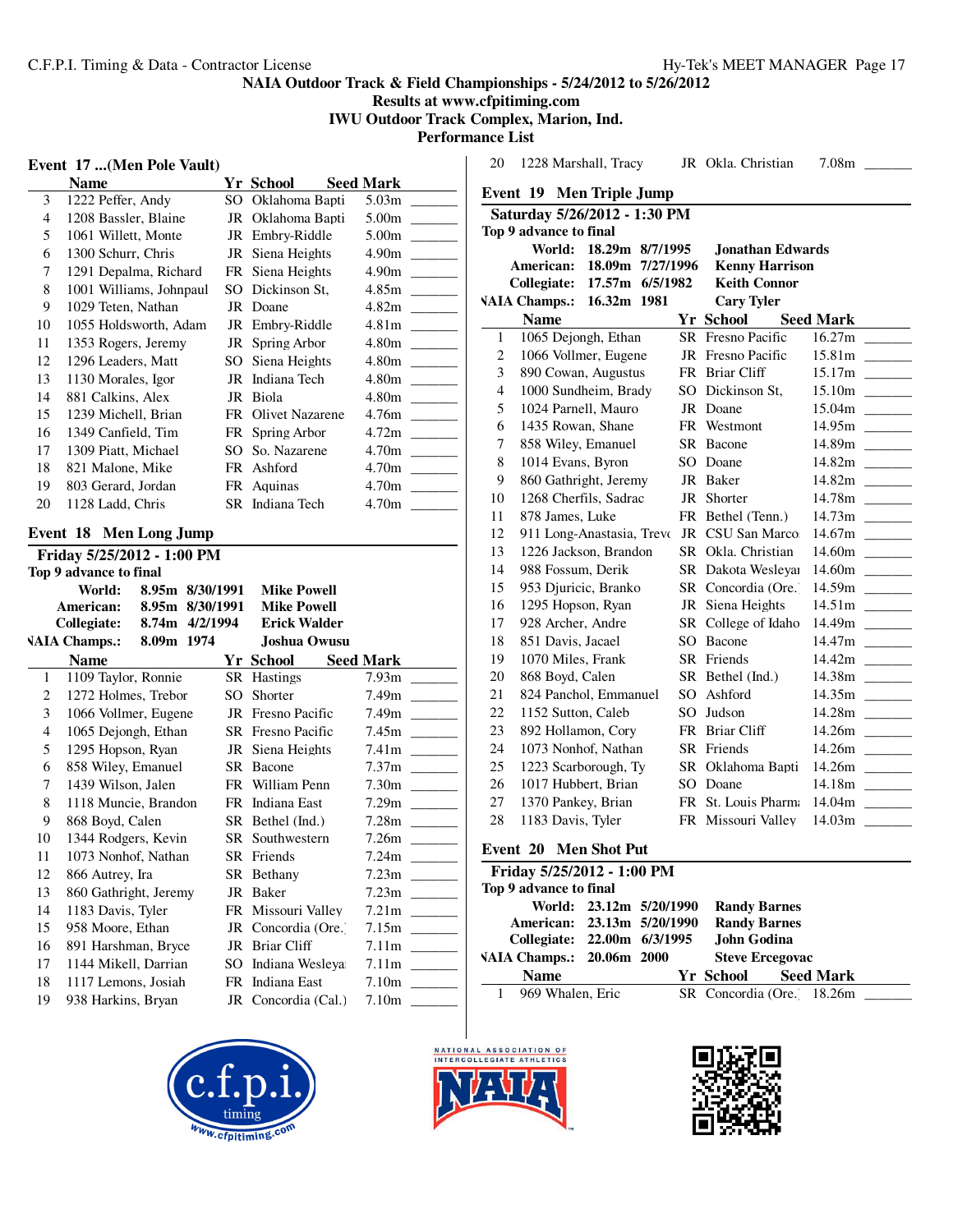**Results at www.cfpitiming.com IWU Outdoor Track Complex, Marion, Ind.**

**Performance List**  $\overline{\phantom{a}}$ 

# **Event 20 ...(Men Shot Put)**

|                | <b>Name</b>             |     | Yr School              | <b>Seed Mark</b>                   |
|----------------|-------------------------|-----|------------------------|------------------------------------|
| $\overline{c}$ | 1323 Perry, Max         |     | SR Southern Oregor     | 17.74m                             |
| 3              | 1093 Wells, Tyler       |     | SR Grand View          | 17.56m                             |
| $\overline{4}$ | 1444 Aragon, Andrew     |     | JR York                | 17.48m                             |
| 5              | 1111 Weber, Cody        |     | SR Hastings            | 17.37 <sub>m</sub>                 |
| 6              | 1134 Abney, Kyle        |     | JR Indiana Wesleya     | 17.37 <sub>m</sub>                 |
| 7              | 1404 Moore, Darien      |     | JR Valley City         | 17.19m<br><b>Contract Contract</b> |
| 8              | 1107 Roberts, Justin    |     | SO Hastings            | 17.06m                             |
| 9              | 959 Moses, Nate         |     | JR Concordia (Ore.)    | 16.76m                             |
| 10             | 1010 Bartlett, Kyle     | SO. | Doane                  | 16.73m                             |
| 11             | 1240 Reisinger, Joe     | JR  | <b>Olivet Nazarene</b> | 16.63m                             |
| 12             | 939 McCurry, Caleb      |     | JR Concordia (Cal.)    |                                    |
| 13             | 957 Lantz, Anthony      |     | SR Concordia (Ore.)    | 16.55m                             |
| 14             | 1441 Stockton, Anthony  |     | JR William Wood        | 16.52m                             |
| 15             | 1271 Harvey, Robert     | SO. | Shorter                | 16.43m                             |
| 16             | 1246 Brown, Max         |     | JR Ottawa              | 16.35m<br><b>Contract Contract</b> |
| 17             | 1067 Benning, Quentin   |     | SR Friends             | 16.30m                             |
| 18             | 1020 Lindsley, Zack     | SO. | Doane                  | 16.11m                             |
| 19             | 872 Ponce, Michael      |     | FR Bethel (Ind.)       | 15.93m                             |
| 20             | 960 Osorio, Ismael      |     | SO Concordia (Ore.)    | 15.86m                             |
| 21             | 1127 Keller, Chadd      |     | JR Indiana Tech        | 15.76m                             |
| 22             | 949 Rodine, Derek       |     | SR Concordia (Neb.     | 15.69m                             |
| 23             | 1434 MacDonald, Scott   |     | SR Westmont            | 15.64m                             |
| 24             | 1013 Carmichael, Dillon | SO. | Doane                  | 15.54m                             |
| 25             | 950 Rojas, Jose         |     | FR Concordia (Neb.     | 15.48m                             |
| 26             | 999 Schmidkunz, Tyler   |     | SR Dickinson St,       | 15.45m                             |

# **Event 21 Men Discus Throw**

|    | Friday 5/25/2012 - 5:00 PM |  |                        |                                |                  |  |  |
|----|----------------------------|--|------------------------|--------------------------------|------------------|--|--|
|    | Top 9 advance to final     |  |                        |                                |                  |  |  |
|    |                            |  | World: 74.08m 6/6/1986 | Jurgen Schult                  |                  |  |  |
|    | American:                  |  | 72.34m 7/7/1981        | <b>Ben Plucknett</b>           |                  |  |  |
|    | Collegiate:                |  |                        | 67.66m 5/29/2004 Hannes Hopley |                  |  |  |
|    | VAIA Champs.: 64.08m 1990  |  |                        | <b>Ade Olukoju</b>             |                  |  |  |
|    | <b>Name</b>                |  |                        | Yr School                      | <b>Seed Mark</b> |  |  |
| 1  | 959 Moses, Nate            |  |                        | JR Concordia (Ore. 58.70m      |                  |  |  |
| 2  | 1020 Lindsley, Zack        |  | SO.                    | Doane                          | 53.15m           |  |  |
| 3  | 1120 Baker, Aaron          |  |                        | JR Indiana Tech                | 52.75m           |  |  |
| 4  | 1127 Keller, Chadd         |  |                        | JR Indiana Tech                | 51.55m           |  |  |
| 5  | 873 Rose, Robert           |  |                        | SO Bethel (Ind.)               | 51.54m           |  |  |
| 6  | 1360 Barry, Josh           |  |                        | SR St. Francis                 | 51.51m           |  |  |
| 7  | 925 Kukal, Jordan          |  |                        | FR Cen Methodist               | 51.42m           |  |  |
| 8  | 1030 Voss, Alvin           |  |                        | JR Doane                       | 51.11m           |  |  |
| 9  | 1072 Nichols, Kirt         |  |                        | SR Friends                     | 50.73m           |  |  |
| 10 | 1028 Smith, Darin          |  | SO.                    | Doane                          | 50.58m           |  |  |
| 11 | 829 Brad, Beckwith         |  |                        | SO Azusa Pacific               | 50.21m           |  |  |
| 12 | 1150 Nelson, Robert        |  |                        | SR Jamestown                   | 50.03m           |  |  |





| 13 | 1018 Krejci, Vince       |     | SO Doane            | 49.88m        |
|----|--------------------------|-----|---------------------|---------------|
| 14 | 939 McCurry, Caleb       |     | JR Concordia (Cal.) | 49.73m        |
| 15 | 1294 Hinton, Will        |     | JR Siena Heights    |               |
| 16 | 960 Osorio, Ismael       |     | SO Concordia (Ore.) |               |
| 17 | 1362 Davis, Eric         |     | SO St. Francis      | 48.78m        |
| 18 | 1404 Moore, Darien       |     | JR Valley City      | 48.58m        |
| 19 | 955 Johnson, Bo          |     | JR Concordia (Ore.  | 48.30m        |
| 20 | 1354 Hoelscher, Jonah    |     | FR St. Ambrose      |               |
| 21 | 1093 Wells, Tyler        |     | SR Grand View       | 47.99m ______ |
| 22 | 1441 Stockton, Anthony   |     | JR William Wood     | 47.85m        |
| 23 | 1310 Stephens, Jake      |     | FR So. Nazarene     |               |
| 24 | 1013 Carmichael, Dillon  |     | SO Doane            |               |
| 25 | 1136 Allen, James        |     | FR Indiana Wesleya  |               |
| 26 | 969 Whalen, Eric         |     | SR Concordia (Ore.) |               |
| 27 | 1271 Harvey, Robert      | SO. | Shorter             |               |
| 28 | 1342 Paddock, Chris      | SO. | Southwestern        |               |
| 29 | 1123 Diarrassouba, Ninlo |     | FR Indiana Tech     | 47.08m        |
| 30 | 1111 Weber, Cody         |     | SR Hastings         |               |
| 31 | 1240 Reisinger, Joe      |     | JR Olivet Nazarene  |               |
| 32 | 1179 Payne, Tanner       |     | SR Milligan         |               |

# **Event 22 Men Hammer Throw**

|    | Thursday 5/24/2012 - 2:00 PM             |                  |                     |                                   |
|----|------------------------------------------|------------------|---------------------|-----------------------------------|
|    | Top 9 advance to final                   |                  |                     |                                   |
|    | World:                                   | 86.74m 8/30/1986 | <b>Yuriv Sedvkh</b> |                                   |
|    | American: 82.52m 9/7/1996                |                  | <b>Lance Deal</b>   |                                   |
|    | Collegiate: 81.94m 5/19/1995 Balazs Kiss |                  |                     |                                   |
|    | VAIA Champs.: 70.46m 1992                |                  | <b>Per Karlsson</b> |                                   |
|    | <b>Name</b>                              |                  | Yr School           | Se <u>ed Mark</u>                 |
| 1  | 1404 Moore, Darien                       |                  | JR Valley City      |                                   |
| 2  | 1112 Wickham, Gabe                       |                  | SR Hastings         |                                   |
| 3  | 955 Johnson, Bo                          |                  |                     | JR Concordia (Ore. 59.70m _______ |
| 4  | 1111 Weber, Cody                         |                  | SR Hastings         |                                   |
| 5  | 1147 Schortgen, James                    |                  | SR Indiana Wesleva  | 59.30m                            |
| 6  | 1323 Perry, Max                          |                  | SR Southern Oregor  | 58.09m _____                      |
| 7  | 968 Webster, Matthew                     |                  | SR Concordia (Ore.) |                                   |
| 8  | 959 Moses, Nate                          |                  | JR Concordia (Ore.) |                                   |
| 9  | 991 Cogswell, Jason                      |                  | SR Davenport        | 57.59m                            |
| 10 | 1113 Wickham, Garrett                    |                  | SR Hastings         |                                   |
| 11 | 870 Carlock, Ryan                        |                  | JR Bethel (Ind.)    | 57.38m                            |
| 12 | 1186 Chambers, Jacob                     |                  | SR Morningside      | 57.18m                            |
| 13 | 1179 Payne, Tanner                       |                  | SR Milligan         |                                   |
| 14 | 1441 Stockton, Anthony                   |                  | JR William Wood     | 55.97m                            |
| 15 | 1357 Rufus, Danny                        |                  | SR St. Ambrose      | 55.88m                            |
| 16 | 964 Riddle, Adam                         |                  | SO Concordia (Ore.) | 55.46m                            |
| 17 | 949 Rodine, Derek                        |                  | SR Concordia (Neb.  | 55.43m                            |
| 18 | 811 Stachowicz, Joe                      |                  | JR Aquinas          | 55.29m                            |
| 19 | 957 Lantz, Anthony                       |                  | SR Concordia (Ore.) | 54.68m                            |